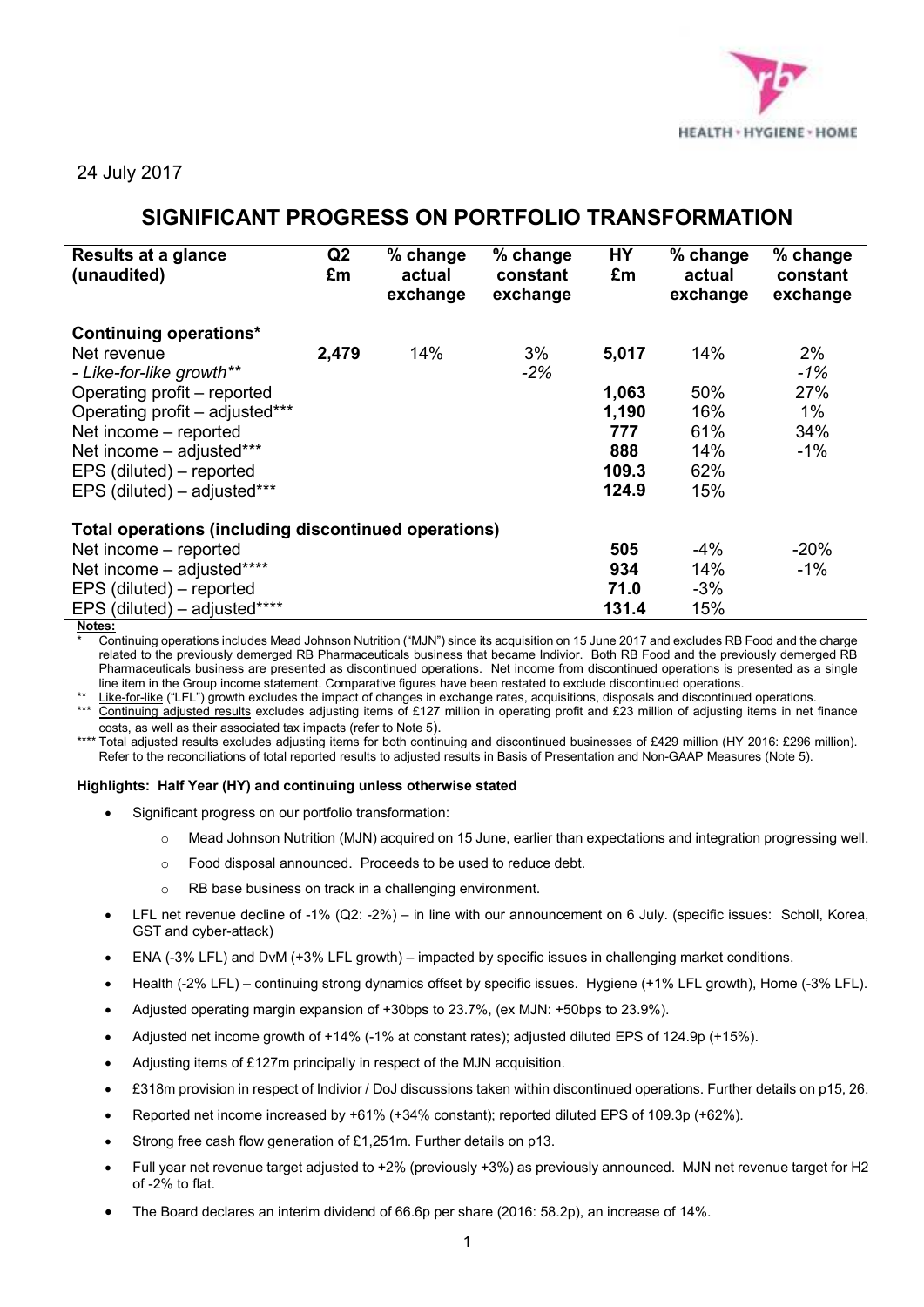Commenting on these results, Rakesh Kapoor, Chief Executive Officer, said:

**"In the first half of the year, we have made significant progress on portfolio transformation and becoming a more focused consumer health and hygiene business, with both the acquisition of Mead Johnson Nutrition, and the agreed sale of our Food business.** 

**We completed the acquisition of Mead Johnson Nutrition a quarter earlier than expected. Our integration team have done an excellent job in anticipating an earlier close such that we are now targeting accelerated phasing of our cost synergies. The strategic review of our Food division has been completed, culminating in the agreed sale of this high quality business.** 

**From an operational perspective, as expected we had a tough first half, with challenging conditions exacerbated by a sophisticated cyber-attack. Notwithstanding this, the business remains strong and our earnings model intact. We saw broad-based growth across the majority of our consumer health brands. We continue to innovate strongly across our Hygiene segment with good success, and Home (ex-Korea) continues to perform in line with our expectations.** 

**I expect the RB business to return to growth progressively over the second half of the year. As set out in our statement of 6 July, we are targeting full year net revenue +2% LFL growth\*\* for the RB base business. I see this as a challenging target. We are experiencing tough market conditions, and we still have work to do on addressing the full implications of the recent cyber-attack. Operating margin continues to make satisfactory progress and we reiterate our medium-term target of moderate expansion.** 

**For Mead Johnson Nutrition, we target -2% to flat LFL net revenue growth in H2. Operating margin prior to closing was slightly weaker than initially expected. We see significant opportunity within the business and remain confident that operating margin expansion over the medium term will be in line with our plan.** 

**There is no doubt that despite the operational issues RB is becoming a better, stronger company. The strategic transformation enabled by the recent acquisition of Mead Johnson Nutrition and disposal of Food will position RB well to deliver superior shareholder returns for years to come."** 

#### **Basis of Presentation and Non-GAAP Measures**

Throughout the Interim Report, certain measures are used to describe RB's financial performance which are not recognised under IFRS. The Executive Committee of the Group assesses the performance of the operating segments based on net revenue and adjusted operating profit, which excludes the effect of adjusting items. Management believes that the use of adjusted measures such as adjusted operating profit, adjusted net income and adjusted earnings per share provide additional useful information about underlying trends to Shareholders.

#### **Non-GAAP measures:**

Like-for-Like (LFL) growth on Net Revenue excludes the impact of changes in exchange rates, acquisitions, disposals and discontinued operations. A reconciliation of LFL to reported net revenue growth by operating segment is shown on page 5 and by category on page 7.

Constant exchange rate adjusts the actual consolidated results such that the foreign currency conversion applied is made using the same exchange rates as was applied in the prior year.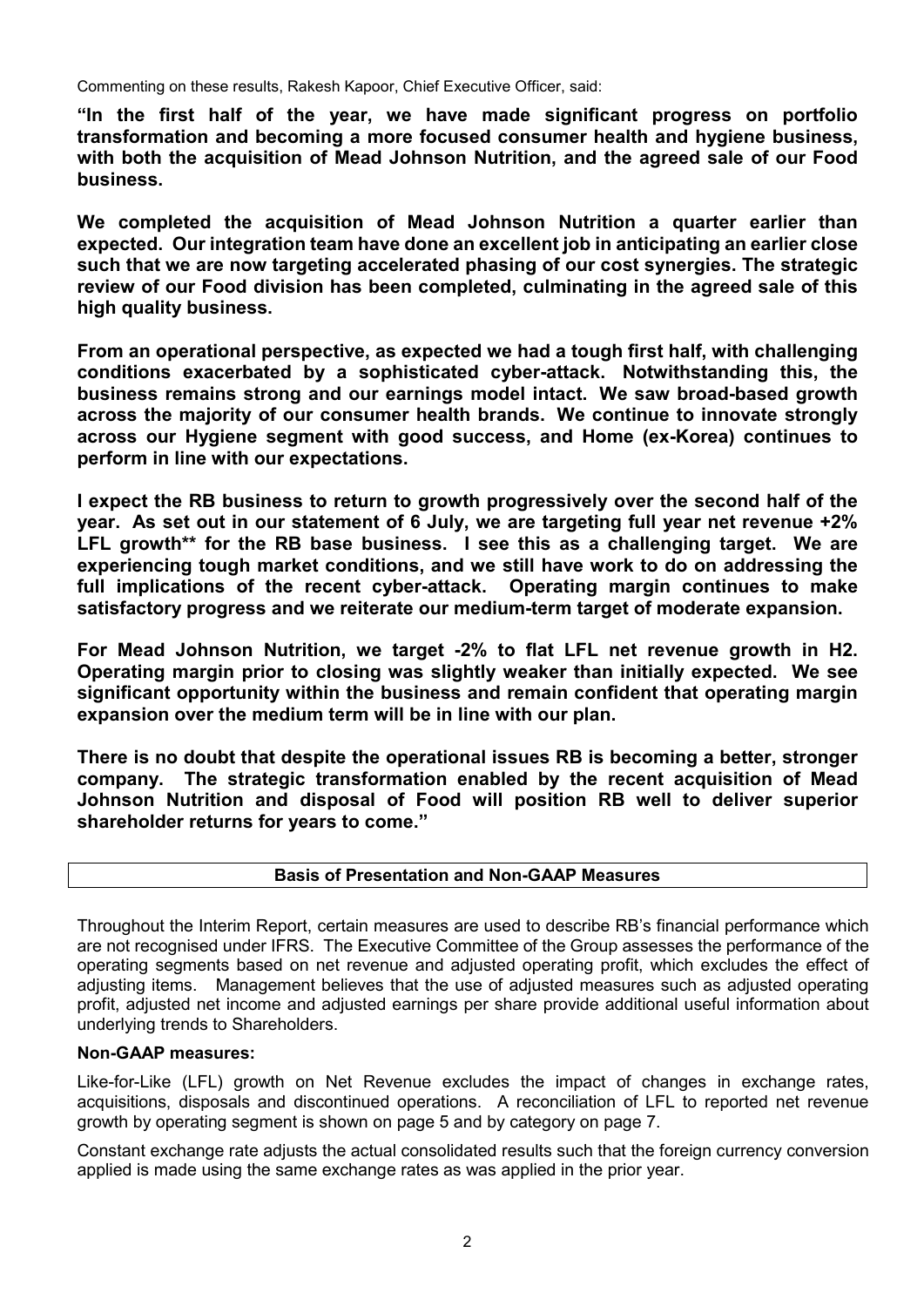As described in Note 5, the Group has refined its accounting policy in respect of its adjusted earnings measures as a consequence of the acquisition of Mead Johnson Nutrition. Adjusting items now include the amortisation of acquired, finite-life intangible assets as well as exceptional items previously included.

The table below provides a reconciliation of the Group's reported statutory earnings measures to its adjusted measures for the six months ended 30 June 2017. Descriptions of the adjusting items are included in Note 5.

|                                                  | <b>Reported</b>   | <b>Exceptional</b><br>items | Adjusting: Adjusting: Adjusted<br><b>Other</b><br>items |       |
|--------------------------------------------------|-------------------|-----------------------------|---------------------------------------------------------|-------|
| Six months ended 30 June 2017                    | £m                | £m                          | £m                                                      | £m    |
| <b>Operating profit</b>                          | 1,063             | 123                         | 4                                                       | 1,190 |
| Net finance expense                              | (47)              | 23                          |                                                         | (24)  |
| Profit before income tax                         | 1,016             | 146                         | 4                                                       | 1,166 |
| Income tax expense                               | (232)             | (39)                        |                                                         | (271) |
| Net income for the period from continuing        | 784               | 107                         | 4                                                       | 895   |
| operations                                       |                   |                             |                                                         |       |
| Attributable to non-controlling interests        | $\left( 7\right)$ |                             |                                                         | (7)   |
| Net income for the period attributable to owners | 777               | 107                         | 4                                                       | 888   |
| of the parent (continuing)                       |                   |                             |                                                         |       |
| Net income for the period from discontinued      | (272)             | 318                         |                                                         | 46    |
| operations                                       |                   |                             |                                                         |       |
| Total net income for the period attributable to  | 505               | 425                         | 4                                                       | 934   |
| owners of the parent                             |                   |                             |                                                         |       |

In addition to the breakdown of adjusting items detailed in Note 5, a reconciliation of Adjusted Net Income is given in Note 7, which is used in the calculation of Adjusted EPS.

Adjusted Earnings per share is defined as Adjusted Net Income attributable to owners of the parent divided by weighted average of ordinary shares (refer to Note 7).

The Group's principal measure of cash flow is Free cash flow, which is defined as net cash generated from operating activities less net capital expenditure. A reconciliation of cash generated from operations to Free cash flow is shown on page 13.

#### **Other measures and terms:**

Actual exchange rates show the statutory performance and position of the Group, which consolidates the results of foreign currency transactions at period end closing rates (Balance Sheet) or average rates (Income Statement).

BEI represents our Brand Equity Investment and is the marketing support designed to capture the voice, mind and heart of our consumers.

#### Project Fuel

Project Fuel is our ongoing cost optimisation programme within cost of goods sold ("COGS").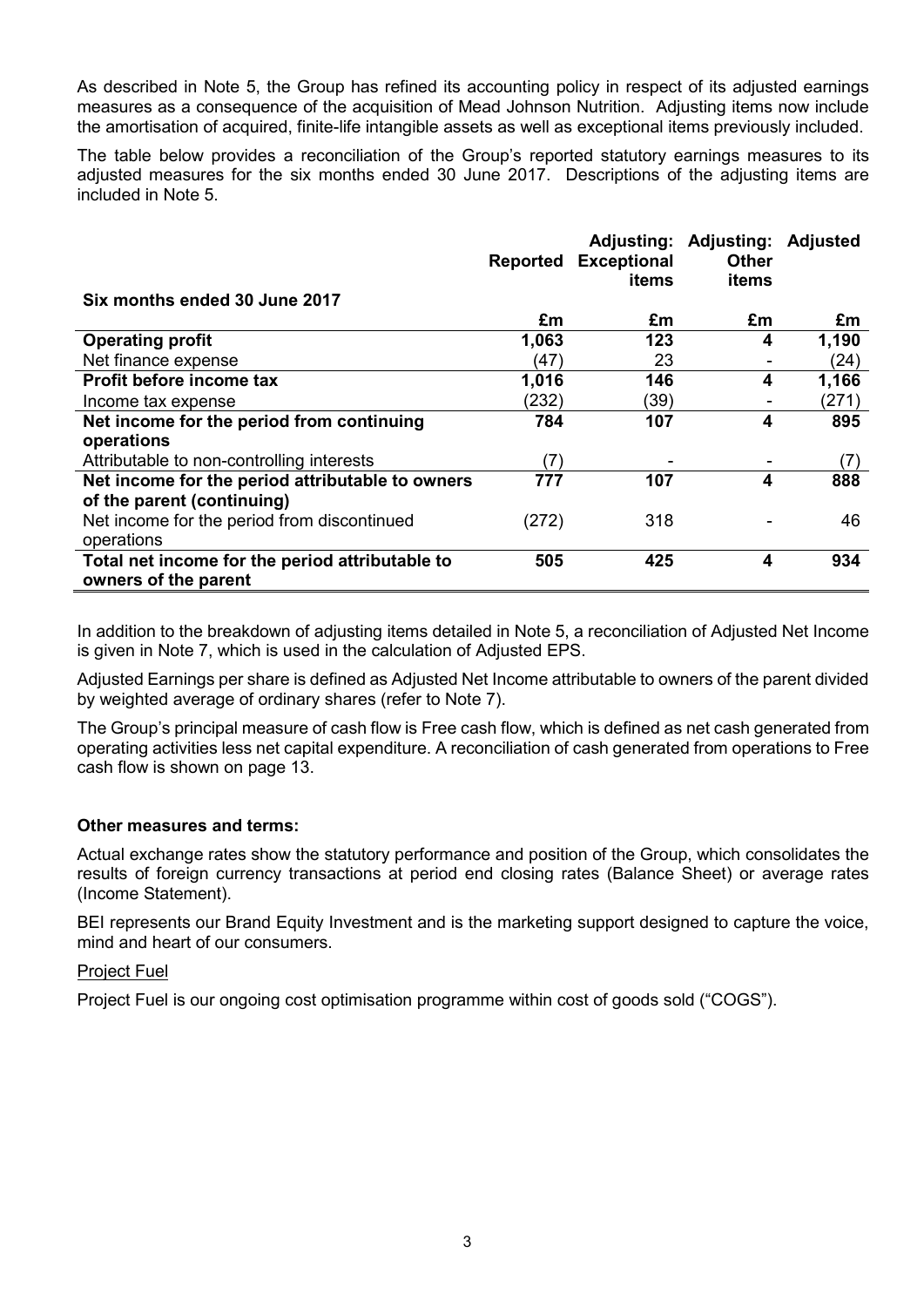#### **Detailed Operating Review: Total Group (continuing operations)**

#### **Group**

*Note: This section describes our continuing operations. It therefore excludes commentary in respect of our Food business and the exceptional charge relating to RB Pharmaceuticals (also discontinued), but includes two weeks of MJN as the acquisition completed on 15 June. Commentary on discontinued operations is set out on p14.* 

#### **Half year ("HY") 2017**

HY net revenue was £5,017m, a LFL decrease of -1%. Mead Johnson Nutrition ("MJN") was acquired on 15 June and half a month of trading has been consolidated within the RB Group results. This combined with the Hypermarcas acquisition from last year added approximately £140m in Net Revenue for the period, taking total constant growth for the continuing business to +2%. The weakening of the pound versus many currencies added a further +12% to growth, taking the total reported growth to +14%.

ENA net revenue declined by -3% on a LFL basis, with North America flat and "Rest of ENA" -5%. Weakness was primarily driven by the known issue of Scholl / Amopé Wet & Dry Express Pedi launch in 2016, which failed to meet our expectations, and the recent, cyber-attack on 27 June (refer p11 for further details on this issue). Russia showed an improved performance, returning to growth in the half. DvM grew at +3% on a LFL basis against a backdrop of continued mixed market conditions. Volatility has been seen in India, particularly in Q2 as many customers delayed their orders due to the implementation of GST (refer to details on p7). China remained strong, as did parts of Africa.

The issues noted above have impacted category growth rates also. Most of our powerbrands in Health grew well. However, this growth was more than offset by Scholl / Amopé decline and the cyber-attack halting production, shipping and invoicing in a number of sites across Europe shortly before the close of the half. For these reasons, LFL growth reported in the half was -2% despite broad-based growth and strong performance across much of our consumer health portfolio. Hygiene grew at +1% LFL led by Dettol and Harpic in our emerging markets, and Veet across both developed and emerging markets. Home declined -3% LFL due to a combination of Vanish declines in Korea and weakness of Air Wick in the US.

HY gross margin increased by +10bps to 60.4%. Innovation-led mix improvement and Project Fuel initiatives were offset by input cost headwinds.

We remain committed to investing in the long-term growth of our brands and in HY 2017 we invested 14.9% of our net revenue in brand equity investment ("BEI"). This represents -40bps decline versus the prior year (actual rates) and an absolute decline of £26m (constant) for our base RB business. Investment behind most brands increased in the half with the exception of Scholl / Amopé where we reduced investment behind the Wet & Dry Express pedi.

Overhead costs remained relatively stable in HY, with a small reduction in the RB base business offset by a higher fixed cost base in the MJN business.

Operating profit was £1,063m, +50% versus HY 2016 (+27% constant). The reported performance was positively impacted by a net reduction in adjusting items of £192m to £127m (HY 2016: £319m). These items largely relate to the acquisition of MJN (HY 2016: costs associated with the HS issue in Korea). A more detailed description of the adjusting items is set out on pages 26-28 of this report. On an adjusted basis, operating profit was up +16% (+1% constant) to £1,190m. The adjusted operating margin increased +30bps to 23.7%. Excluding MJN, adjusted operating margin increased by +50bps.

Net finance expense was £47m (HY 2016: £11m), reflecting the cost of increased net debt required to finance the acquisition of MJN. The underlying tax rate was 23% (HY 2016: 23%). The effective tax rate is 23% (HY 2016: 30%), in the prior period the difference driven by tax on adjusting items.

Net income attributable to owners of the parent (as reported) was £777m, an increase of 61% versus HY 2016 (+34% constant), impacted by exceptional items. On an adjusted basis, net income grew +14% at actual exchange rates, and declined by -1% on a constant basis. Diluted earnings per share of 109.3 pence +62% on a reported basis; on an adjusted basis, +15% to 124.9 pence.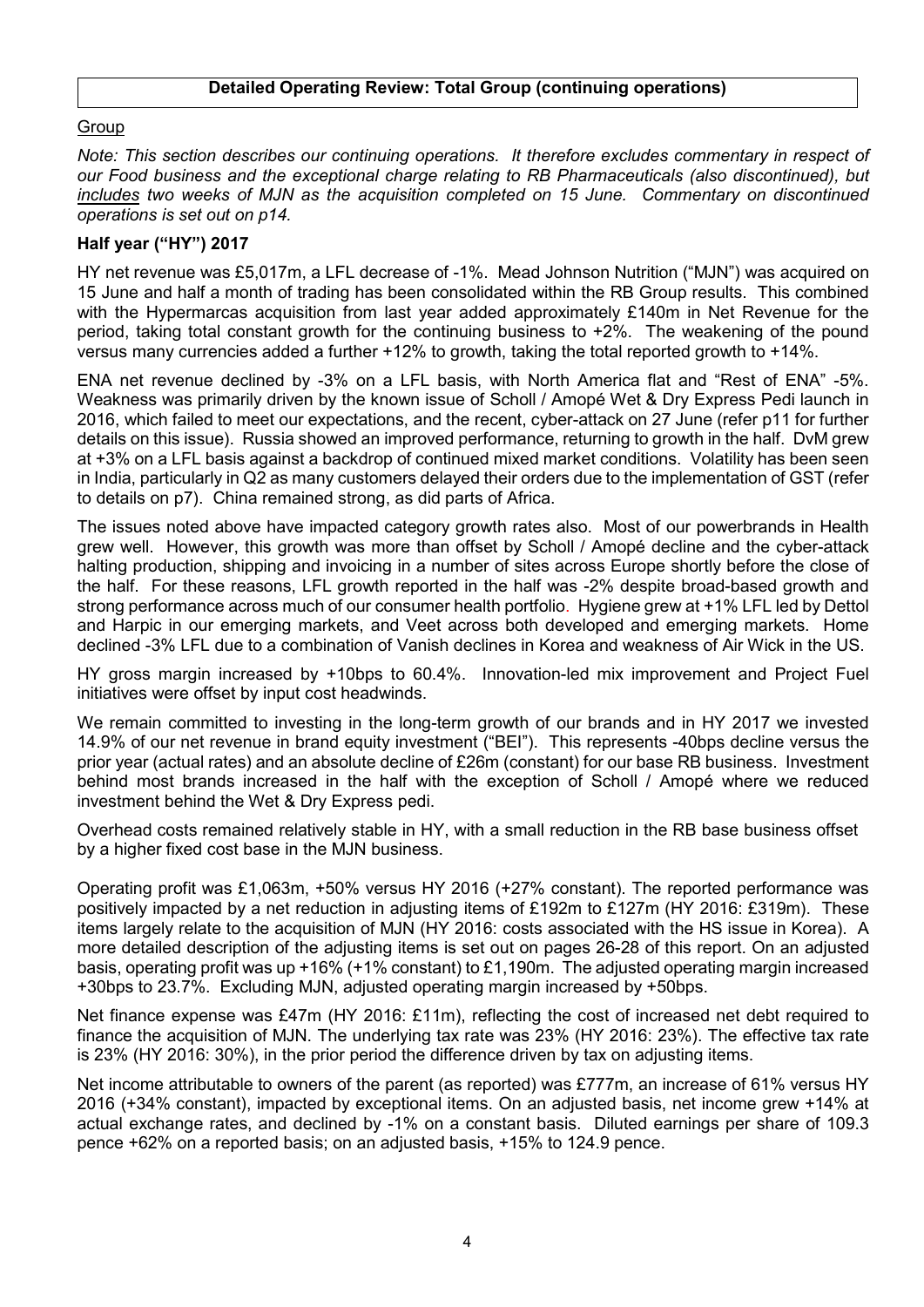#### **Second quarter ("Q2") 2017**

Total Q2 net revenue was £2,479m, a LFL decrease of -2%. Total growth at constant rates was +3% due to the additive impact of the MJN and Hypermarcas acquisitions, and a positive translational FX impact of +11% drove total reported growth at actual rates of +14%.

ENA (-4% LFL) saw a resilient performance from North America (flat LFL) and a weak quarter from the rest of ENA (-6% LFL). Western Europe was impacted by a combination of slower market growth, a decline in the Scholl brand across many markets, and delays in shipping and invoicing due to the cyber-attack which occurred on 27 June. Russia / CIS had a good quarter of growth, although the market remains fragile.

DvM grew by +2% in the quarter on a LFL basis with strong performances from China, South Africa, Nigeria and Pakistan. Growth was impacted by India, which declined in the quarter due to some customers delaying orders ahead of the implementation of GST on 1 July. The issues in South Korea also impacted trading in the quarter, albeit to a lesser extent than Q1. The underlying performance of our DvM business remains strong.

On a category basis Health was weak at -4% LFL in the quarter. Whilst we continued to see strong growth in Durex and Mucinex, a number of Western European weighted brands were impacted by the cyberattack and Scholl continued to be weak. Hygiene growth was -1% LFL decline, with a slowdown in Dettol in India and weak pest (lapping the outbreak of the Zika virus) more than offsetting strong growth in Veet and Harpic in DvM. Vanish and a number of local laundry detergent brands are a significant part of the South Korean portfolio, which impacted the performance in Home and portfolio brands.

#### **HY 2017 Business Review (continuing operations)**

|                                  | Q <sub>2</sub> |                          |           |                 | H1                       |                               |           |                 |
|----------------------------------|----------------|--------------------------|-----------|-----------------|--------------------------|-------------------------------|-----------|-----------------|
|                                  | <b>LFL</b>     | <b>Net</b><br>$M&A^*$    | <b>FX</b> | <b>Reported</b> | LFL.                     | <b>Net</b><br><b>M&amp;A*</b> | <b>FX</b> | <b>Reported</b> |
| <b>North America</b>             | ٠              | $\overline{\phantom{a}}$ | $+12%$    | $+12%$          | $\overline{\phantom{a}}$ |                               | $+14%$    | $+14%$          |
| <b>Rest of ENA</b>               | $-6%$          | $\overline{\phantom{0}}$ | $+9%$     | $+3%$           | $-5%$                    |                               | $+11%$    | $+6%$           |
| <b>ENA</b>                       | $-4%$          | $\overline{\phantom{a}}$ | $+10%$    | $+6%$           | $-3%$                    |                               | $+12%$    | $+9%$           |
| <b>DvM</b>                       | $+2%$          | $+1\%$                   | $+11%$    | $+13%$          | $+3%$                    | $+1%$                         | $+13%$    | $+17%$          |
| IFCN**                           | N/A            | N/A                      | N/A       | N/A             | N/A                      | N/A                           | N/A       | N/A             |
| Group - continuing<br>operations | $-2%$          | $+5%$                    | $+11%$    | $+14%$          | $-1%$                    | $+3%$                         | $+13%$    | $+14%$          |

#### **Summary: % net revenue growth by Operating Segment**

\* Reflects the impact of acquisitions and disposals within continuing operations

\*\* IFCN is the Infant Formula and Child Nutrition operating segment (the acquired MJN business)

Note: due to rounding, this table will not always cast

Analysis of net revenue and adjusted operating profit by operating segment, and of net revenue by category are set out below. The Executive Committee of the Group assesses the performance of the operating segments based on net revenue and adjusted operating profit. This measurement basis excludes the effect of adjusting items.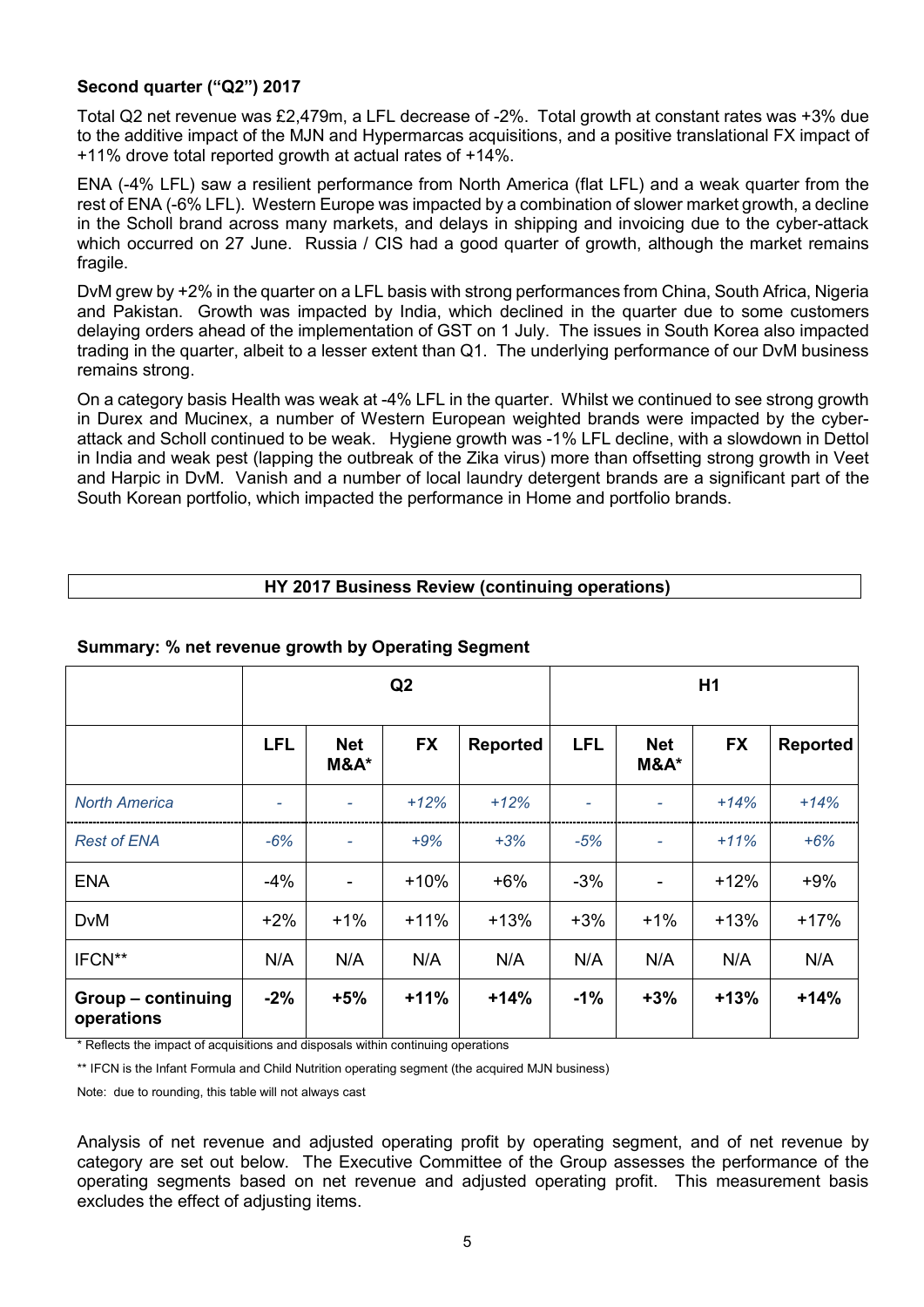|       | <b>Quarter ended</b><br><b>30 June</b> |        |             |                                | Half Year ended<br><b>30 June</b> |            |          |             |
|-------|----------------------------------------|--------|-------------|--------------------------------|-----------------------------------|------------|----------|-------------|
|       | 2016**                                 |        | % change    |                                |                                   | 2016**     |          | % change    |
| 2017  | (restated)                             |        | exch. rates |                                | 2017                              | (restated) |          | exch. rates |
| £m    | £m                                     | Actual | const.      |                                | £m                                | £m         | actual   | const.      |
|       |                                        |        |             | <b>Total Net revenue</b>       |                                   |            |          |             |
| 562   | 502                                    | $+12%$ | 0%          | <b>North America</b>           | 1,193                             | 1,048      | $+14%$   | 0%          |
| 958   | 931                                    | $+3%$  | -6%         | <b>Rest of ENA</b>             | 1,996                             | 1,881      | $+6%$    | -5%         |
| 1,520 | 1,433                                  | $+6%$  | -4%         | <b>ENA</b>                     | 3,189                             | 2,929      | $+9%$    | $-3%$       |
| 833   | 738                                    | $+13%$ | $+2%$       | <b>DvM</b>                     | 1,702                             | 1,457      | $+17%$   | $+4%$       |
| 126   | $\blacksquare$                         |        |             | IFCN*                          | 126                               |            |          |             |
| 2,479 | 2,171                                  | $+14%$ | $+3%$       | <b>Total</b>                   | 5,017                             | 4,386      | $+14%$   | $+2%$       |
|       |                                        |        |             | <b>Operating profit</b>        |                                   |            |          |             |
|       |                                        |        |             | <b>ENA</b>                     | 827                               | 740        | $+12%$   | $-2%$       |
|       |                                        |        |             | <b>DvM</b>                     | 344                               | 287        | $+20%$   | $+4%$       |
|       |                                        |        |             | IFCN*                          | 19                                |            |          |             |
|       |                                        |        |             | Operating profit - adjusted*** | 1,190                             | 1,027      | $+16%$   | $+1%$       |
|       |                                        |        |             | Adjusting items                | (127)                             | (319)      |          |             |
|       |                                        |        |             | <b>Total Operating profit</b>  | 1,063                             | 708        | $+50%$   | $+27%$      |
|       |                                        |        |             | Operating margin - adjusted*** | $\frac{9}{6}$                     | $\%$       |          |             |
|       |                                        |        |             | <b>ENA</b>                     | 25.9                              | 25.3       | $+60bps$ |             |

#### **Review by Operating Segment – continuing operations**

**Total 23.7** 23.4 *+30bps*  \* IFCN is the Infant Formula and Child Nutrition operating segment (comprising solely of the entire MJN business)

\*\* Restated to exclude discontinued operations.

\*\*\* Adjusted to exclude the impact of adjusting items.

The Business Review below is given at constant exchange rates.

#### **ENA 64% of Net Revenue**

HY 2017 total net revenue was £3,189m, with LFL performance of -3%.

North America performance was resilient, net revenue was flat versus the prior year supported by Mucinex growth but offset by declines in the Amopé franchise and continued market challenges in Air Wick

DvM **20.2** 19.7 *+50bps* 

IFCN\* **15.1** -

In the rest of ENA performance in Russia was strong particularly in Durex and in Nurofen. Across Europe market conditions remain challenging. The impact of the cyber-attack in the run up to our half year end was felt most strongly in our European markets and these markets have been significantly impacted by the decline in Scholl as we continue to lap the strong sell in of our Wet & Dry initiative in H1 2016.

HY Adjusted Operating Profit decreased -2% (constant) to £827m; the adjusted operating margin increased by +60bps to 25.9% driven by gross margin expansion and BEI savings from reduced spending on Scholl / Amopé.

Q2 total net revenue was £1,520m, with LFL performance of -4%. The recent cyber-attack impeded our ability to ship and invoice orders in the days leading up to half year and Scholl / Amopé declines continued to have an impact. Russian performance in Q2 was encouraging.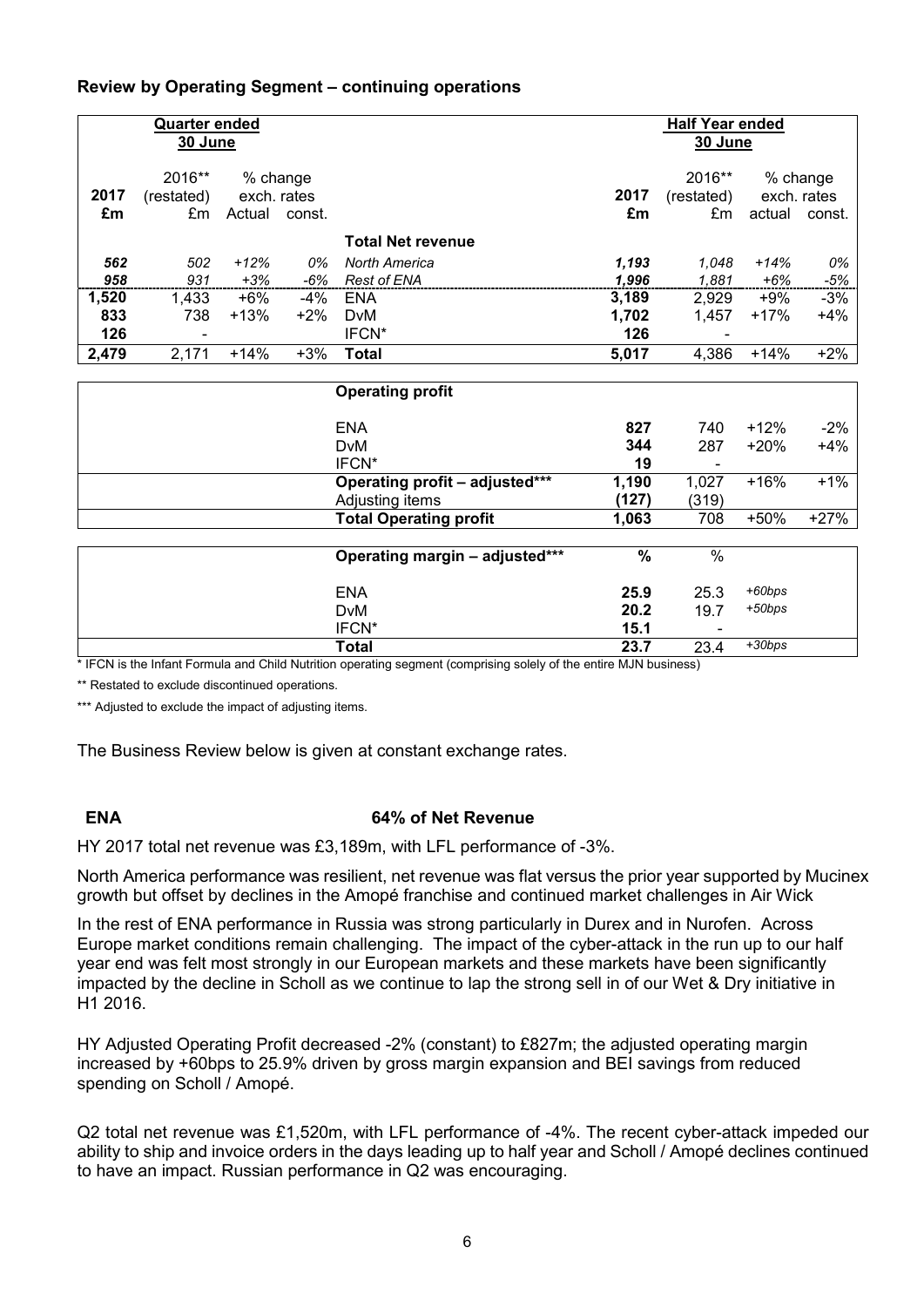#### **DvM 34% of Net Revenue**

HY 2017 total net revenue was £1,702m, with LFL growth of +3%.

The underlying performance in India business remains strong and in growth for the half year but has been negatively impacted by demonetisation and, to a greater extent, destocking by our customers in the lead up to GST changes introduced on 1 July 2017.

Our Africa region saw strong and broad growth across our portfolio, with some weakness in Middle East, particularly Saudi. In China we continued to see strong growth primarily in Durex and particularly through growth in online sales channels. We also saw a boost from the growth of Move Free.

Elsewhere in DvM market conditions remain challenging including in Brazil, which also benefitted in the prior year comparative from increased demand for pest products resulting from the Zika virus. The integration of the Jontex and Olla brands following the acquisition which completed in Q4 2016 has given us a leading market position in the Sexual Wellbeing category.

HY Adjusted Operating Profit increased +4% (constant) to £344m; the adjusted operating margin increased by +50bps to 20.2%.

Q2 total net revenue was £833m, with LFL performance of +2%. The remaining impact from HS in Korea was supplemented by the shipping losses of the cyber-attack and the de-stocking by customers in India in relation to GST.

The Indian Government implemented a Goods and Service Tax (GST) from 1 July 2017. The GST will be deducted from the sales value invoiced to customers and replaces the multiple taxes previously levied through the supply chain and accounted for in cost of sales. The full year accounting impact of the move to GST is expected to be a reduction of c.£50m in Net Revenue – which, as previously flagged, we will adjust for in our LFL net revenue reporting. The ongoing impact on profit is expected to be small.

#### **Infant Formula and Child Nutrition 2% of Net Revenue**

HY 2017 total net revenue was £126m for the period between completion of the acquisition on 15 June and 30 June.

#### **HY 2017 Category Review (continuing operations)**

#### **Summary: % net revenue growth by Category**

|                                  | Q2         |                               |           |                 |            | H1                            |           |                 |  |
|----------------------------------|------------|-------------------------------|-----------|-----------------|------------|-------------------------------|-----------|-----------------|--|
|                                  | <b>LFL</b> | <b>Net</b><br><b>M&amp;A*</b> | <b>FX</b> | <b>Reported</b> | <b>LFL</b> | <b>Net</b><br><b>M&amp;A*</b> | <b>FX</b> | <b>Reported</b> |  |
| Health**                         | $-4%$      | $+16%$                        | $+12%$    | $+25%$          | $-2%$      | $+8%$                         | $+13%$    | $+20%$          |  |
| Hygiene                          | $-1%$      | $\blacksquare$                | $+10%$    | $+10%$          | $+1%$      |                               | $+13%$    | $+14%$          |  |
| Home                             | $-2%$      | -                             | $+10%$    | $+8%$           | $-3%$      |                               | $+12%$    | $+9%$           |  |
| Portfolio Brands***              | $-8%$      | $\blacksquare$                | $+12%$    | $+3%$           | $-15%$     |                               | $+10%$    | $-4%$           |  |
| Group - continuing<br>operations | $-2%$      | $+5%$                         | $+11%$    | $+14%$          | $-1%$      | $+3%$                         | $+13%$    | $+14%$          |  |

\* Reflects the impact of acquisitions and disposals within continuing operations

\*\* Health now includes the Infant Formula and Child Nutrition (IFCN) business.

\*\*\* 2016 Portfolio Brands has been restated to exclude RB Food, which is a discontinued operation.

Note: due to rounding, this table will not always cast.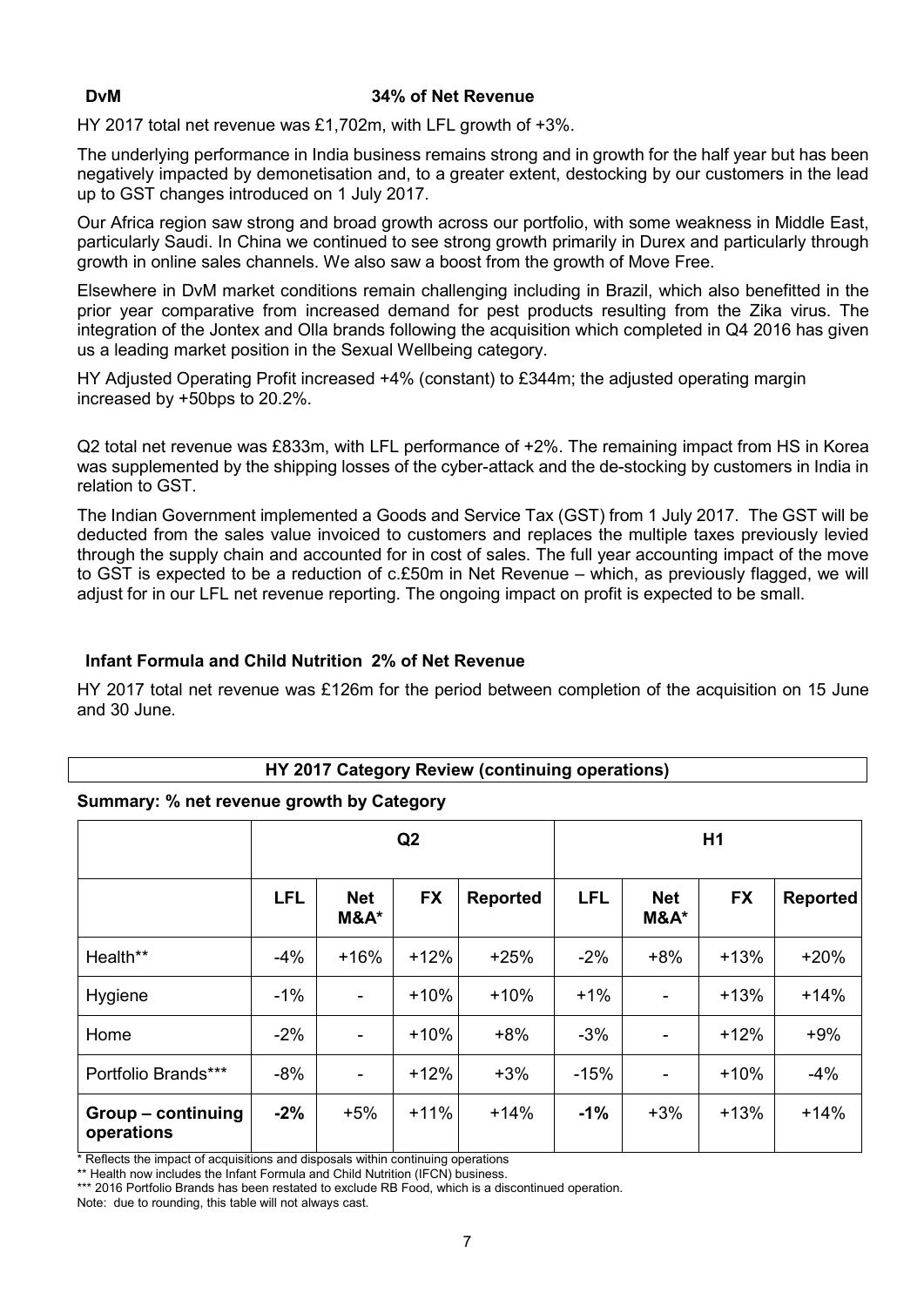|       | <b>Quarter ended</b> |        |             |                         |       | <b>Half Year ended</b> |             |        |
|-------|----------------------|--------|-------------|-------------------------|-------|------------------------|-------------|--------|
|       | 30 June              |        |             |                         |       | 30 June                |             |        |
|       |                      |        |             |                         |       |                        |             |        |
| 2017  | 2016                 |        | % change    |                         | 2017  | 2016                   | % change    |        |
|       |                      |        |             |                         |       |                        |             |        |
| £m    | £m                   |        | exch. Rates |                         | £m    | £m                     | exch. Rates |        |
|       |                      | actual | const.      |                         |       |                        | actual      | const. |
|       |                      |        |             |                         |       |                        |             |        |
|       |                      |        |             | Net revenue by category |       |                        |             |        |
| 893   | 715                  | $+25%$ | $+13%$      | Health                  | 1.797 | 1.501                  | $+20%$      | +6%    |
| 1,072 | 978                  | $+10%$ | $-1%$       | Hygiene                 | 2,196 | 1.934                  | $+14%$      | $+1\%$ |
| 454   | 420                  | $+8%$  | $-2%$       | Home                    | 912   | 834                    | $+9%$       | $-3%$  |
| 60    | 58                   | $+3%$  | $-8%$       | Portfolio Brands*       | 112   | 117                    | $-4%$       | $-15%$ |
| 2,479 | 2.171                | $+14%$ | $+3%$       | Total                   | 5,017 | 4,386                  | $+14%$      | $+2\%$ |

\* Health now includes the Infant Formula and Child Nutrition (IFCN) business.

\*\* 2016 Portfolio Brands has been restated to exclude RB Food, which is a discontinued operation.

In the following Category Review, growth rates are given at constant exchange rates. Margins are at actual rates.

#### **Health 36% of Net Revenue**

HY 2017 total net revenue was £1,797m, with LFL performance of -2%.

A strong underlying performance across our Health categories offset by the lapping of strong sell-in of Scholl/Amopé in the prior period.

Mucinex delivered strong growth both as a result of the increased incidence of cold and flu this year and our Cool & Clear innovation. Our GI relief products had good growth particularly Gaviscon in Turkey and Picot in Mexico.

Our Durex Powerbrand grew strongly, driven by our 'Invisible' range. Durex growth is particularly strong in China and Russia but we also saw good growth in European markets.

Q2 2017 total net revenue was £893m, with LFL performance of -4%. Scholl/Amopé declines continued to have an impact on growth and cyber-attack issues at the very end of the quarter contributed to the decline.

#### **Hygiene 44% of Net Revenue**

HY 2017 total net revenue was £2,196m, with LFL growth of +1%.

Growth continues to be led by our Hygiene Health brand of Dettol particularly across DvM including the successful launch of Dettol Deep Cleanse soap. Harpic also saw strong growth in emerging markets such as India where penetration continues to benefit from our involvement in the Banega Swachh campaign

Innovation has helped drive success in Veet with the continued strong performance of our recently launched Sensitive Precision Hair Trimmer, in particular in ENA markets. Finish grew in the HY helped by a Quantum relaunch and penetration-led growth in emerging markets.

Pest category declines were a result of lapping the strong performance due to the Zika virus in 2016.

Q2 total net revenue was £1,072m with LFL performance of -1%. The significant de-stocking by customers in India in relation to GST was felt most strongly in Hygiene and the cyber-attack at the end of Q2 also contributed to Hygiene declines in the Quarter.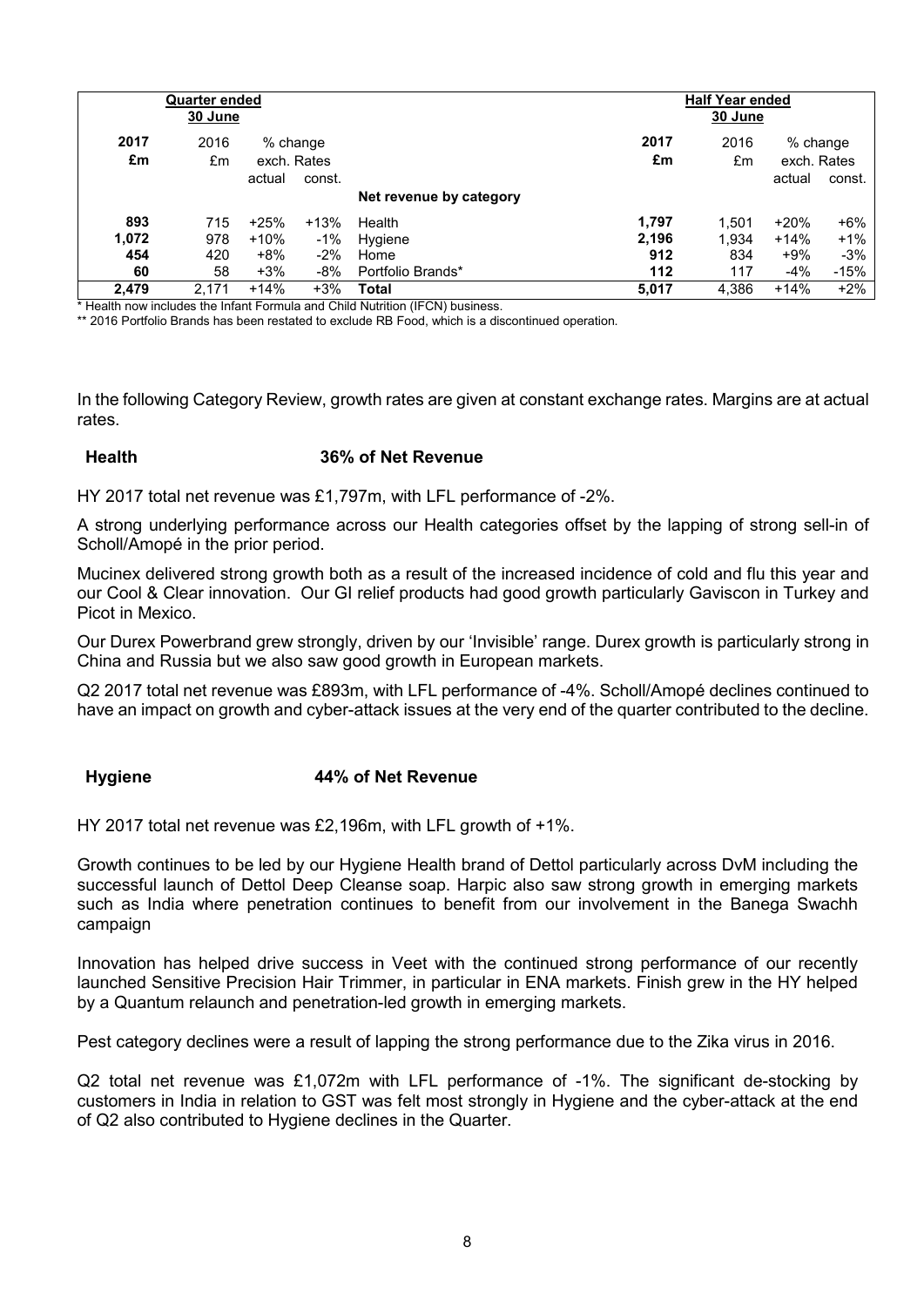#### **Home 18% of Net Revenue**

HY 2017 total net revenue was £912m, with LFL performance of -3%.

Vanish declines were predominantly driven by the Korea HS issue but DvM outside of Korea showed good growth particularly from Brazil, and in Turkey behind innovative new products such as Vanish Gold. Within ENA our growth in the UK was a result of our recently launched Platinum powder and gel innovation but in the US competitive pressure led to a decline in the period.

Challenging market conditions in the US also contributed to declines in Air Wick but revenue in the Rest of ENA grew in H1 helped by the recent innovation which extended our Pure range of aerosols to Freshmatic. The Pure aerosol range helped deliver good performance in DvM, particularly in Brazil and Mexico.

Q2 total net revenue was £454m with LFL performance of -2%. Air Wick performance in DvM was encouraging with strong growth in Brazil, Turkey and Mexico. The Korea HS issue had a lower impact than in Q1 but the cyber-attack at the very end of the quarter reduced revenue to below expectations.

#### **Portfolio Brands (ex. Food) 2% of Net Revenue**

HY 2017 total net revenue was £112m, with LFL performance of -15%.

Portfolio Brands now exclude Food and mainly comprise Laundry Detergents, Fabric Softeners and certain sales to institutional customers. The nature of the brands and the route-to-market leads to a high level of volatility in revenue. The Korea HS issue has contributed significantly to the decline.

Q2 total net revenue was £60m with LFL performance of -8%.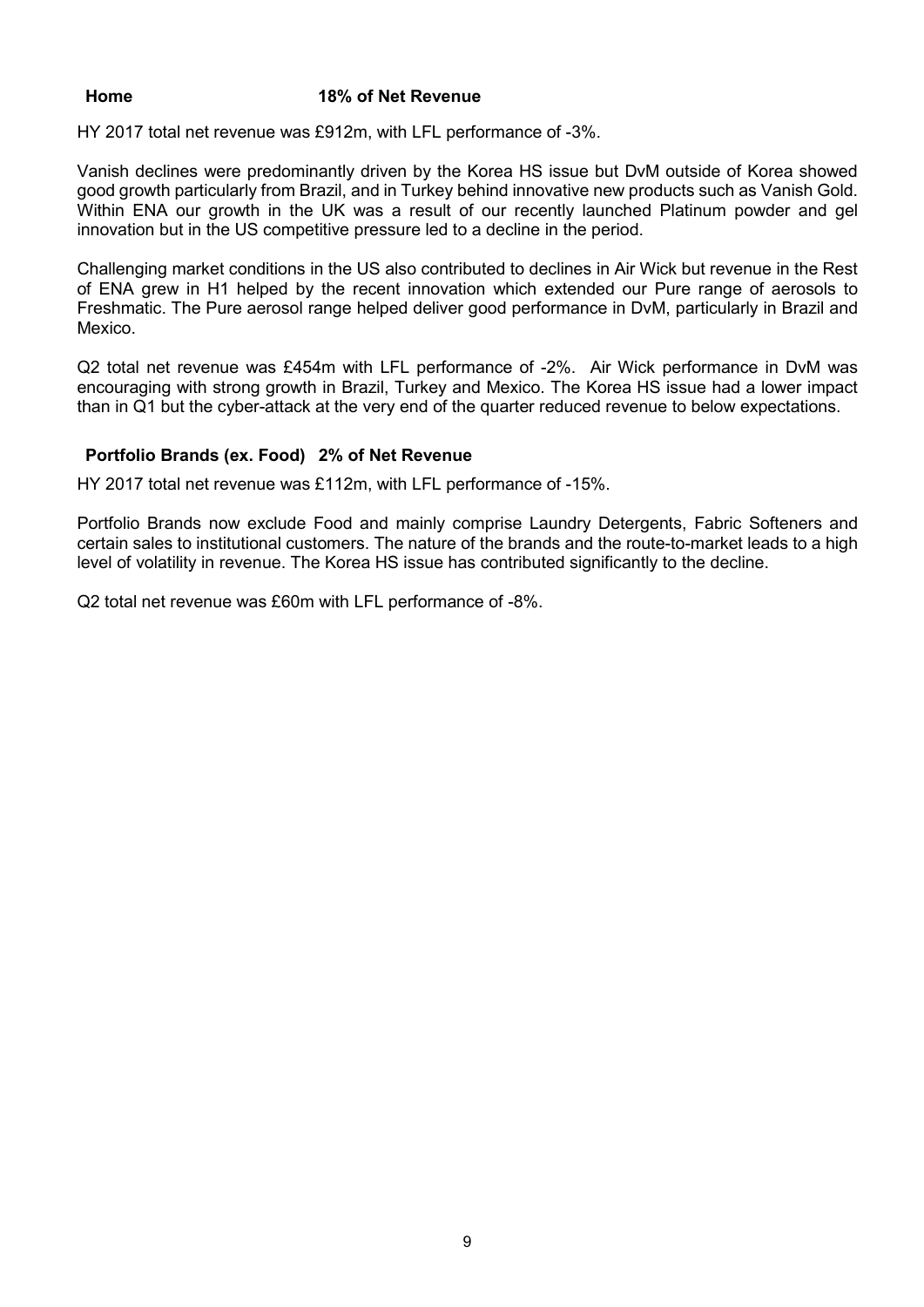#### **Acquisition and Performance of Mead Johnson Nutrition ("MJN")**

On the 15 June 2017, RB completed the acquisition of Mead Johnson Nutrition ("MJN") for cash consideration of £13.0 billion. Taking into account MJN net debt, this transaction increased the Group's net debt by £14.3 billion. Two weeks have been consolidated into RB's group results in Q2 and H1.

In order to facilitate an understanding of the trends in the MJN business we have disclosed net revenue on a pro-forma basis consistent with the previously disclosed segments, and pro-forma Non-GAAP EBIT for the total company.

|                         | <b>Quarter ended</b><br>30 June |                         | <b>Half Year ended</b><br>30 June |                                       |                         |                            |                         |         |
|-------------------------|---------------------------------|-------------------------|-----------------------------------|---------------------------------------|-------------------------|----------------------------|-------------------------|---------|
| 2017<br>(pro-<br>forma) | 2016<br>(pro-<br>forma)         | % change<br>exch. rates |                                   |                                       | 2017<br>(pro-<br>forma) | 2016<br>$($ pro-<br>forma) | % change<br>exch. rates |         |
| \$m                     | \$m                             | actual                  | const.*                           |                                       | \$m                     | \$m                        | actual                  | const.* |
|                         |                                 |                         |                                   | <b>Total Net Revenue</b>              |                         |                            |                         |         |
| 450                     | 456                             | $-1%$                   | $+2%$                             | Asia                                  | 884                     | 957                        | -8%                     | -5%     |
| 305                     | 319                             | $-4%$                   | $-4%$                             | North America / Europe (ENA)          | 598                     | 620                        | $-4%$                   | -3%     |
| 158                     | 167                             | -5%                     | $-3%$                             | Latin America                         | 315                     | 327                        | $-4%$                   | $+1%$   |
| 913                     | 942                             | $-3%$                   | $-1\%$                            | Total                                 | 1,797                   | 1,904                      | -6%                     | $-3%$   |
|                         |                                 |                         |                                   | Non-GAAP EBIT<br>Non-GAAP EBIT margin | 357<br>19.9%            | 474<br>24.9%               | $-25%$<br>$-500$ bps    | $-19%$  |

\*Constant growth has been calculated on an MJN 'constant dollar' basis which excludes the impact of changes in foreign currency exchange rates

Review of MJN's pro-forma results (at constant rates for H1 unless otherwise noted):

MJN net revenue declined by -3% in H1 comprising a -5% decline in Q1 and a -1% decline in Q2.

Asia returned to growth in Q2 with a strong performance in China, offset by declines in South Asian markets, most notably Philippines. The macro trends in China, which we saw through our due diligence process, continue as expected. Specialist retail and e-commerce channels saw strong growth, as did MJN's premium imported brands. Offline cross-border sales between Hong Kong and China declined, as did locally manufactured products within the Enfa range.

ENA, which is predominantly the US, declined by -4% in Q2 and -3% in H1. The US business has taken steps to address market share loss, through increased investment in consumer education and reaching new mums. However, the H1 result was somewhat weaker than expected.

LATAM saw a decline of -3% in Q2 and +1% in H1. This fragmented region saw weakness in Argentina in Q2, and competitive pressures / category weakness in Central America, somewhat offset by growth in Mexico behind a new product launch.

Non-GAAP EBIT margins for the MJN business fell by -500bps to 19.9%. The decline was driven by a gross margin decline due to increased commodity input costs, especially for full fat milk powder, pricing corrections taken in a number of markets, and lower margins for the growing channel in China. Advertising and promotion costs increased due to additional investment behind brands, especially China and USA. Fixed costs also increased as a proportion of net revenue, largely as a result of negative operational leverage.

#### Basis of Preparation of MJN's pro-forma results

The summary pro-forma financial information about MJN has been extracted from its underlying accounting records, prepared in accordance with US Generally Accepted Accounting Principles ("US GAAP"). There are no differences between US GAAP and IFRS in respect of Total Net Revenue. The Group's most comparable measure to Non-GAAP EBIT used by MJN is Adjusted Operating Profit. Non-GAAP EBIT excludes the impact of MJN's specified items, which approximate the Group's adjusting items. MJN's constant exchange rates eliminate the impact of both translational foreign exchange and certain transactional exchange differences, whereas the Group's constant exchange rate calculation does not adjust for transactional foreign exchange.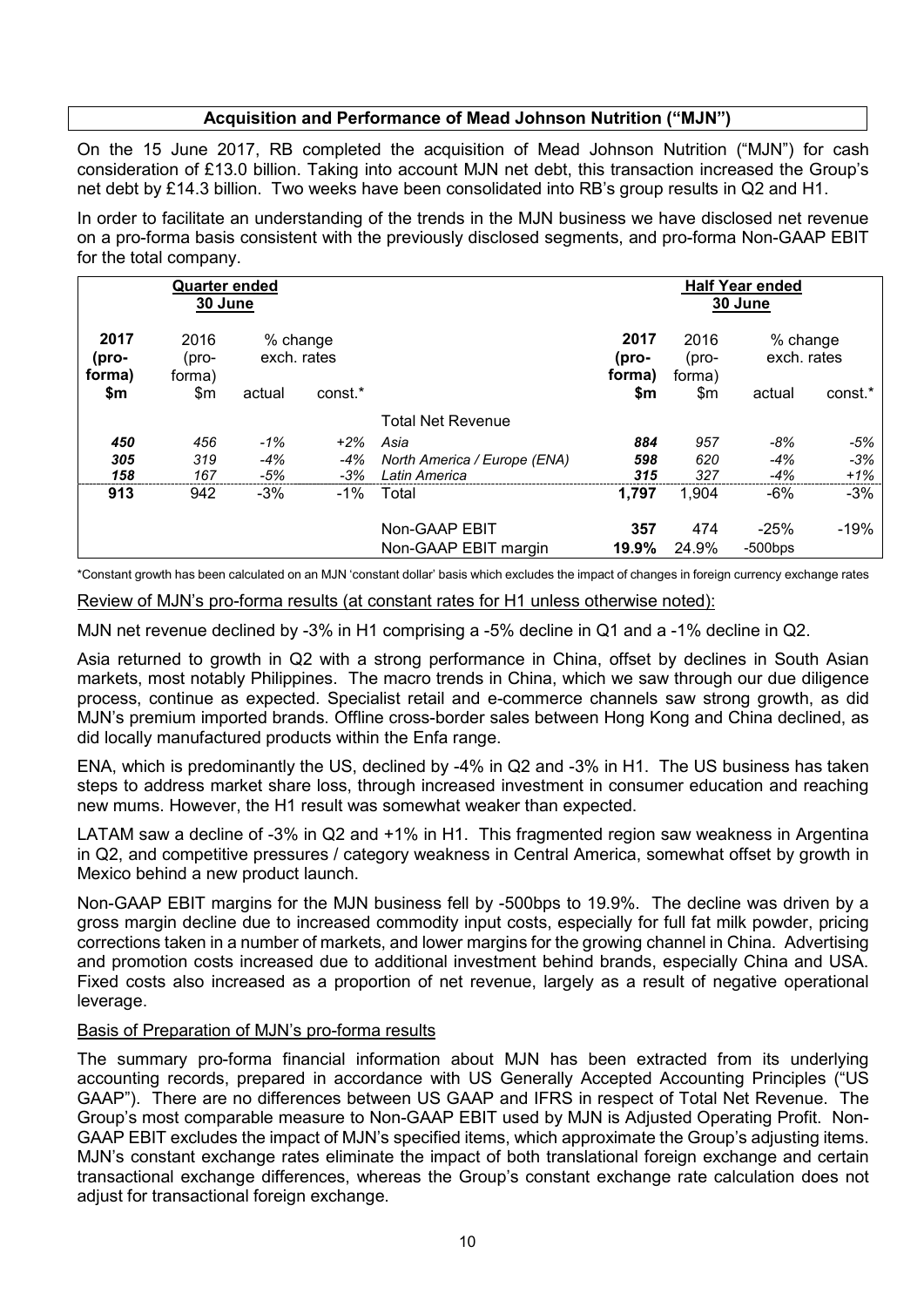The H1 presentation will feature a selection of new product initiatives for the second half of 2017:

### **In Health**:

- Scholl ® value priced electronic foot file. Soft feet effortlessly. More convenient than a manual foot file, offering a visible difference
- Durex ® Naturals Intimate Gel Water based lubricant uses 100% natural ingredients with prebiotics that support natural flora and pH balance
- Digestive Advantage ® Probiotic Bites Dark Chocolate The probiotic that survives stomach acid 100x better - now available in great tasting dark chocolate bites
- MegaRed ® Advanced Triple Absorption Absorbed by your body 3x better than standard fish oil, so you can get more Omega-3 power from just one softgel
- Mucinex® new news on FastMax Powerful multi-symptom relief One Dose addressing 9 **Symptoms**
- SiTi® powered by Dettol® a protective ecosystem against air pollution connected at the heart

#### **In Hygiene**:

- Lysol® Disinfecting Wipes Our best yet new & improved wipe that kills 99.9% of germs Also available in a new range of fragrances
- Finish® All-in-1 Compact tablets launch in China Tablets specifically designed for China and compact (table-top) dishwashers
- Veja® Gold Re-launch across the range Best ever Veja formula with increased actives to provide 2x more cleaning power, throughout the house

#### **In Home**:

- VIPoo by Air Wick® keep nasty smells in your bowl!
- Vanish® Gold new initiative "whites instantly whiter after one wash". There's nothing nicer than crisp whites when it comes to shirts, linen and towels

#### **Cyber-Attack**

On Tuesday 27 June many companies, including RB, were impacted by a new type of sophisticated cyber-attack. We believe the attack was focused on companies that do business with the Ukraine.

Once activated, the virus was able to avoid many of the measures in place to prevent its spread. As a consequence it rendered many systems and servers, using a certain operating system, inoperable very quickly.

Systems were recovered progressively from 3 July. By 11 July most of our manufacturing sites were producing close to normal capacity. There are, however, a number of activities which will take until the end of August to complete in full and we continue to face some operational disruption.

Key impacts have been reduced factory operations, delayed shipping and invoicing, and in some circumstances, lost sales. We believe we have materially quantified the impact of this cyber-attack on our trading. The recovery is however ongoing.

RB has significant cyber security measures in place. With attacks becoming ever more sophisticated in nature, we are reviewing what further measures can be implemented to minimize both the likelihood and potential impact of any future attacks.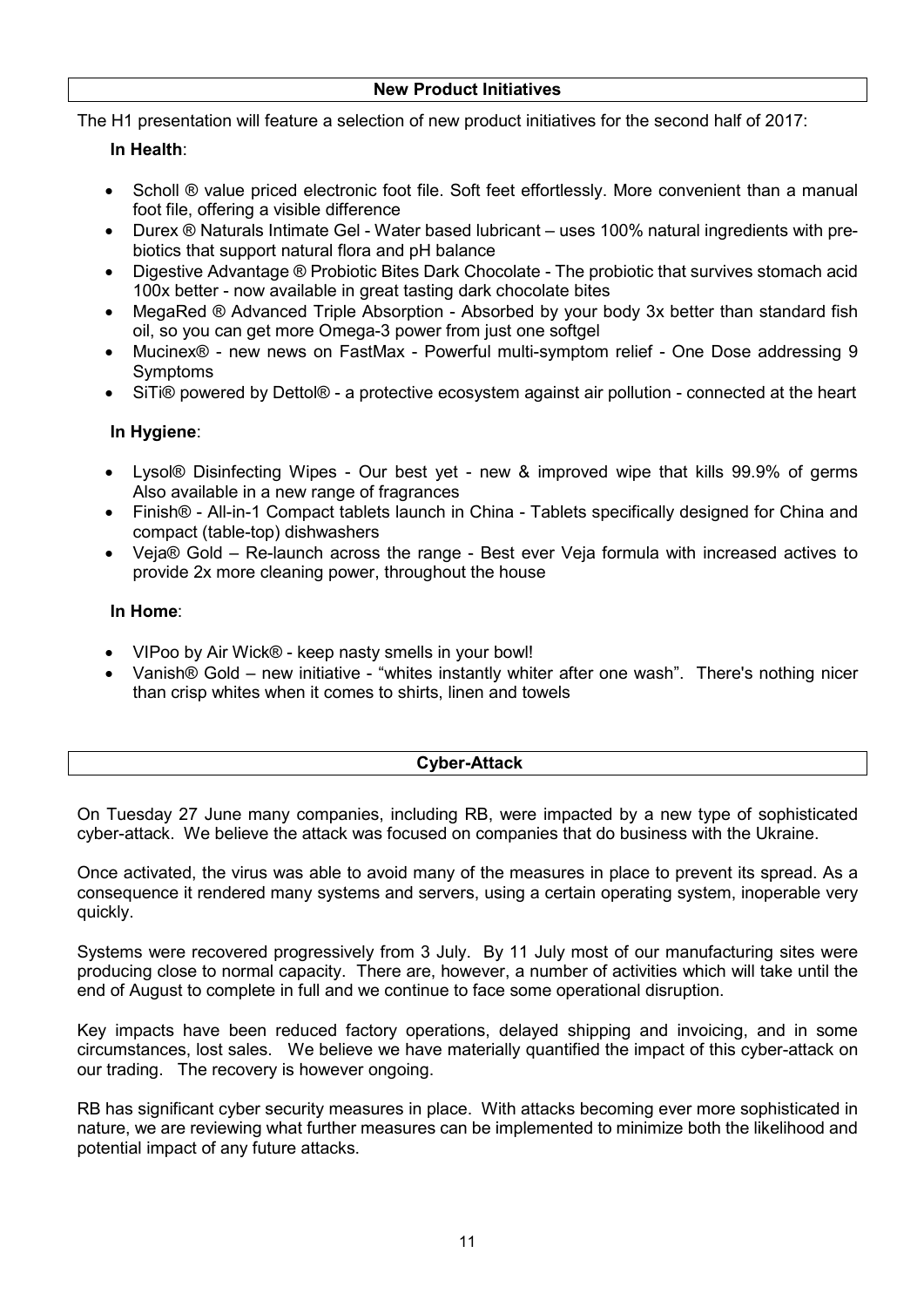#### **The Humidifier Sanitiser ("HS") Issue in South Korea**

There have been no material changes to our expectations surrounding the tragic HS issue in South Korea since our Q1 trading update in April.

- No additional assessments have been reported by the Government since our Q1 trading update. The status to date is set out in the table below:
- Following a consultation process with currently identified Round 3 victims, Oxy RB has initiated a compensation plan for the 52 Oxy RB category I or II users identified in tranches 3.1 – 3.3. The terms of this plan are broadly the same as Rounds 1 & 2.
- Round 4 remains open and the applicant numbers are reported on the Korea Environmental Industry & Technology Institute (KEITI) website. The number of applicants as at 17 July was 4,380.

The status of the four rounds of applications established to date is therefore as follows:

| <b>Round</b>   | Total<br>applicants | <b>Applicants</b><br><b>Assessed</b> | Category I<br>& II | Cat I&II<br>percentage | <b>RB Oxy users</b><br>- Category I &<br>$\mathbb{I}^{**}$ | <b>Assessment</b><br>completion<br>(expected) |
|----------------|---------------------|--------------------------------------|--------------------|------------------------|------------------------------------------------------------|-----------------------------------------------|
|                | 361                 | 361                                  | 172                | 48%                    | 139                                                        | Completed                                     |
| $\overline{2}$ | 169                 | 169                                  | 51                 | 30%                    | 44                                                         | Completed                                     |
| 3              | 752                 | 452                                  | 57                 | 13%                    | 52                                                         | Dec 17                                        |
| 3.1            |                     | 165                                  | 35                 | 21%                    | 32                                                         |                                               |
| 3.2            |                     | 188                                  | 19                 | 10%                    | 18                                                         |                                               |
| 3.3            |                     | 99                                   | 3                  | 3%                     | 2                                                          |                                               |
| 4              | 4,380*              | 0                                    | TBD                | TBD                    | TBD                                                        | Dec 17                                        |

\* Round 4 remains open to applicants. The number of applicants shown in the table are the applicants set out on the KEITI website as at 17 July 2017.

\*\* both sole Oxy RB users and users of multiple manufacturers' products, including Oxy RB.

In 2016 a provision was made for certain costs arising as a result of the HS issue, including costs arising from compensating Oxy HS category I and II victims classified within Rounds 1, 2 and 3 of the Korean Centre for Disease Control (KCDC) classification process.

There are in addition a number of further costs / income relating to the HS issue that are either not able to be estimated or quantified or are considered not probable at the current time, including those relating to Round 4 applicants and costs associated with the wider HS issue. Further details of these contingent liabilities are set out in note 13.

#### **Financial Review**

**Basis of preparation.** The unaudited financial information is prepared in accordance with *IAS 34 Interim Financial Reporting*, and with the accounting policies to be applied in the Group's consolidated financial statements for the year ending 31 December 2017. These are not materially different from those set out in the Group's 2016 Annual Report and Accounts, unless separately disclosed. Unless otherwise stated, information contained herein is in respect of continuing operations.

**Net finance expense**. Net finance expense is £47 million (2016: £11 million), including £23m of accelerated finance fees recorded as a direct result of the MJN acquisition which have been treated as an exceptional adjusting item.

**Tax.** The continuing statutory effective tax rate is 23% (2016: 30%). The continuing adjusted effective tax rate is 23% (2016: 23%).

**Net working capital** Largely as a result of the MJN acquisition, inventories increased to £1,322 million (2016: £752 million), trade and other receivables increased to £1,846 million (2016: £1,377 million) and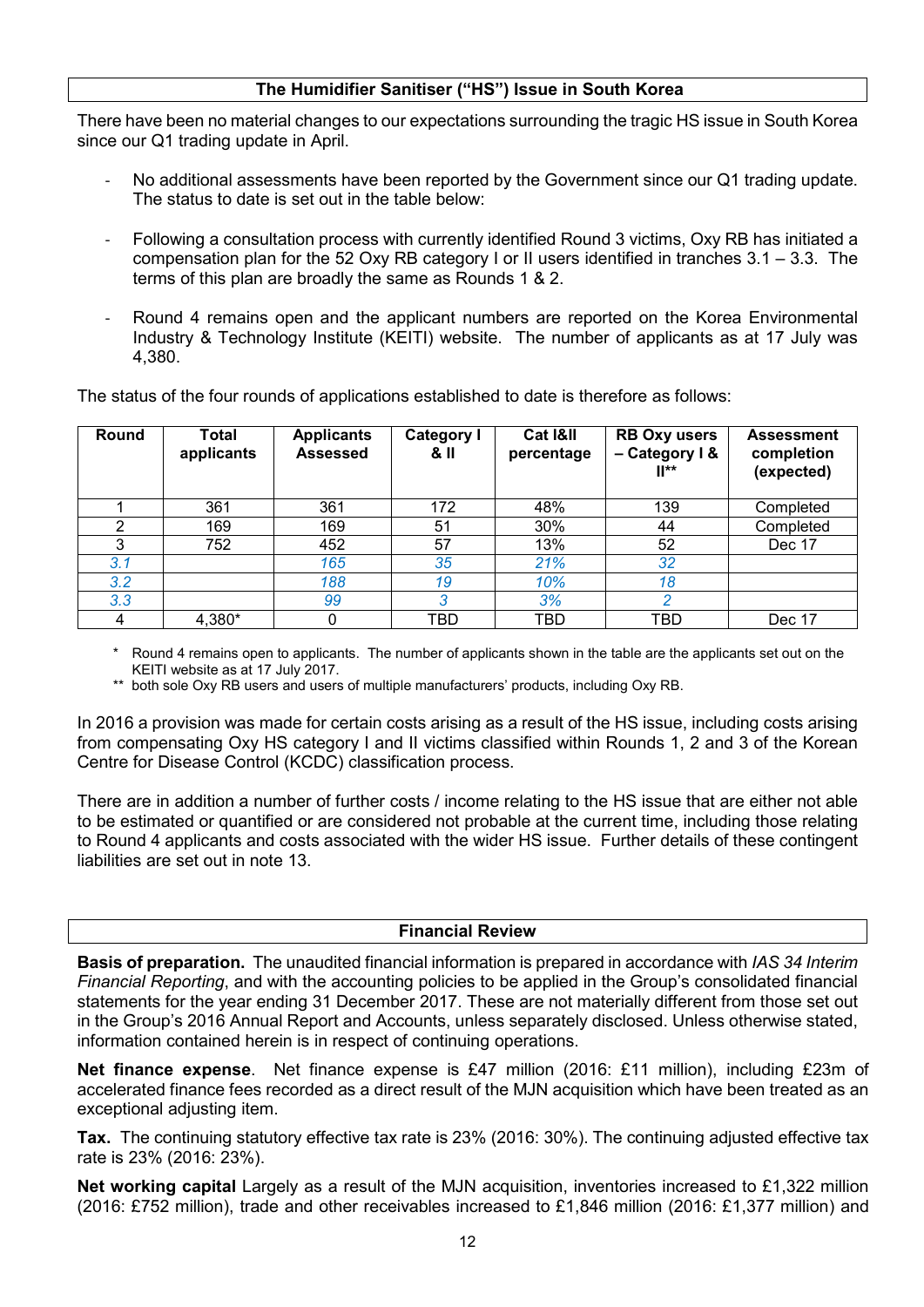trade and other payables increased to £4,783 million (2016: £3,400 million). This has led to a decrease in net working capital to minus £1,615 million (2016: minus £1,271 million). Net working capital as a percentage of net revenue is -16% (2016: -14%). On a pro-forma basis, excluding the fair value adjustment made to inventory on acquisition and including 12 months of net revenue for MJN, then NWC as a percentage of net revenue would be -14%.

**Cash flow.** Cash generated from operations was £1,603 million (2016: £1,389 million). The increase largely reflects the operating performance and improved working capital position.

Free cash flow is the amount of cash generated from operating activities after capital expenditure on property, plant and equipment and intangible assets and any related disposals. Free cash flow reflects cash flows that could be used for payment of dividends, repayment of debt or to fund our strategic objectives. Free cash flow conversion as a percentage of continuing adjusted net income was 141% (2016: 114%).

|                                                       | 30 June<br>2017 | 30 June<br>2016               |
|-------------------------------------------------------|-----------------|-------------------------------|
|                                                       | £m              | £m<br>(restated) <sup>1</sup> |
| Cash generated from operations                        | 1,603           | 1,389                         |
| Net Interest paid                                     | (35)            | (8)                           |
| Tax paid                                              | (227)           | (230)                         |
| Purchase of property, plant & equipment               | (91)            | (62)                          |
| Purchase of intangible assets                         | (12)            | (198)                         |
| Proceeds from the sale of property, plant & equipment |                 |                               |
| Proceeds from the sale of intangible assets           | 9               |                               |
| Free cash flow                                        | 1,251           | 892                           |

**Net debt** at the end of the half year was £14,751 million (31 December 2016: £1,391 million), an increase of £13,360 million. This reflected the acquisition of MJN and the payment of the final 2016 dividend, offset by strong free cash flow generation. The Group regularly reviews its banking arrangements and has adequate facilities available.

**Adjusting items.** In HY 2017 pre-tax adjusting items of £127 million were recorded in operating profit (HY 2016: £319 million), relating primarily to the acquisition of Mead Johnson Nutrition. Further details of these items can be found in Note 5 to this report.

**Discontinued operations:** The results of the Food business are reported as a discontinued operation. Food net income was £46 million. (HY 2016: £42 million). The adjusting item (see Note 5) in respect of Indivior of £318 million (HY 2016: nil) is also reported within discontinued operations.

**Balance sheet.** The acquisition of MJN resulted in an increase of £17.3 billion to goodwill and intangible assets and an associated deferred tax liability of £3.2 billion (see note 15). The Group acquired MJN for cash consideration of £13.0 billion, which together with the net debt acquired increased the Group's net debt by £14.3 billion.

At 30 June 2017, the Group had shareholders' funds of £8,269 million (31 December 2016: £8,426 million), a decrease of 2%. Net debt was £14,751 million (31 December 2016: £1,391 million) and total capital employed in the business was £23,020 million (31 December 2016: £9,817 million).

This finances non-current assets of £32,165 million (31 December 2016: £14,569 million), of which £1,810 million (31 December 2016: £878 million) is property, plant and equipment, the remainder being goodwill, other intangible assets, deferred tax, retirement benefit surplus and other receivables. The Group has net working capital of minus £1,615 million (31 December 2016: minus £1,102 million), current provisions of £659 million (31 December 2016: £251 million) and long-term liabilities other than borrowings of £6,910 million (31 December 2016: £3,388 million).

**Assets held for sale.** At 30 June 2017, the Group's assets held for sale of £146 million and liabilities held for sale of £109 million comprises the carrying value of RB Food, which meets the definition of a disposal group at 30 June 2017.

**Dividends.** The Board of Directors declares an interim dividend of 66.6p (2016: 58.2p) in line with its stated policy to pay out about 50% of basic adjusted earnings per share.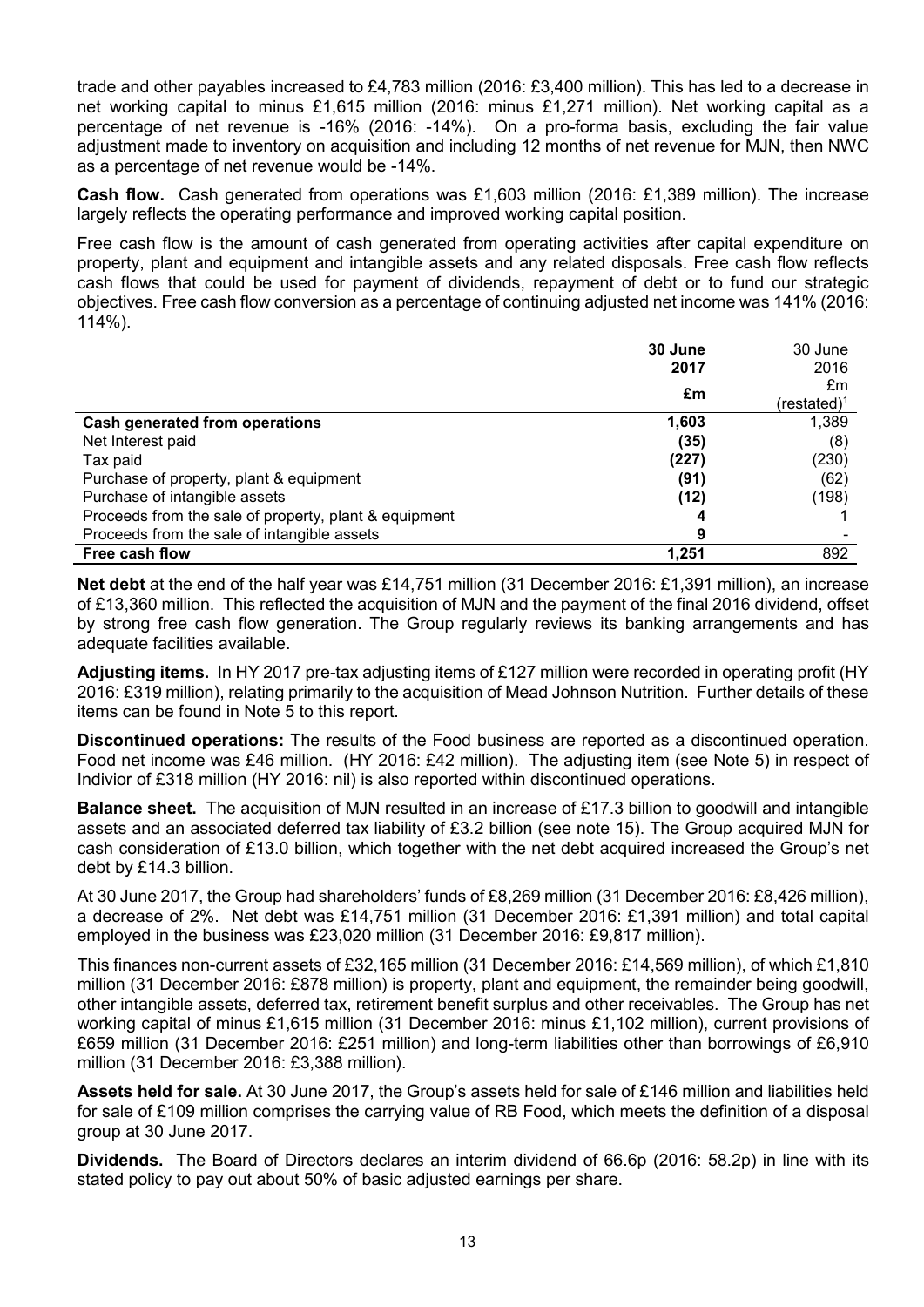The ex-dividend date will be 17 August 2017 and the dividend will be paid on 28 September 2017 to shareholders on the register at the record date of 18 August 2017. The last date for election for the share alternative to the dividend is 7 September 2017.

**Legal provisions.** The Group is involved in litigation, disputes and investigations in multiple jurisdictions around the world. It has made provisions for such matters, where appropriate. Where it is too early to determine the likely outcome of these matters or to make a reliable estimate, the Directors have made no provision for such potential liabilities.

From time to time the Group is involved in discussions in relation to ongoing tax matters in a number of jurisdictions around the world. Where appropriate, the Directors make provisions based on their assessment of each case.

As a matter of policy and practice, the Group co-operates with all government investigations. The Group maintains and continues to improve a robust compliance training programme and ensures that all executive managers sign a periodic disclosure and reporting document certifying compliance with the Group's Code of Conduct.

**Contingent liabilities.** The Group is involved in a number of civil and/or criminal investigations by government authorities as well as litigation proceedings and has made provisions for such matters where appropriate. Where it is too early to determine the likely outcome of these matters or to make a reliable estimate, the Directors have made no provision for such potential liabilities. Contingent liabilities are explained in Note 13.

#### **Discontinued Operations**

As explained elsewhere in this report, the following are treated as discontinued operations for the six months ended 30 June 2017, in accordance with IFRS 5:

- RB Food
- An exceptional cost relating to the Group's previously demerged RB Pharmaceuticals business

Comparatives have also been restated.

A breakdown of the discontinued result for H1 is as follows:

|                                                   | Half Year ended 30 June   |                          |                         |        |  |  |
|---------------------------------------------------|---------------------------|--------------------------|-------------------------|--------|--|--|
|                                                   | 2016*<br>2017<br>£m<br>£m |                          | % change<br>exch. Rates |        |  |  |
|                                                   |                           |                          | actual                  | const. |  |  |
| Net Revenue                                       | 208                       | 183                      | $+14%$                  | 0%     |  |  |
| Net Income (adjusted)                             | 46                        | 42                       | $+10%$                  | $-4%$  |  |  |
| Adjusting items - RB Pharmaceuticals (net of tax) | (318)                     | $\overline{\phantom{0}}$ |                         |        |  |  |
| Net (loss) / income (reported)                    | (272)                     | 42                       |                         |        |  |  |

\* 2016 adjusted operating profit has been restated to exclude an allocation of RB central costs of £11m. The annualised value of RB "stranded" fixed costs is £23m and has been allocated to ENA and DvM on a pro-rata basis.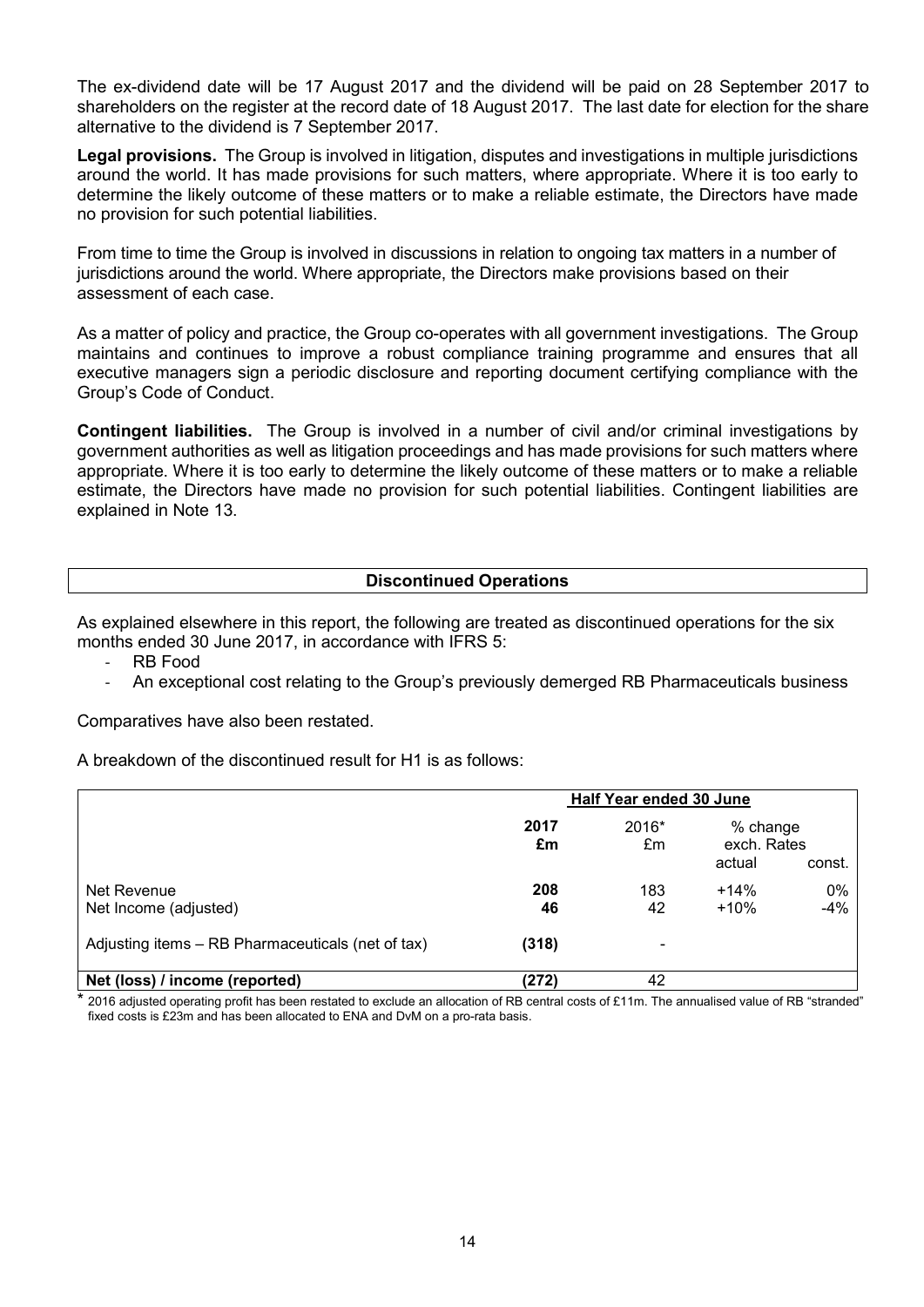#### **RB Food**

The assets and liabilities related to RB Food have been presented as held for sale at 30 June 2017 having met the IFRS 5 criteria. On 19 July, the Group announced that it had agreed to sell the Food business to McCormick, with completion of the transaction expected during Q3 2017.

H1 net revenue was £208 million, a flat performance versus the prior year. Adjusted operating profit was £62 million, a 29.8% margin and +30bps versus the prior year.

|            | <b>Quarter ended</b><br>30 June |        |                                   | <b>Half Year ended</b><br>30 June                                         |                    |                    |                                   |             |
|------------|---------------------------------|--------|-----------------------------------|---------------------------------------------------------------------------|--------------------|--------------------|-----------------------------------|-------------|
| 2017<br>£m | 2016<br>£m                      | actual | % change<br>exch. rates<br>const. |                                                                           | 2017<br>£m         | 2016<br>£m         | % change<br>exch. rates<br>actual | const.      |
| 103        | 95                              | $+8%$  | $-3%$                             | Net revenue<br>Operating profit - adjusted<br>Operating margin - adjusted | 208<br>62<br>29.8% | 183<br>54<br>29.5% | $+14%$<br>$+15%$<br>$+30$ bps     | 0%<br>$+2%$ |

#### **Indivior – litigation matters**

We noted in our 2016 annual report that the Group was involved in ongoing investigations by the US Department of Justice (DoJ) and the US Federal Trade Commission and related litigation proceedings arising from certain matters relating to the RB Pharmaceuticals (RBP) business prior to its demerger in December 2014 to form Indivior plc and may incur liabilities in relation to such matters.

These investigations and related proceedings are continuing and we are in active discussions with the DoJ. As a consequence of these discussions we have recorded a charge of £318 million in our second quarter results. It has been recorded within our discontinued operations line, as RBP was demerged in December 2014.

The Group remains committed to ensuring these issues are concluded or resolved satisfactorily but we cannot predict with any certainty whether we will be able to reach any agreement with the DoJ or other parties who are involved in the related proceedings. The final cost for the Group may be materially higher than this reserve.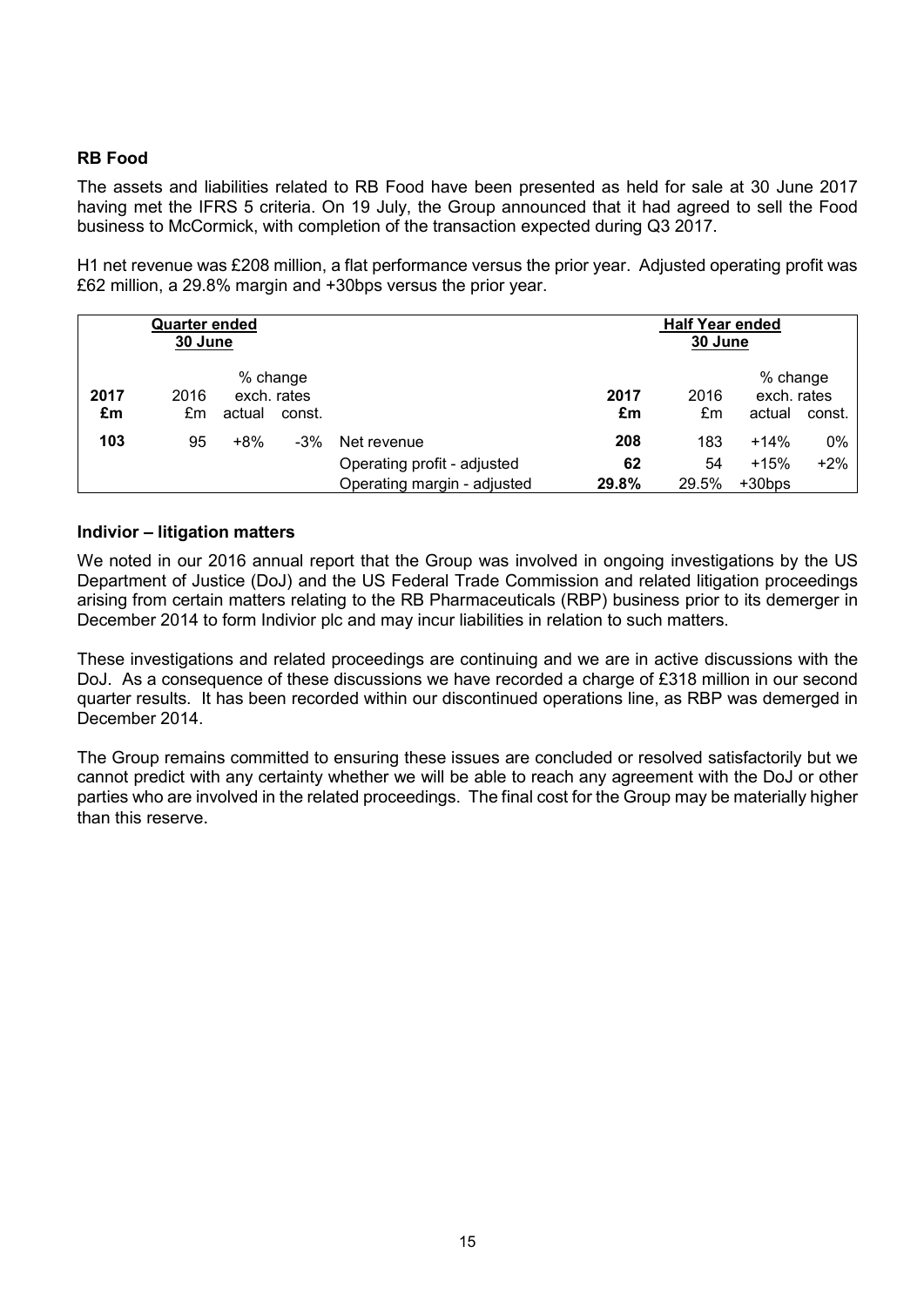#### **2017 Targets**

Following the acquisition of Mead Johnson Nutrition we target the following:

#### Net Revenue target (Full Year)

- As set out in our statement of 6 July, we are now targeting full year net revenue +2% LFL growth<sup>1</sup> for the RB base business.
- For Mead Johnson Nutrition, we target -2% to flat LFL growth<sup>1</sup> in H2.

Operating margin (medium term)

- For the RB base business operating margin continues to make satisfactory progress and we reiterate our medium-term target of moderate margin expansion<sup>2</sup>.
- For Mead Johnson Nutrition, operating margin prior to closing was slightly weaker than initially expected. We see significant opportunity within the business and remain confident that operating margin expansion<sup>2</sup> over the medium term will be in line with our plan.

<sup>1</sup>At constant rates, excluding the impact of acquisitions, disposals and discontinued operations.

<sup>2</sup> Adjusted to exclude the impact of adjusting items.

#### **Principal Risks and Uncertainties**

Except for the impact of the recently completed acquisition of Mead Johnson Nutrition, the Directors consider that the principal risks and uncertainties which could have a material impact on the Group's performance in the remaining six months of 2017 are largely the same as those described on pages 46 to 53 of the Annual Report and Financial Statements for the year ended 31 December 2016. These include:

- Risk of not having a robust process for assessment of product safety, this may result in customer safety issues, reputational damage, significant financial losses and possible criminal liability for RB senior management.
- Risk that non-compliance with regulations (e.g. licences, manufacturing, products and laws) results in significant financial losses arising from regulator-enforced factory closures, product recalls, delayed launches, penalties, possible criminal liability etc.
- Risk of financial and reputational risk as a result of health issues in South Korea, caused by prolonged inhalation of a humidifier sanitiser product acquired in 2001.
- Risk that targets cannot be delivered due to technology failures or a lack of growth-enabling systems and infrastructure capabilities, leading to business disruption.
- Risk that our business continuity plans, including monosourcing (materials and products) are inadequate and we face interruptions to our supply chain and disruptions in our production facilities, which could materially adversely affect our results of operations.
- Risk that we are not fully compliant with UK and local laws including the UK Bribery Act, Competition laws and Data and Privacy Protection laws, resulting in damage to RB's reputation, significant potential fines and possible criminal liability.
- Risk of significant unprovisioned cash outflows as a result of tax authority challenge to filed positions in key territories.
- Risk that RB cannot implement its strategies and meet objectives as a result of key management leaving the business who cannot be readily replaced by equally experienced / qualified candidates.
- Risk of significant reputational impact as a result of systemic product quality issues resulting in undermining of consumer confidence in our brands, particularly in the growing Health Care portfolio.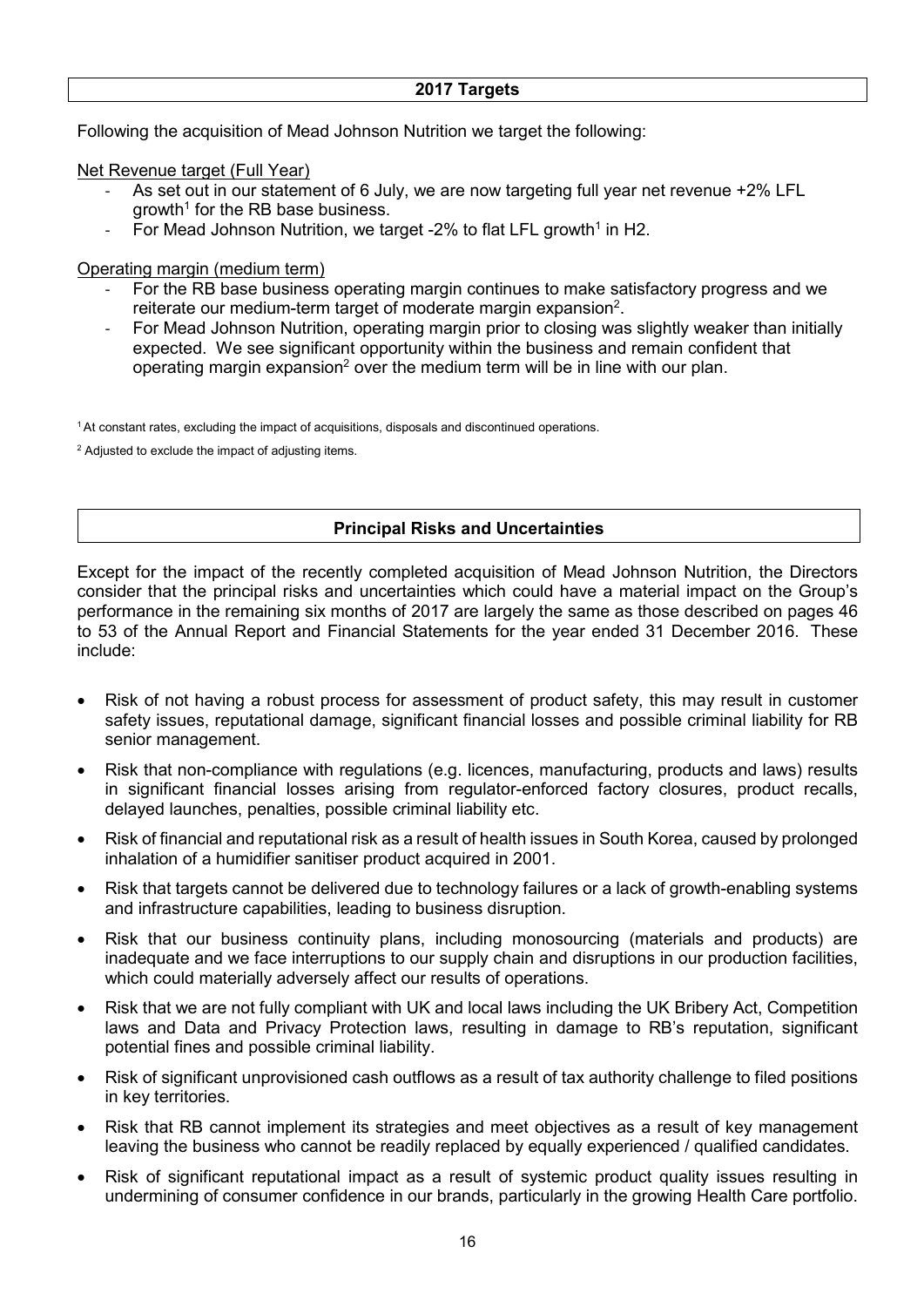- Risk that work accidents harm RB employees or other workers on RB premises, or premises under RB supervision in the case of outsourced operations, result in loss of life or other injuries, factory closure, reputational damage and possible criminal liability.
- Risk that RB is subject to increasingly sophisticated cyber-attacks aimed at causing business disruption, capture of data for financial gain, general embarrassment and reputational damage or that RB's data privacy protective measures are considered by regulators to be inadequate.

The acquisition of Mead Johnson Nutrition will have an impact on the Group's principal risks and uncertainties. The Directors will be incorporating this into a more complete risk assessment in the second half of 2017, as the two businesses begin to integrate. That said, based on our preliminary assessment of risk and uncertainty, and as highlighted in the Shareholder Circular dated 5 May 2017, the principal risks and uncertainties expected to be incorporated as a result of the acquisition are:

- Risk of greater exposure to certain developing markets and, in particular, China.
- Heightened risks associated with a new portfolio of products and the associated regulations, including compliance with US FDA requirements as well as similar regulations in other territories, including China, as well as related product quality and liability risks.
- An increased exposure to commodity price risk.
- Increased risks posed by the increase in the Group's borrowings used to fund the acquisition.

The Group's Annual Report and Financial Statements for the year ended 31 December 2016 is available on the Group's website at www.rb.com.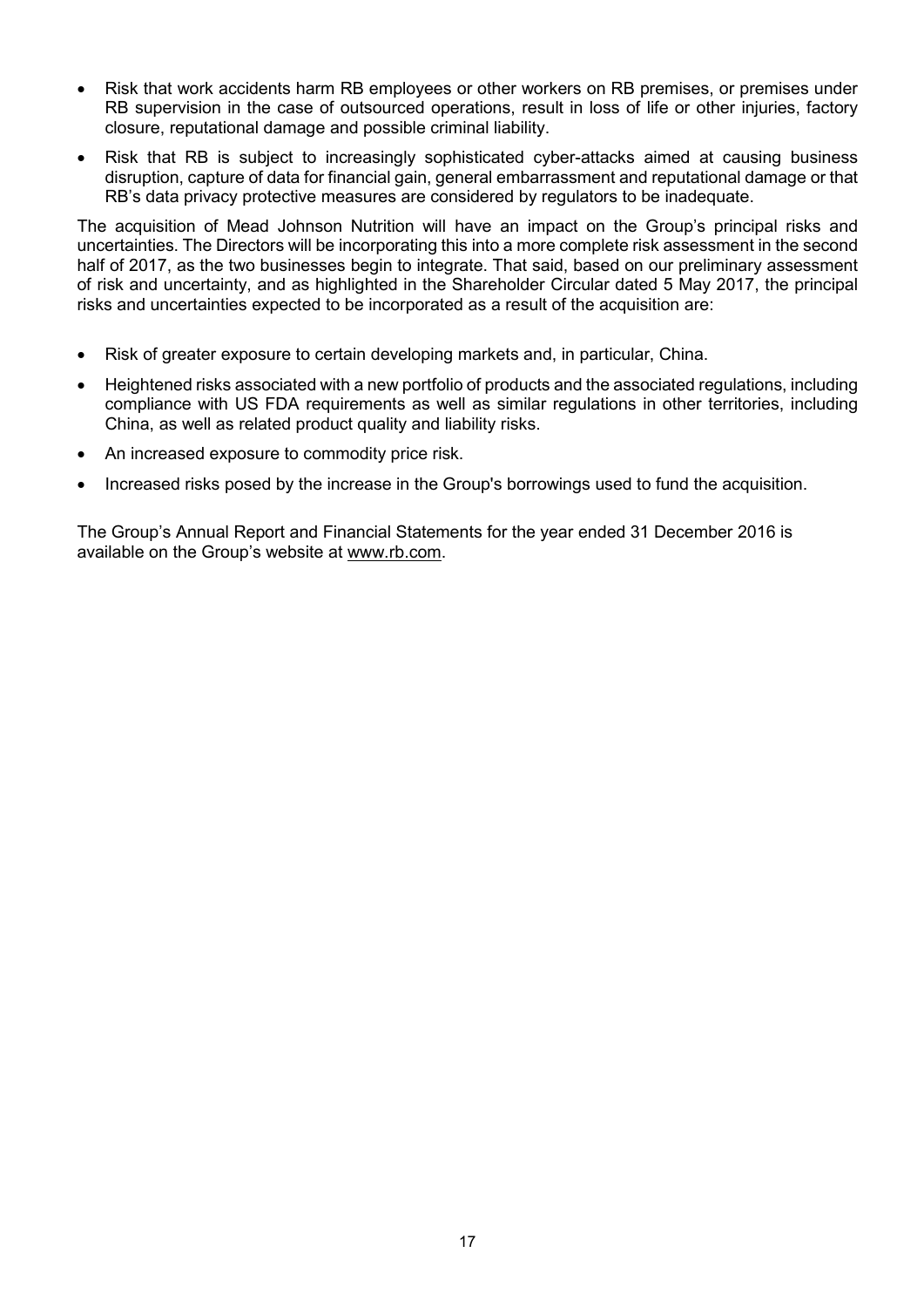|            | <b>Quarter ended</b><br>30 June |                                    |            | <b>Half year ended</b><br>30 June |  |
|------------|---------------------------------|------------------------------------|------------|-----------------------------------|--|
| 2017<br>£m | 2016**<br>(restated)<br>£m      |                                    | 2017<br>£m | 2016**<br>(restated)<br>£m        |  |
| 2,479      | 2,171                           | Net revenue - total                | 5,017      | 4,386                             |  |
| $-2%$      | $+4%$                           | Net revenue growth - like-for-like | $-1%$      | $+5%$                             |  |
| $+3%$      | $+3%$                           | Net revenue growth - constant      | $+2\%$     | $+4%$                             |  |
| $+14%$     | $+4%$                           | Net revenue growth - total         | $+14%$     | $+5%$                             |  |
|            |                                 | Gross margin                       | 60.4%      | 60.3%                             |  |
|            |                                 | EBITDA - adjusted*                 | 1,279      | 1,107                             |  |
|            |                                 | EBITDA margin - adjusted*          | 25.5%      | 25.2%                             |  |
|            |                                 | <b>EBIT</b>                        | 1,063      | 708                               |  |
|            |                                 | <b>EBIT</b> margin                 | 21.2%      | 16.1%                             |  |
|            |                                 | $EBIT - adjusted*$                 | 1,190      | 1,027                             |  |
|            |                                 | EBIT margin - adjusted*            | 23.7%      | 23.4%                             |  |
|            |                                 | Profit before tax                  | 1,016      | 697                               |  |
|            |                                 | Net income                         | 777        | 484                               |  |
|            |                                 | Net income - adjusted*             | 888        | 780                               |  |
|            |                                 | EPS, basic, as reported            | 110.8p     | 68.6p                             |  |
|            |                                 | EPS, adjusted and diluted*         | 124.9p     | 108.8p                            |  |

## **The Group at a Glance – continuing operations (unaudited)**

Adjusted to exclude the impact of adjusting items.

\*\* Restated to exclude discontinued operations.

#### **For further information, please contact:**

#### **RB**

**Richard Joyce**  SVP, Investor Relations, Communications & External Affairs

#### **Patty O'Hayer**

Director, External Relations and Government Affairs

#### **Brunswick (Financial PR)**

#### **David Litterick**

LEI: 5493003JFSMOJG48V108

#### **Disclaimers**

#### **Cautionary note concerning forward-looking statements**

This document contains statements with respect to the financial condition, results of operations and business of RB (the "Group") and certain of the plans and objectives of the Group that are forward-looking statements. Words such as 'intends', 'targets', or the negative of these terms and other similar expressions of future performance or results, and their negatives, are intended to identify such forward-looking statements. In particular, all statements that express forecasts, expectations and projections with respect to future matters, including targets for net revenue, operating margin and cost efficiency, are forward-looking statements. Such statements are not historical facts, nor are they guarantees of future performance.

By their nature, forward-looking statements involve risk and uncertainty because they relate to events and depend on circumstances that will occur in the future. There are a number of factors that could cause actual results and developments to differ materially from those expressed or implied by these forward-looking statements, including many factors outside the Group's control. Among other risks and uncertainties, the material or principal factors which could cause actual results to differ materially are: the general economic, business, political and social conditions in the key markets in which the Group operates; the ability of the Group to manage regulatory, tax and legal matters, including changes thereto; the reliability of the Group's technological infrastructure or that of third parties on which the Group relies; interruptions in the Group's supply chain and disruptions to its production facilities; the reputation of the Group's global brands; and the recruitment and retention of key management.

These forward-looking statements speak only as of the date of this announcement. Except as required by any applicable law or regulation, the Group expressly disclaims any obligation or undertaking to release publicly any updates or revisions to any forward-looking statements contained herein to reflect any change in the Group's expectations with regard thereto or any change in events, conditions or circumstances on which any such statement is based.

#### **+44 (0)20 7404 5959**

 **+44 (0)1753 217800**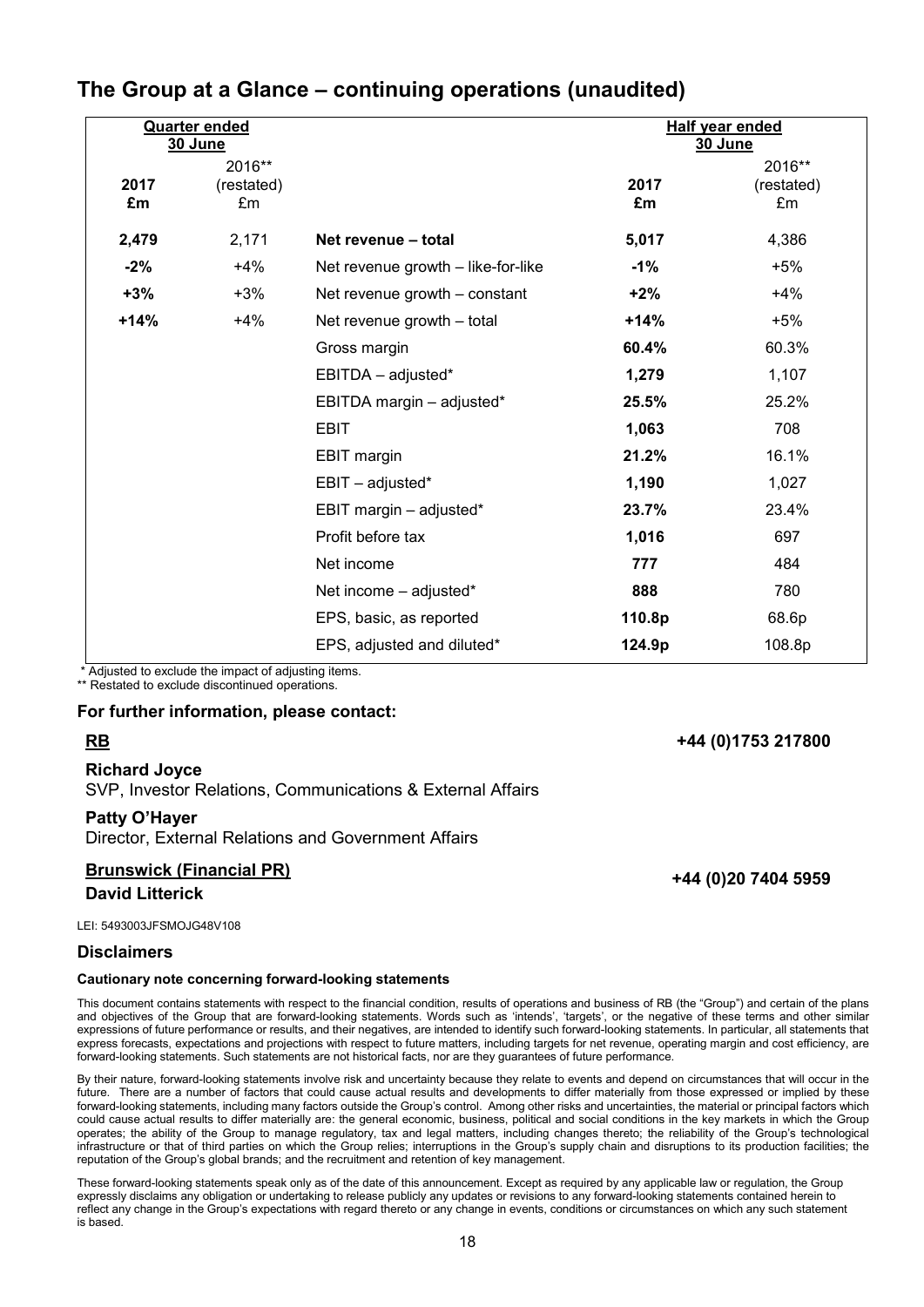# Half Year Condensed Financial Statements

## **Group Income Statement**

**For the six months ended 30 June 2017** 

|                                                               |                         | Six months ended |                |  |
|---------------------------------------------------------------|-------------------------|------------------|----------------|--|
|                                                               |                         | 30 June          | 30 June        |  |
|                                                               |                         | 2017             | 2016           |  |
|                                                               |                         |                  | $(rested)^1$   |  |
|                                                               | <b>Note</b>             | £m               | £m             |  |
| Net revenue                                                   | 4                       | 5,017            | 4,386          |  |
| Cost of sales                                                 |                         | (1,989)          | (1, 742)       |  |
| Gross profit                                                  |                         | 3,028            | 2,644          |  |
| Net operating expenses                                        |                         | (1, 965)         | (1,936)        |  |
| <b>Operating profit</b>                                       | $\overline{\mathbf{4}}$ | 1,063            | 708            |  |
| Adjusted operating profit                                     |                         | 1,190            | 1,027          |  |
| Adjusting items                                               | 5                       | (127)            | (319)          |  |
| <b>Operating profit</b>                                       |                         | 1,063            | 708            |  |
| Finance income                                                |                         | 21               | 19             |  |
| Finance expense                                               | 5                       | (68)             | (30)           |  |
| Net finance expense                                           |                         | (47)             | (11)           |  |
| Profit before income tax                                      |                         | 1,016            | 697            |  |
| Income tax expense                                            | 6                       | (232)            | (211)          |  |
| Net income for the period from continuing operations          |                         | 784              | 486            |  |
|                                                               |                         |                  |                |  |
|                                                               |                         |                  |                |  |
|                                                               |                         |                  |                |  |
| Net (loss) / income from discontinued operations              | 5,10                    | (272)            | 42             |  |
|                                                               |                         |                  |                |  |
| Net income for the period                                     |                         | 512              | 528            |  |
|                                                               |                         |                  |                |  |
| Attributable to non-controlling interests                     |                         | 7                | $\overline{2}$ |  |
| Attributable to owners of the parent                          |                         | 505              | 526            |  |
| Net income for the period                                     |                         | 512              | 528            |  |
|                                                               |                         |                  |                |  |
| Basic earnings per ordinary share:                            |                         |                  |                |  |
| From continuing operations (pence)                            | $\overline{7}$          | 110.8            | 68.6           |  |
| From discontinued operations (pence)                          | 7                       | (38.8)           | 5.9            |  |
| From total operations                                         | $\overline{7}$          | 72.0             | 74.5           |  |
|                                                               |                         |                  |                |  |
| Diluted earnings per ordinary share:                          |                         |                  |                |  |
| From continuing operations (pence)                            | $\overline{7}$          | 109.3            | 67.5           |  |
| From discontinued operations (pence)<br>From total operations | 7                       | (38.3)<br>71.0   | 5.9<br>73.4    |  |

1Restated for the impact of discontinued operations (see note 10)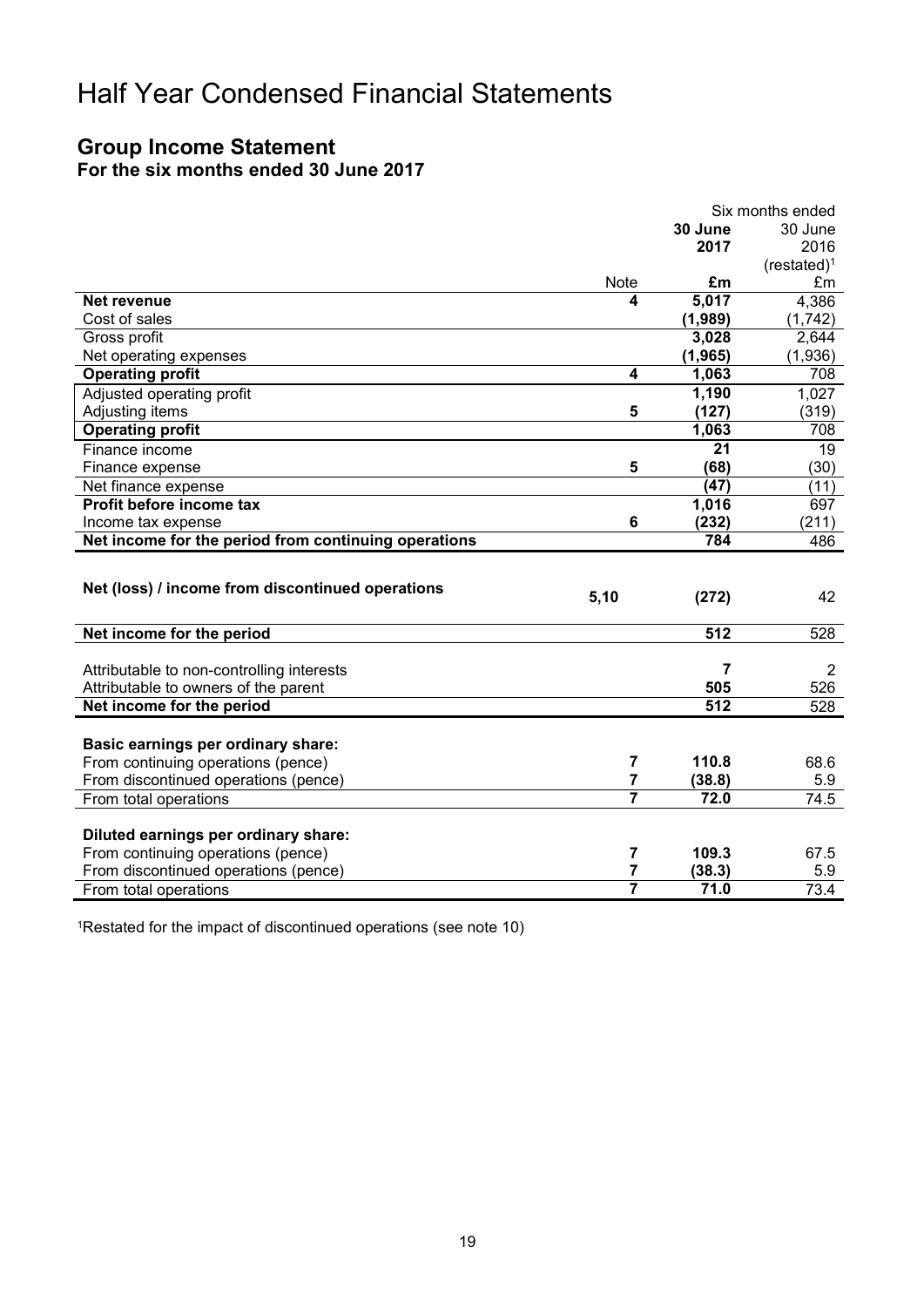## **Group Statement of Comprehensive Income For the six months ended 30 June 2017**

|                                                                                                                  | 30 June | Six months ended<br>30 June |
|------------------------------------------------------------------------------------------------------------------|---------|-----------------------------|
|                                                                                                                  | 2017    | 2016<br>$(rested)^1$        |
|                                                                                                                  | £m      | £m                          |
| Net income for the period                                                                                        | 512     | 528                         |
| Other comprehensive income / (expense)<br>Items that may be reclassified to profit or loss in subsequent periods |         |                             |
| Net exchange (losses) / gains on foreign currency translation, net of tax                                        | (179)   | 1,099                       |
| Gains / (losses) on net investment hedges, net of tax                                                            | 23      | (78)                        |
| Gains / (losses) on cash flow hedges, net of tax                                                                 | 3       | (55)                        |
| Revaluation of available for sale financial assets                                                               | 4       |                             |
|                                                                                                                  | (149)   | 966                         |
| Items that will not be reclassified to profit or loss in subsequent periods                                      |         |                             |
| Remeasurements of defined benefit pension plans, net of tax                                                      | 4       | (126)                       |
|                                                                                                                  | 4       | (126)                       |
| Other comprehensive (loss) / income for the period, net of tax                                                   | (145)   | 840                         |
| Total comprehensive income for the period                                                                        | 367     | 1,368                       |
| Attributable to non-controlling interests                                                                        | 6       | 2                           |
| Attributable to owners of the parent                                                                             | 361     | 1,366                       |
| Total comprehensive income for the period                                                                        | 367     | 1,368                       |
|                                                                                                                  |         |                             |
| Total comprehensive income attributable to owners of the parent<br>arising from:                                 |         |                             |
| Continuing operations                                                                                            | 639     | 1,324                       |
| Discontinued operations                                                                                          | (272)   | 42                          |
|                                                                                                                  | 367     | 1,366                       |
|                                                                                                                  |         |                             |

1Restated for the impact of discontinued operations (see note 10)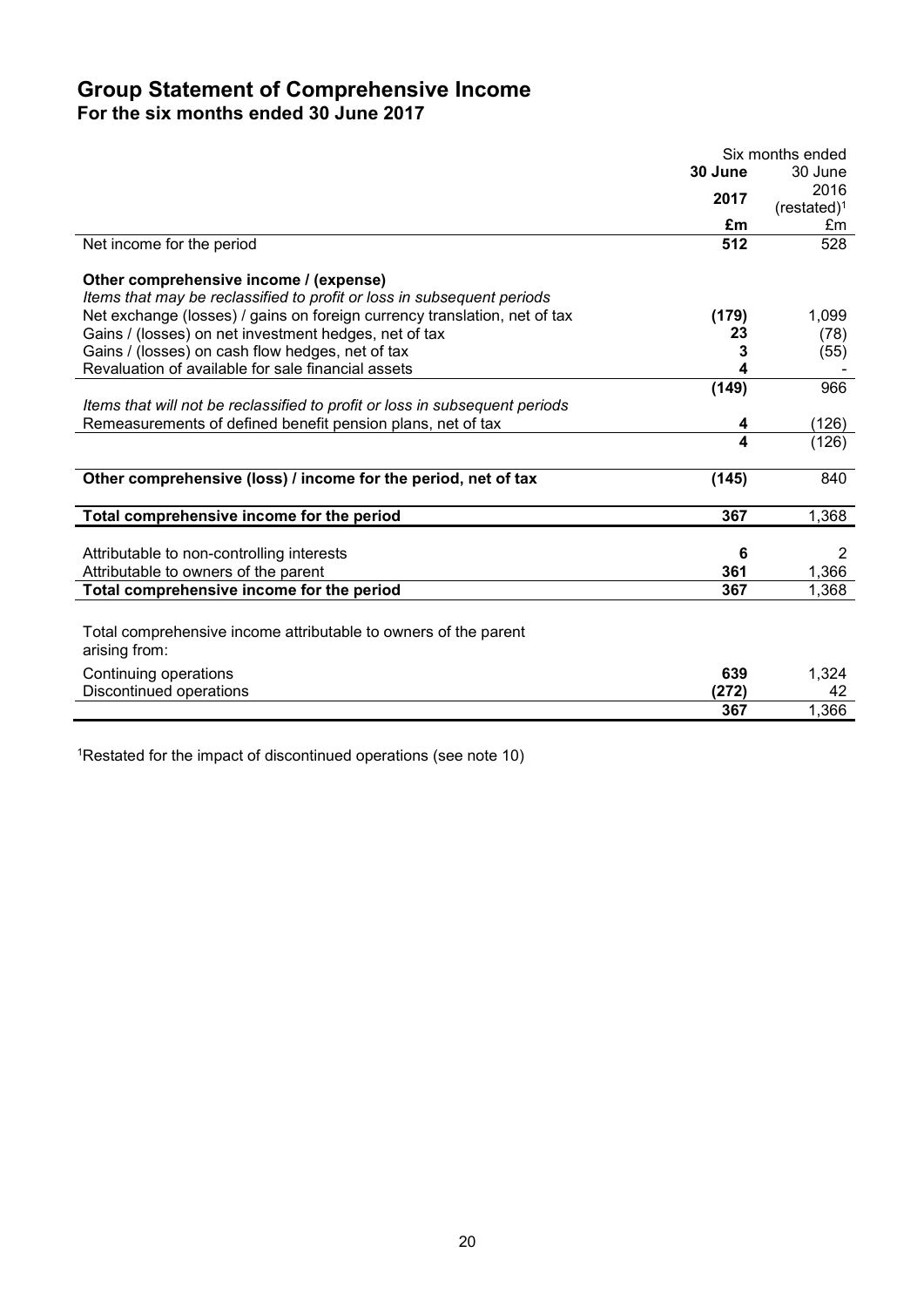## **Group Balance Sheet As at 30 June 2017**

|                                                                  |             | 30 June     | 31 December |
|------------------------------------------------------------------|-------------|-------------|-------------|
|                                                                  | <b>Note</b> | 2017<br>£m  | 2016<br>£m  |
| <b>ASSETS</b>                                                    |             |             |             |
| <b>Non-current assets</b>                                        |             |             |             |
| Goodwill and other intangible assets                             |             | 30,139      | 13,454      |
| Property, plant and equipment                                    |             | 1,810       | 878         |
| Available for sale assets                                        |             | 42          | 39          |
| Deferred tax assets                                              |             | 38          | 81          |
| Retirement benefit surplus                                       |             | 42          | 36          |
| Other non-current receivables                                    |             | 94          | 81          |
|                                                                  |             | 32,165      | 14,569      |
| <b>Current assets</b>                                            |             |             |             |
| Inventories                                                      |             | 1,322       | 770         |
| Trade and other receivables                                      |             | 1,846       | 1,623       |
| Derivative financial instruments                                 |             | 52          | 158         |
| Current tax recoverable                                          |             | 28          | 14          |
| Short term investments                                           |             | 1           | 3           |
| Cash and cash equivalents                                        |             | 2,462       | 882         |
|                                                                  |             | 5,711       | 3,450       |
| Assets of disposal group classified as held for sale             | 10          | 146         |             |
|                                                                  |             | 5,857       | 3,450       |
| <b>Total assets</b>                                              |             | 38,022      | 18,019      |
|                                                                  |             |             |             |
| <b>LIABILITIES</b><br><b>Current liabilities</b>                 |             |             |             |
| Short-term borrowings                                            |             | (1, 200)    | (1,585)     |
| Provisions for liabilities and charges                           | 9           | (659)       | (251)       |
| Trade and other payables                                         |             | (4, 783)    | (3, 495)    |
| Derivative financial instruments                                 |             | (36)        | (58)        |
| <b>Current tax liabilities</b>                                   |             | (29)        | (12)        |
|                                                                  |             | (6, 707)    | (5,401)     |
| Liabilities of disposal group classified as held for sale        | 10          | (109)       |             |
|                                                                  |             | (6, 816)    | (5,401)     |
| <b>Non-current liabilities</b>                                   |             |             |             |
| Long-term borrowings                                             |             | (16, 027)   | (804)       |
| Deferred tax liabilities                                         |             | (4,993)     | (1,983)     |
| Retirement benefit obligations                                   |             | (439)       | (361)       |
| Provisions for liabilities and charges                           | 9           | (112)       | (174)       |
| Non-current tax liabilities                                      |             | (1, 170)    | (740)       |
| Other non-current liabilities                                    |             | (196)       | (130)       |
|                                                                  |             | (22, 937)   | (4, 192)    |
| <b>Total liabilities</b>                                         |             | (29, 753)   | (9, 593)    |
| <b>Net assets</b>                                                |             | 8,269       | 8,426       |
|                                                                  |             |             |             |
| <b>EQUITY</b>                                                    |             |             |             |
| <b>Capital and reserves</b>                                      | 11          | 74          |             |
| Share capital<br>Share premium                                   |             | 243         | 74<br>243   |
| Merger reserve                                                   |             | (14, 229)   | (14, 229)   |
| Hedging reserve                                                  |             |             | (4)         |
| Foreign currency translation reserve                             |             | 370         | 526         |
| Retained earnings                                                |             | 21,772      | 21,811      |
| Attributable to owners of the parent                             |             | 8,230<br>39 | 8,421       |
| Attributable to non-controlling interests<br><b>Total equity</b> |             | 8,269       | 5<br>8,426  |
|                                                                  |             |             |             |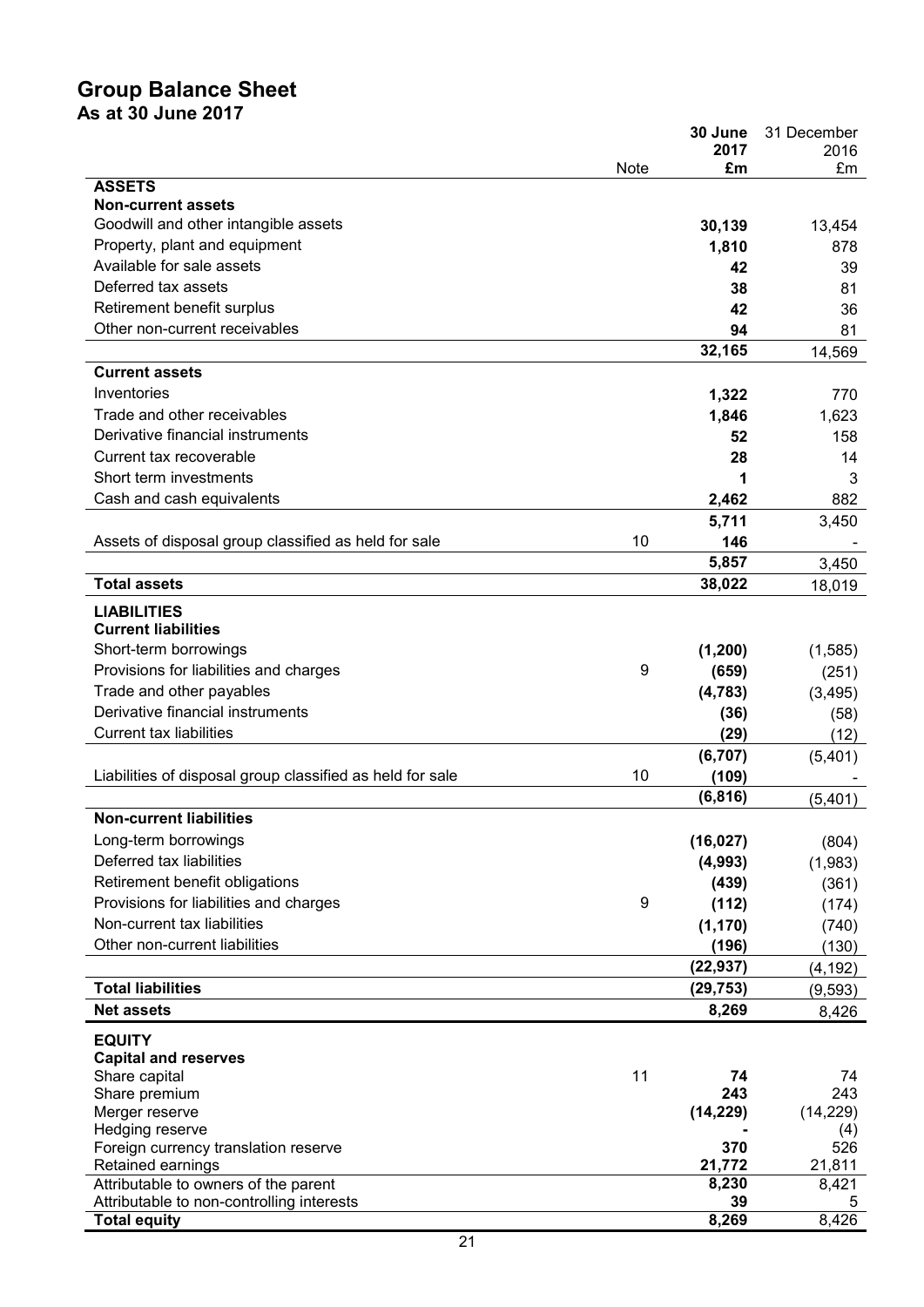## **Group Statement of Changes in Equity For the six months ended 30 June 2017**

|                                            |                |                |                |          |          | Total        |                |         |
|--------------------------------------------|----------------|----------------|----------------|----------|----------|--------------|----------------|---------|
|                                            |                |                |                |          |          | attributable | Non-           |         |
|                                            | Share          | Share          | Merger         | Other    | Retained | to owners of | controlling    | Total   |
|                                            | capital        | premium        | reserves       | reserves | earnings | the parent   | interests      | equity  |
|                                            | £m             | £m             | £m             | £m       | £m       | £m           | £m             | £m      |
| Balance at 1 January 2017                  | 74             | 243            | (14, 229)      | 522      | 21,811   | 8,421        | 5              | 8,426   |
| Net income for the period                  | ä,             | ä,             | ۰              | ä,       | 505      | 505          | $\overline{7}$ | 512     |
| Other comprehensive income                 |                |                |                | (152)    | 8        | (144)        | (1)            | (145)   |
| <b>Total comprehensive income</b>          | ä,             | ä,             | L.             | (152)    | 513      | 361          | 6              | 367     |
| <b>Transactions with owners</b>            |                |                |                |          |          |              |                |         |
| Share-based payments                       |                |                |                |          | 36       | 36           |                | 36      |
| Deferred tax on share awards               |                |                |                |          | (3)      | (3)          |                | (3)     |
| Current tax on share awards                |                |                |                |          |          |              |                |         |
| Arising on business combination            |                |                |                |          |          |              | 31             | 31      |
| Re-issue of Treasury shares                |                |                |                |          | 81       | 81           |                | 81      |
| <b>Dividends</b>                           |                |                |                |          | (666)    | (666)        | (3)            | (669)   |
| <b>Total transactions with owners</b>      |                |                |                |          | (552)    | (552)        | 28             | (524)   |
| Balance at 30 June 2017                    | 74             | 243            | (14, 229)      | 370      | 21,772   | 8,230        | 39             | 8,269   |
|                                            |                |                |                |          |          |              |                |         |
| Balance at 1 January 2016                  | 74             | 243            | (14, 229)      | (946)    | 21,762   | 6,904        | $\overline{2}$ | 6,906   |
| Net income for the period                  |                |                |                |          | 526      | 526          | $\overline{2}$ | 528     |
| Other comprehensive income                 |                |                |                | 966      | (126)    | 840          |                | 840     |
| Total comprehensive income                 | $\blacksquare$ | $\blacksquare$ | $\blacksquare$ | 966      | 400      | 1,366        | $\mathbf{2}$   | 1,368   |
| <b>Transactions with owners</b>            |                |                |                |          |          |              |                |         |
| Share-based payments                       |                |                |                |          | 33       | 33           |                | 33      |
| Deferred tax on share awards               |                |                |                |          | 5        | 5            |                | 5       |
| Current tax on share awards                |                |                |                |          | 6        | 6            |                | 6       |
| Transactions with non-controlling          |                |                |                |          | (52)     | (52)         |                | (52)    |
| interests                                  |                |                |                |          |          |              |                |         |
| Shares repurchased and held in<br>Treasury |                |                |                |          | (500)    | (500)        |                | (500)   |
| Re-issue of Treasury shares                |                |                |                |          | 61       | 61           |                | 61      |
| <b>Dividends</b>                           |                |                |                |          | (625)    | (625)        |                | (625)   |
| <b>Total transactions with owners</b>      |                |                |                | ٠        | (1,072)  | (1,072)      | $\blacksquare$ | (1,072) |
| Balance at 30 June 2016                    | 74             | 243            | (14, 229)      | 20       |          |              | 4              |         |
|                                            |                |                |                |          | 21,090   | 7,198        |                | 7,202   |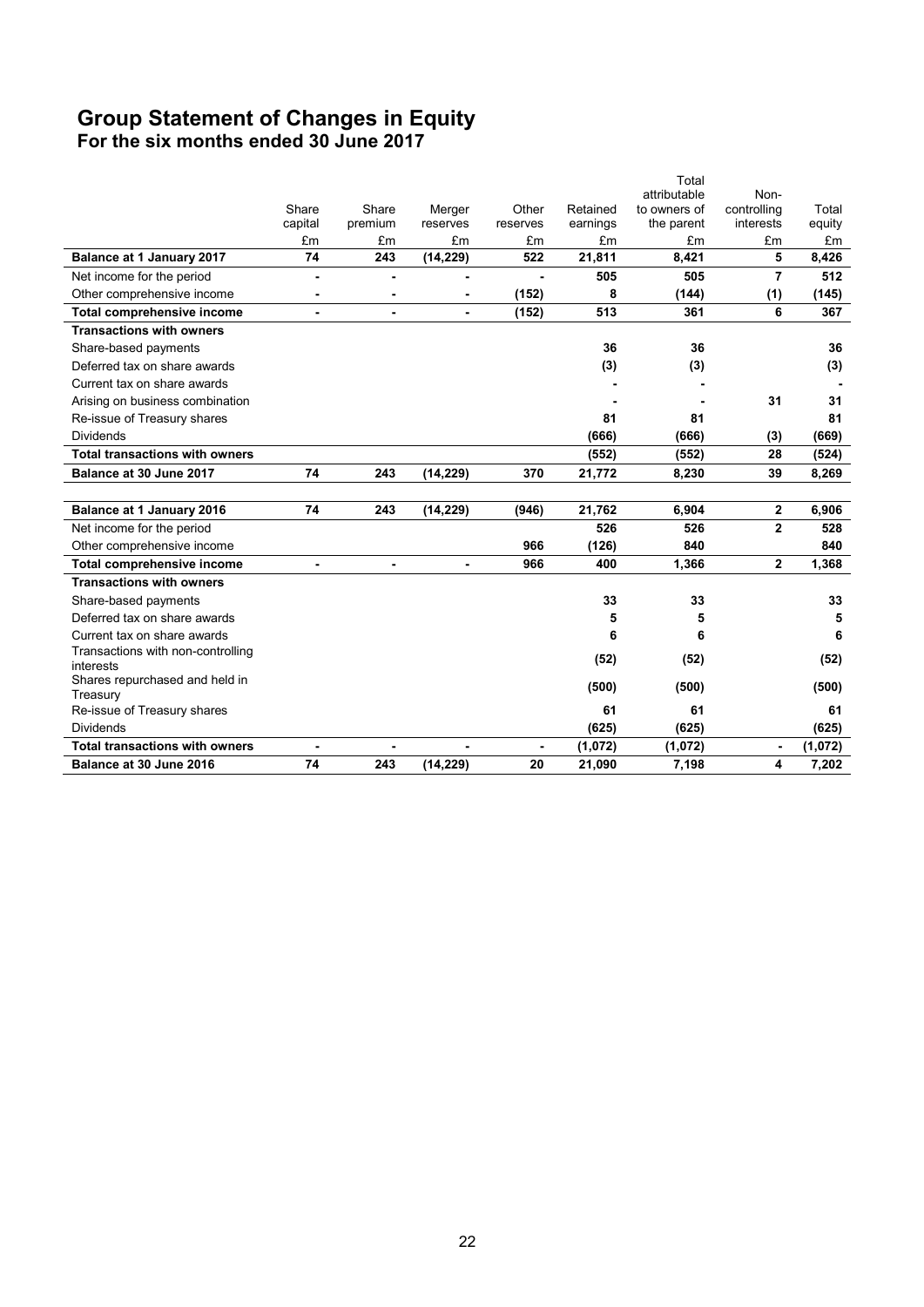## **Group Cash Flow Statement**

#### **For the six months ended 30 June 2017**

|                                                        |             |           | Six months ended |
|--------------------------------------------------------|-------------|-----------|------------------|
|                                                        |             | 30 June   | 30 June          |
|                                                        |             | 2017      | 2016             |
|                                                        |             |           | (restated)       |
|                                                        | <b>Note</b> | £m        | £m               |
| <b>CASH FLOWS FROM OPERATING ACTIVITIES</b>            |             |           |                  |
| Operating profit from continuing operations            |             | 1,063     | 708              |
| Depreciation, amortisation and impairment              |             | 89        | 80               |
| Increase in inventories                                |             | (29)      | (4)              |
| Decrease in trade and other receivables                |             | 13        | 157              |
| Increase in payables and provisions                    |             | 352       | 110              |
| Non-cash adjusting items                               | 5           | 79        | 305              |
| Share-based payments                                   |             | 36        | 33               |
| <b>Cash generated from operations</b>                  |             | 1,603     | 1,389            |
| Interest paid                                          |             | (55)      | (26)             |
| Interest received                                      |             | 20        | 18               |
| Tax paid                                               |             | (227)     | (230)            |
| Net cash flows attributable to discontinued operations |             | 47        | 48               |
| Net cash generated from operating activities           |             | 1,388     | 1,199            |
|                                                        |             |           |                  |
| <b>CASH FLOWS FROM INVESTING ACTIVITIES</b>            |             |           |                  |
|                                                        |             |           |                  |
| Purchase of property, plant & equipment                |             | (91)      | (62)             |
| Purchase of intangible assets                          |             | (12)      | (198)            |
| Proceeds from the sale of intangible assets            |             | 9         |                  |
| Proceeds from the sale of property, plant & equipment  |             |           | 1                |
| Acquisition of businesses, net of cash acquired        | 15          | (11, 848) | (42)             |
| Disposal / (purchase) of short-term investments        |             |           | (106)            |
| Net cash flows attributable to discontinued operations |             | (1)       | (1)              |
| Net cash used investing activities                     |             | (11, 938) | (408)            |
|                                                        |             |           |                  |
| <b>CASH FLOWS FROM FINANCING ACTIVITIES</b>            |             |           |                  |
| Shares repurchased and held in Treasury                | 11          |           | (400)            |
| Treasury shares reissued                               |             | 81        | 61               |
| Proceeds from borrowings                               |             | 19,120    | 200              |
| Repayment of borrowings                                |             | (6, 390)  | (41)             |
| Dividends paid to owners of the parent                 | 12          | (666)     | (625)            |
| Dividends paid to non-controlling interests            |             | (3)       |                  |
| Other financing activities                             |             | 8         | 114              |
| Net cash from financing activities                     |             | 12,150    | (691)            |
|                                                        |             |           |                  |
| Net increase / (decrease) in cash and cash equivalents |             | 1,600     | 100              |
| Cash and cash equivalents at beginning of period       |             | 873       | 737              |
| Exchange (losses) / gains                              |             | (35)      | 55               |
| Cash and cash equivalents at end of the period         |             | 2,438     | 892              |
|                                                        |             |           |                  |
| Cash and cash equivalents comprise:                    |             |           |                  |
| Cash and cash equivalents                              |             | 2,462     | 894              |
| Overdrafts                                             |             | (24)      |                  |
|                                                        |             |           | (2)              |
|                                                        |             | 2,438     | 892              |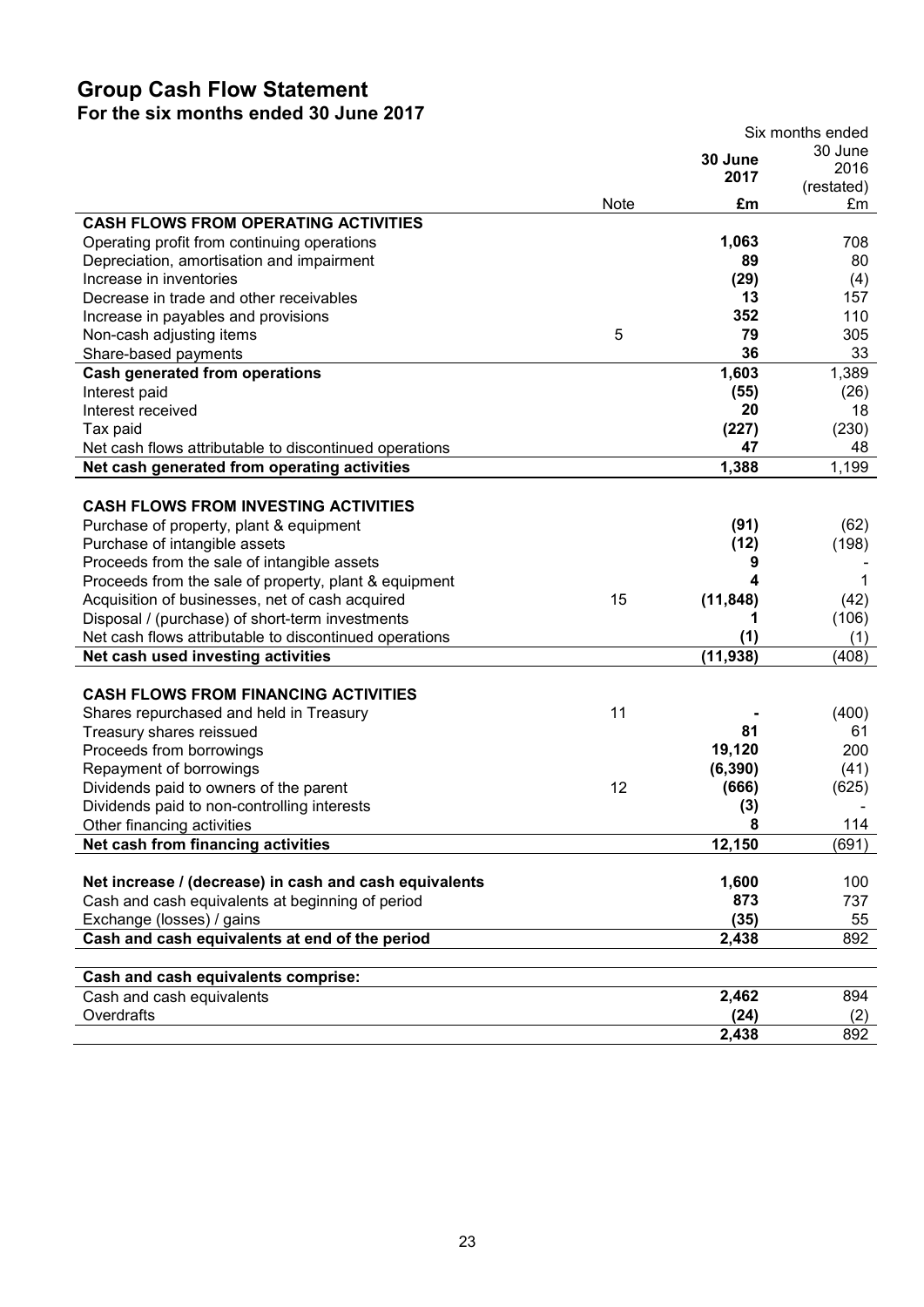#### **1. General Information**

Reckitt Benckiser Group plc is a public limited company listed on the London Stock Exchange and incorporated and domiciled in the UK. The address of its registered office is 103-105 Bath Road, Slough, Berkshire SL1 3UH.

The Half Year Condensed Financial Statements were approved by the Board of Directors on 24 July 2017. The Half Year Condensed Financial Statements have been reviewed, not audited.

#### **2. Basis of Preparation**

The Half Year Condensed Financial Statements for the six months ended 30 June 2017 have been prepared in accordance with the Disclosure and Transparency Rules of the Financial Conduct Authority and IAS 34 *Interim Financial Reporting* as endorsed by the European Union. The Half Year Condensed Financial Statements should be read in conjunction with the Annual Report and Financial Statements for the year ended 31 December 2016, which have been prepared in accordance with European Union endorsed International Financial Reporting Standards (IFRS) and those parts of the Companies Act 2006 applicable to companies reporting under IFRS. The financial statements for the year ended 31 December 2016 are also in compliance with IFRS as issued by the International Accounting Standards Board (IASB).

These Half Year Condensed Financial Statements do not comprise statutory accounts within the meaning of section 434 of the Companies Act 2006. Statutory accounts for the year ended 31 December 2016 were approved by the Board of Directors on 22 March 2017 and delivered to the Registrar of Companies. The report of the auditors on those accounts was unqualified, did not contain an emphasis of matter paragraph and did not contain any statement under section 498 of the Companies Act 2006.

Having assessed the principal risks, the Directors considered it appropriate to adopt the going concern basis of accounting in preparing the interim financial information.

## **3. Accounting Policies and Estimates**

With the exception of the revision for adjusting items described in Note 5, the accounting policies adopted in the preparation of the Half Year Condensed Financial Statements are consistent with those described on pages 110-114 of the Annual Report and Financial Statements for the year ended 31 December 2016.

There are no new standards, amendments or interpretations which have been adopted for the first time which have a significant impact on the accounting policies applied in preparing the Half Year Condensed Financial Statements.

Management continues to assess the impact of *IFRS 15 Revenue from contracts with customers*, which will be effective for annual periods beginning on or after 1 January 2018, the revised issuance of *IFRS 9 Financial Instruments*, which will be effective for annual periods beginning on or after 1 January 2018 and *IFRS 16 Leases* which will be effective for annual periods beginning or after 1 January 2019. A number of other new standards, amendments and interpretations are effective for annual periods beginning on or after 1 January 2018 and have not been applied in preparing these financial statements.

In preparing these Half Year Condensed Financial Statements, the significant estimates and judgements made by management in applying the Group's accounting policies and the key sources of estimation uncertainty were the same as those that applied to the Group financial statements for the year ended 31 December 2016. However, the acquisition of Mead Johnson Nutrition has significantly increased the carrying value of goodwill and other intangible assets, for which the measurement at initial recognition on 15 June 2017 is subject to estimation uncertainty.

Income tax expense for the six months is accrued using the expected tax rate that would be applicable to the total annual profit, before the impact of adjusting items, for the year ending 31 December 2017. Refer to Note 6 for further details.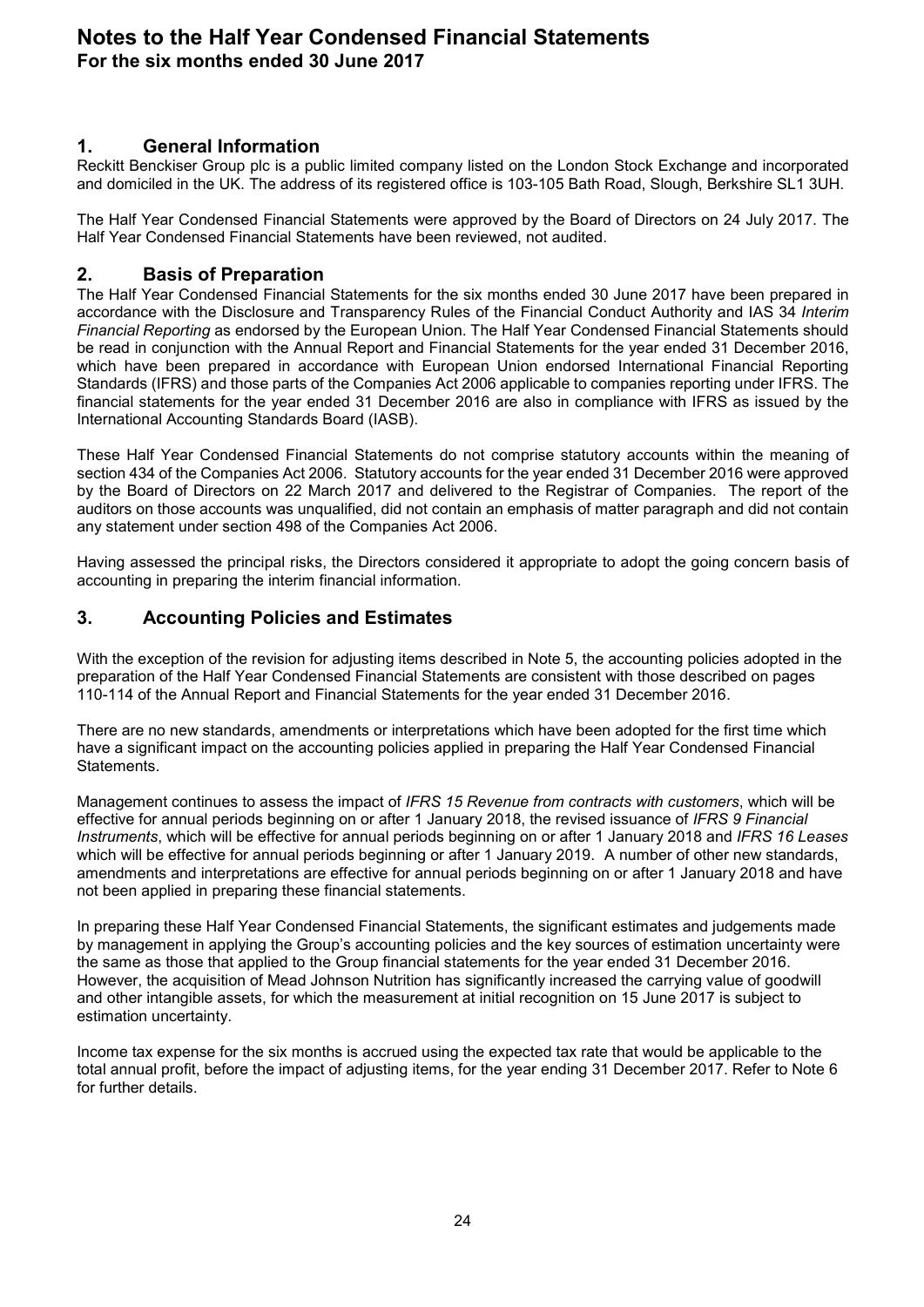## **4. Operating Segments**

The Executive Committee is the Group's Chief Operating Decision-Maker (CODM). The Group's operating segments are reported based on the segment information reviewed by the Executive Committee for the purposes of making strategic decisions and assessing performance. As a result of the acquisition of Mead Johnson Nutrition, the Group has created a new operating segment, Infant Formula and Child Nutrition (IFCN). In addition, because of its classification as a discontinued operation, the previously reported operating segment for Food is no longer presented and the comparatives have been restated. The ENA and DvM operating segments remain unchanged.

ENA comprises Europe, Russia/CIS, Israel, North America, Australia and New Zealand. DvM principally comprises North Africa, Middle East (excluding Israel), Turkey, Africa, South Asia, North Asia, Latin America, Japan, Korea and ASEAN.

ENA and DvM derive their revenue primarily from the sale of branded products in the Health, Hygiene and Home categories. IFCN revenue is allocated to the Health category.

The Executive Committee assesses the performance of the operating segments based on net revenue from external customers and Adjusted Operating Profit. Intercompany transactions between operating segments are eliminated. Finance income and expense are not allocated to segments, as they are managed on a central Group basis.

The segment information provided to the Executive Committee for the periods ending 30 June 2017 and 30 June 2016 is as follows:

| Six months ended 30 June 2017             | <b>ENA</b> | <b>DvM</b> | <b>IFCN</b> | Total |
|-------------------------------------------|------------|------------|-------------|-------|
|                                           | £m         | £m         | £m          | £m    |
| Net revenue                               | 3,189      | 1,702      | 126         | 5,017 |
| Depreciation, amortisation and impairment | 53         | 32         | 4           | 89    |
| <b>Adjusted operating profit</b>          | 827        | 344        | 19          | 1,190 |
| <b>Adjusting items</b>                    |            |            |             | (127) |
| <b>Operating profit</b>                   |            |            |             | 1,063 |
| Net finance expense                       |            |            |             | (47)  |
| Profit before income tax                  |            |            |             | 1,016 |
|                                           |            |            |             |       |

| Six months ended 30 June 2016 (restated)        | <b>ENA</b> | DvM   | <b>IFCN</b>                  | Total |
|-------------------------------------------------|------------|-------|------------------------------|-------|
|                                                 | £m         | £m    | £m                           | £m    |
| Net revenue                                     | 2,929      | 1,457 |                              | 4,386 |
| Depreciation, amortisation and impairment       | 54         | 26    |                              | 80    |
| Adjusted operating profit                       | 747        | 291   |                              | 1,038 |
| Reallocation of central costs                   | (7         | (4)   |                              | (11)  |
| Adjusted operating profit restated <sup>1</sup> | 740        | 287   | $\qquad \qquad \blacksquare$ | 1,027 |
| Adjusting items                                 |            |       |                              | (319) |
| Operating profit                                |            |       |                              | 708   |
| Net finance expense                             |            |       |                              | (11)  |
| Profit before income tax                        |            |       |                              | 697   |

1Restated to exclude discontinued operations.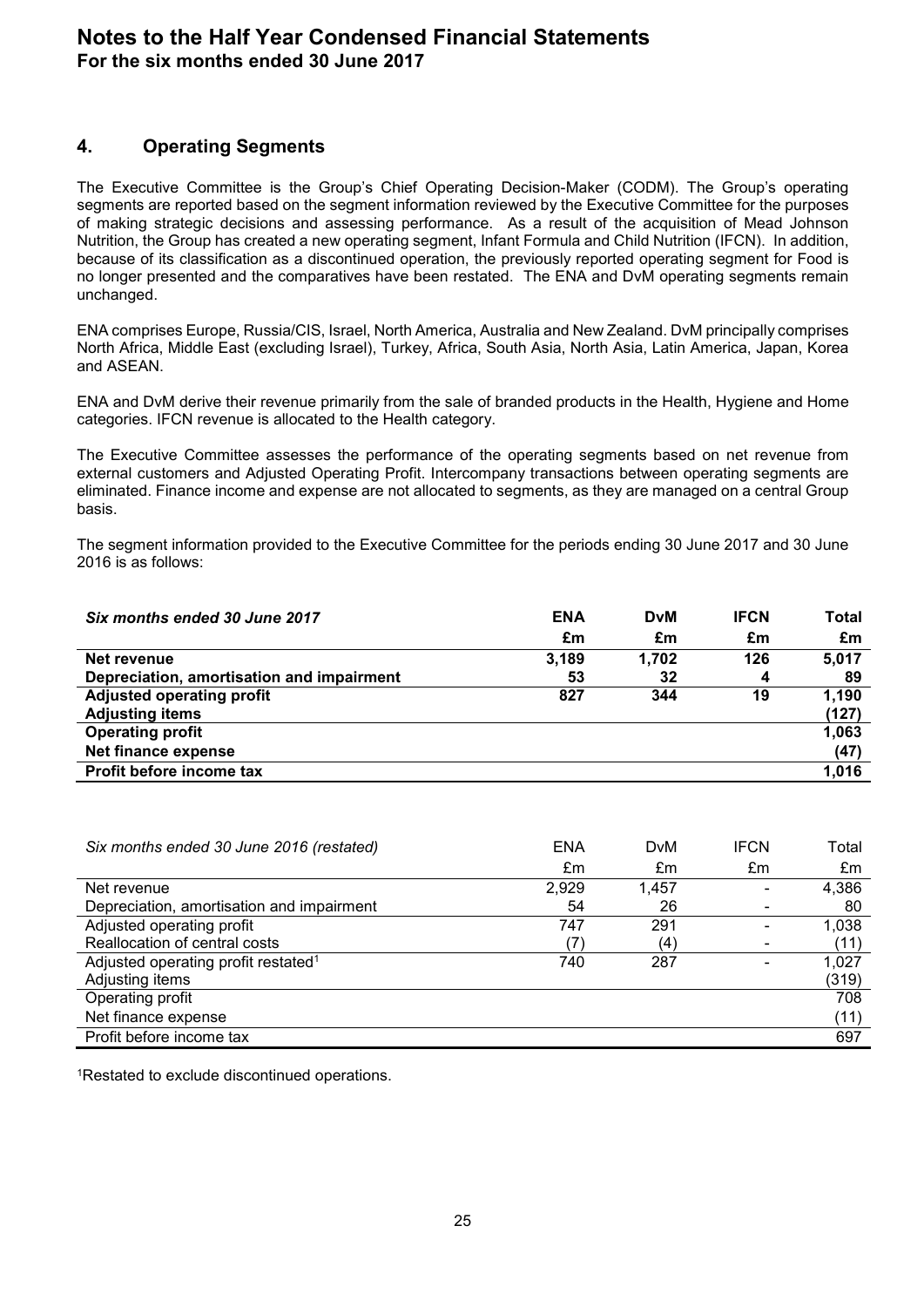## **4. Operating Segments (continued)**

#### *Analysis of Categories*

The Group also analyses its revenue by the following categories.

|                               | Six months ended |         |
|-------------------------------|------------------|---------|
|                               | 30 June          | 30 June |
|                               | 2017             | 2016    |
|                               | £m               | £m      |
| Health                        | 1,797            | 1,501   |
| Hygiene                       | 2,196            | 1,934   |
| Home                          | 912              | 834     |
| Portfolio Brands <sup>1</sup> | 112              | 117     |
| <b>Total</b>                  | 5,017            | 4,386   |

<sup>1</sup>Restated to exclude discontinued operations.

#### **5. Adjusting items**

The Group uses certain adjusted earnings measures, including adjusted operating profit to provide additional clarity about the underlying performance of the business. As a consequence of the acquisition of Mead Johnson Nutrition, the Group has refined its accounting policy to make reference to adjusting items in presenting the Group's principal adjusted earnings measures. Adjusting items comprise exceptional items, which have historically been excluded from the Group's adjusted earnings measures, and the amortisation of acquired finitelife intangible assets.

Exceptional items, which remain as previously defined, are material, non-recurring items of expense or income incurred during a period. Examples of exceptional items include the following:

- Restructuring and other expenses relating to the integration of an acquired business and related expenses for reconfiguration of the Group's activities:
- Impairments of current and non-current assets;
- Gains/losses on disposals of businesses;
- Acquisition-related costs, including advisor fees and certain financing fees incurred for significant transactions and adjustments to the fair values of assets and liabilities that result in non-recurring charges to the income statement; and
- Costs arising because of material and non-recurring regulatory and litigation matters.

Other Adjusting items comprise the amortisation of certain acquired finite-life intangible assets.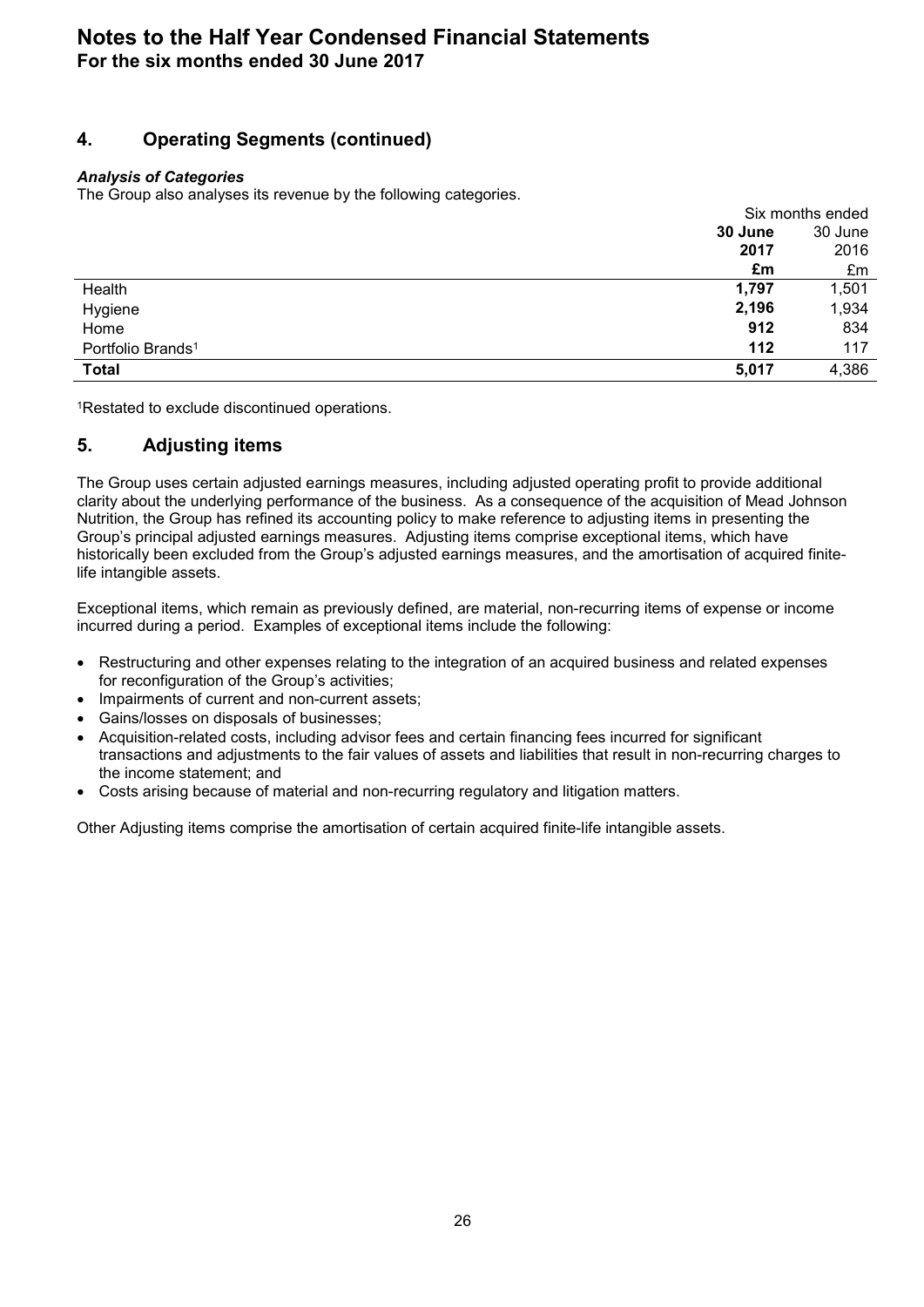## **5. Adjusting items (continued)**

The table below provides a reconciliation of the Group's reported statutory earnings measures to its adjusted measures for the six months ended 30 June 2017:

|                                           | <b>Reported</b> | Adjusting:<br><b>Exceptional</b><br>items |   | Adjusting:<br>Other<br>items |   | <b>Adjusted</b> |
|-------------------------------------------|-----------------|-------------------------------------------|---|------------------------------|---|-----------------|
| Six months ended 30 June 2017             |                 |                                           |   |                              |   |                 |
|                                           | £m              | £m                                        |   | £m                           |   | £m              |
| <b>Operating profit</b>                   | 1,063           | 123                                       |   | 4                            | 4 | 1,190           |
| Net finance expense                       | (47)            | 23                                        | 2 |                              |   | (24)            |
| Profit before income tax                  | 1,016           | 146                                       |   | 4                            |   | 1,166           |
| Income tax expense                        | (232)           | (39)                                      | 3 |                              |   | (271)           |
| Net income for the period from            | 784             | 107                                       |   | 4                            |   | 895             |
| continuing operations                     |                 |                                           |   |                              |   |                 |
| Attributable to non-controlling interests | (7)             |                                           |   |                              |   | (7)             |
| Net income for the period attributable    | 777             | 107                                       |   | 4                            |   | 888             |
| to owners of the parent (continuing)      |                 |                                           |   |                              |   |                 |
| Net income for the period from            | (272)           | 318                                       | 5 |                              |   | 46              |
| discontinued operations                   |                 |                                           |   |                              |   |                 |
| Total net income for the period           | 505             | 425                                       |   | 4                            |   | 934             |
| attributable to owners of the parent      |                 |                                           |   |                              |   |                 |

<sup>1</sup>Exceptional items within operating profit of £123 million include £108 million relating to the acquisition of Mead Johnson Nutrition, which comprise the following:

- transaction fees of £70 million
- severance costs incurred to date of £20 million
- integration costs incurred to date of £4 million
- unwinding of fair value adjustments made to inventories recorded on the provisional purchase price allocation of £14 million

The remaining exceptional costs within operating profit of £15 million relate to costs incurred in respect of previously announced restructuring projects, including Project Supercharge.

<sup>2</sup>Exceptional costs included within net finance expense of £23 million comprise certain accelerated finance fees recorded as a direct result of the acquisition of Mead Johnson Nutrition, when short-term bridge facilities were replaced with the issuance of \$7,750 million of fixed and floating rate loan notes, during June 2017.

<sup>3</sup>Included within income tax expense is £39 million, representing the tax credit for the exceptional costs enumerated above.

<sup>4</sup>Adjusting items of £4 million relate to the amortisation of certain intangible assets recognised as a result of the acquisition of Mead Johnson Nutrition, charged over the two-week period since the acquisition and up to 30 June 2017.

<sup>5</sup>Adjusting items included in discontinued operations comprise the exceptional charge recorded in the six months ended 30 June 2017 of £318 million (six months ended 30 June 2016: £nil), in respect of the provision for the ongoing investigations by the US Department of Justice (DOJ) and the US Federal Trade Commission, and related litigation proceedings, arising from certain matters relating to the RB Pharmaceuticals business prior to its demerger in December 2014. See Note 9.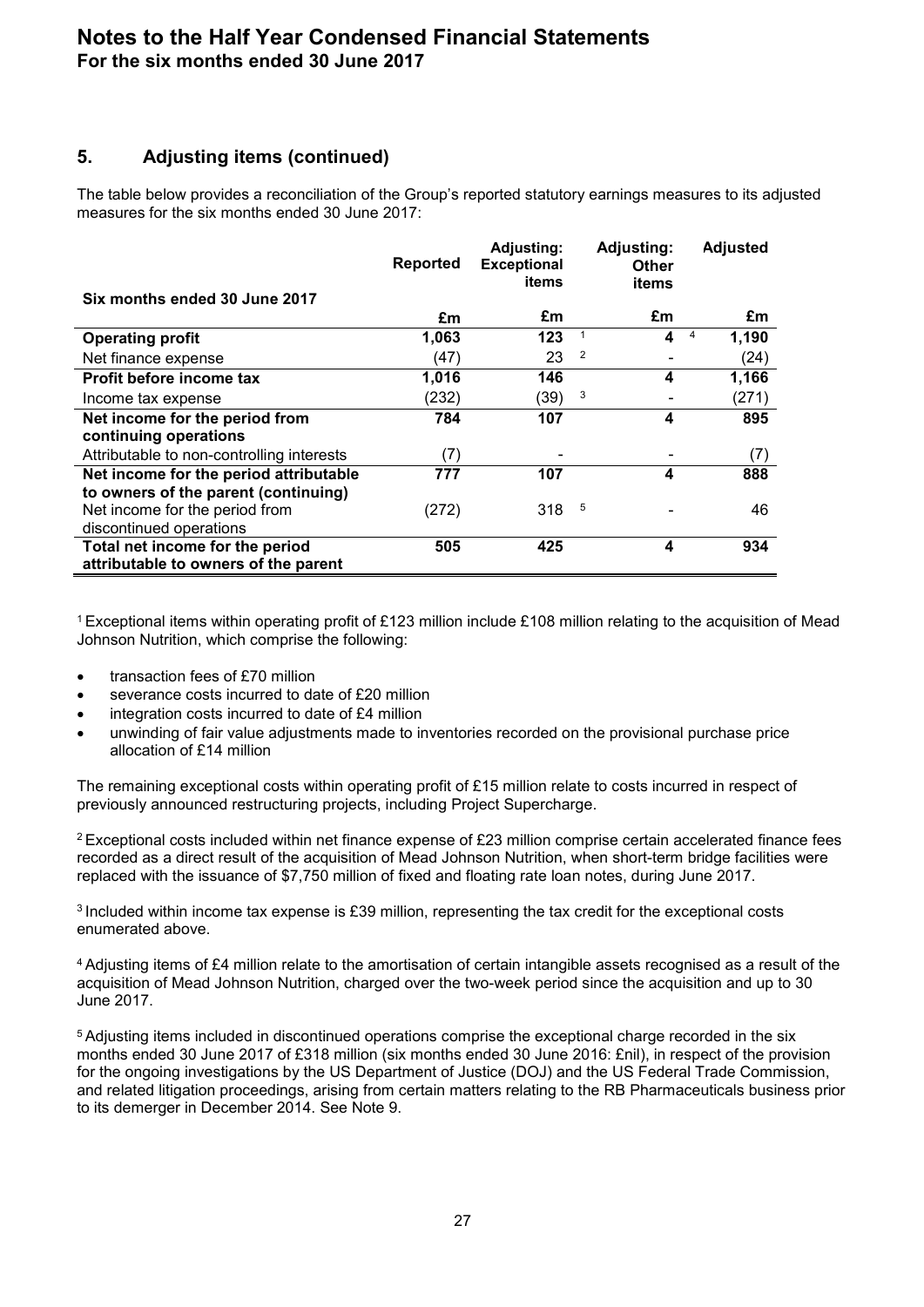## **5. Adjusting items (continued)**

The table below provides a reconciliation of the Group's reported statutory earnings measures to its adjusted measures for the six months ended 30 June 2016:

|                                                                                | Reported | Adjusting:<br><b>Exceptional</b><br>items | Adjusting:<br><b>Other</b><br>items | <b>Adjusted</b> |
|--------------------------------------------------------------------------------|----------|-------------------------------------------|-------------------------------------|-----------------|
| Six months ended 30 June 2016                                                  | £m       | £m                                        | £m                                  | £m              |
| <b>Operating profit</b>                                                        | 708      | 319                                       | 6                                   | 1,027           |
| Net finance expense                                                            | (11)     |                                           |                                     | (11)            |
| Profit before income tax                                                       | 697      | 319                                       |                                     | 1,016           |
| Income tax expense                                                             | (211)    | (23)                                      | 7                                   | (234)           |
| Net income for the period from continuing<br>operations                        | 486      | 296                                       |                                     | 782             |
| Attributable to non-controlling interests                                      | (2)      |                                           |                                     | (2)             |
| Net income for the period attributable to<br>owners of the parent (continuing) | 484      | 296                                       |                                     | 780             |
| Net income for the period from<br>discontinued operations                      | 42       |                                           |                                     | 42              |
| Total net income for the period<br>attributable to owners of the parent        | 526      | 296                                       |                                     | 822             |

<sup>6</sup>Exceptional items in the six months ended 30 June 2016 substantially comprise costs related to the HS issue in Korea.

<sup>7</sup>Included within income tax expense is £23 million, representing the tax credit for the exceptional costs.

### **6. Income Taxes (continuing operations)**

Income tax expense is recognised based on management's best estimate of the weighted average annual income tax rate applying to profits before the impact of exceptional items expected for the full financial year. The estimated average annual tax rate for continuing operations before exceptional items for the year to 31 December 2017 is 23% and therefore the estimated tax rate before exceptional items for the six months ended 30 June 2017 was 23%. The income tax credit arising on exceptional items for the six months ended 30 June 2017 is £39 million, giving an effective tax rate for the period ended 30 June 2017 of 23%.

### **7. Earnings per Share**

|                                  |         | Six months ended |
|----------------------------------|---------|------------------|
|                                  |         | 30 June          |
|                                  | 30 June | 2016             |
|                                  | 2017    | $(rested)^1$     |
|                                  | pence   | pence            |
| Basic earnings per share         |         |                  |
| From continuing operations       | 110.8   | 68.6             |
| From discontinued operations     | (38.8)  | 5.9              |
| Total basic earnings per share   | 72.0    | 74.5             |
| Diluted earnings per share       |         |                  |
| From continuing operations       | 109.3   | 67.5             |
| From discontinued operations     | (38.3)  | 5.9              |
| Total diluted earnings per share | 71.0    | 73.4             |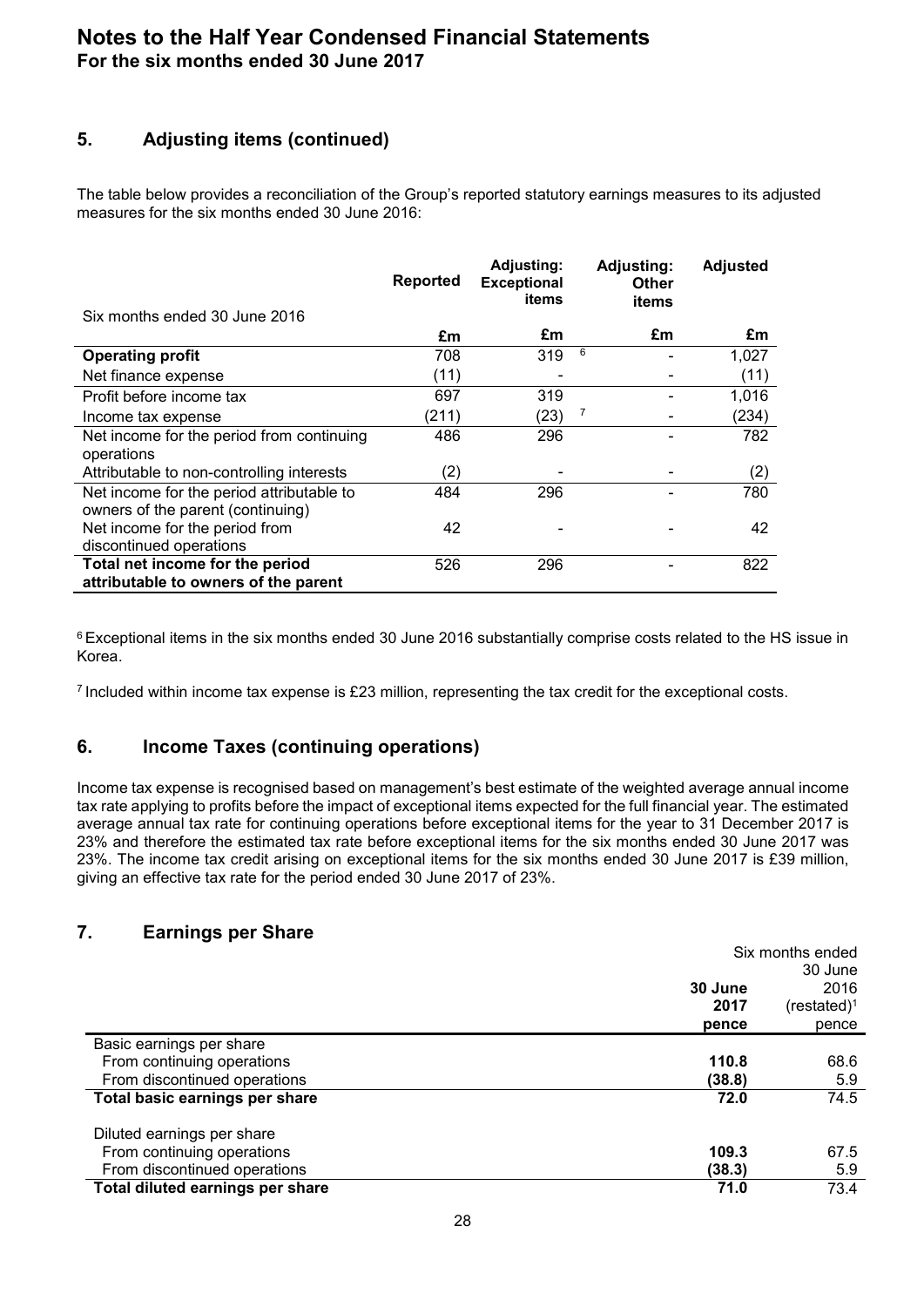## **7. Earnings per Share (continued)**

|                                                    | 30 June                  |
|----------------------------------------------------|--------------------------|
| 30 June                                            | 2016                     |
| 2017                                               | (re stated) <sup>1</sup> |
| pence                                              | pence                    |
| Adjusted basic earnings per share                  |                          |
| From continuing operations<br>126.6                | 110.5                    |
| From discontinued operations<br>6.6                | 5.9                      |
| Total adjusted basic earnings per share<br>133.2   | 116.4                    |
| Adjusted diluted earnings per share                |                          |
| 124.9<br>From continuing operations                | 108.8                    |
| From discontinued operations<br>6.5                | 5.9                      |
| Total adjusted diluted earnings per share<br>131.4 | 114.7                    |

<sup>1</sup>Restated for impact of discontinued operations (see note 10)

#### *Basic*

Basic earnings per share is calculated by dividing the net income attributable to owners of the parent from continuing operations (six months to 30 June 2017: £777 million; six months to 30 June 2016: £484 million) and discontinued operations (six months to 30 June 2017: net loss of £272 million; six months to 30 June 2016: net income of £42 million) by the weighted average number of ordinary shares in issue during the period (six months to 30 June 2017: 701,174,683; six months to 30 June 2016: 705,932,934).

#### *Diluted*

Diluted earnings per share is calculated by adjusting the weighted average number of shares outstanding to assume conversion of all potentially dilutive ordinary shares. The Company has the following categories of potentially dilutive ordinary shares: Executive Share Awards (including Executive Share Options and Executive Restricted Share Scheme Awards) and Employee Sharesave Scheme Options. The options only dilute earnings when they result in the issue of shares at a value below the market price of the share and when all performance criteria (if applicable) have been met. As at 30 June 2017 there were nil (30 June 2016: nil) Executive Share Awards, excluded from the dilution.

#### *Adjusted earnings*

The Directors believe that diluted earnings per ordinary share, which excludes the impact of adjusting items, provides additional useful information on underlying trends to Shareholders in respect of earnings per ordinary share.

Details of the adjusted net income attributable to owners of the parent are as follows:

|                                                                                        |   |         | Six months ended |
|----------------------------------------------------------------------------------------|---|---------|------------------|
|                                                                                        |   |         | 30 June          |
|                                                                                        |   | 30 June | 2016             |
|                                                                                        |   | 2017    | $(rested)^1$     |
| <b>Continuing operations</b>                                                           |   | £m      | £m               |
| Net income attributable to owners of the parent                                        |   | 777     | 484              |
| Adjusting items included within operating profit                                       | 5 | 127     | 319              |
| Adjusting items included within net finance costs                                      | 5 | 23      |                  |
| Tax effect of adjusting items                                                          | 5 | (39)    | (23)             |
| Adjusted net income attributable to owners of the parent from continuing<br>operations |   | 888     | 780              |

<sup>1</sup>Restated for impact of discontinued operations (see note 10)

Adjusting items included within net finance costs of £23 million comprise certain accelerated finance fees recorded as a direct result of the acquisition of Mead Johnson Nutrition when short-term bridge facilities were replaced with the issuance of \$7,750 million of fixed and floating rate loan notes during June 2017.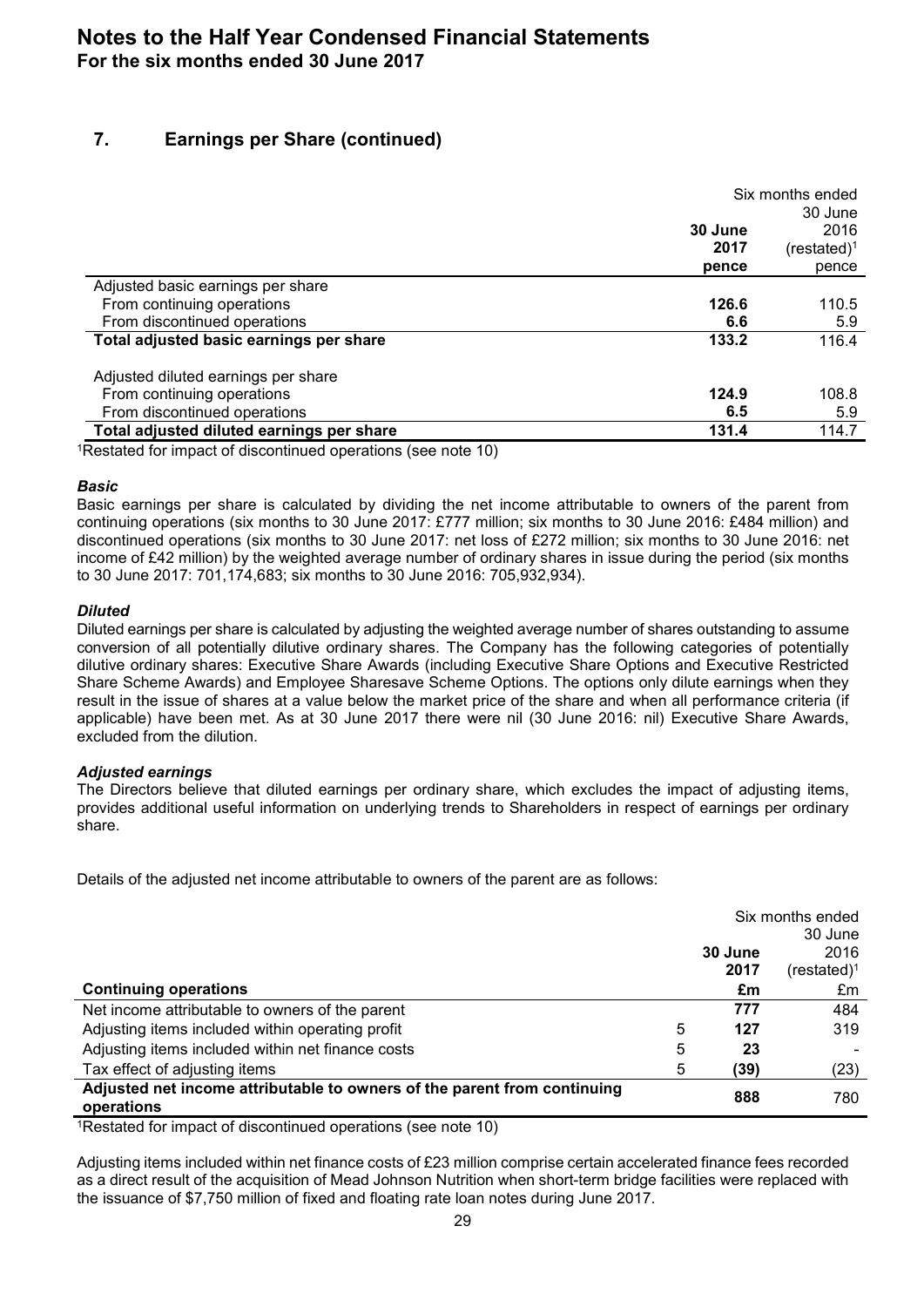## **7. Earnings per Share (continued)**

|                                                                            |   |         | Six months ended |
|----------------------------------------------------------------------------|---|---------|------------------|
|                                                                            |   | 30 June | 30 June          |
|                                                                            |   | 2017    | 2016             |
| <b>Discontinued operations</b>                                             |   | £m      | £m               |
| Net (loss) / income attributable to owners of the parent                   |   | (272)   | 42               |
| Adjusting items                                                            | 5 | 318     |                  |
| Tax effect of adjusting items                                              |   |         |                  |
| Adjusted net income attributable to owners of the parent from discontinued |   | 46      | 42               |
| operations                                                                 |   |         |                  |

#### *Average number of shares*

|                                                            | 30 June 2017   | 30 June 2016      |
|------------------------------------------------------------|----------------|-------------------|
|                                                            | Average number | Average number of |
|                                                            | of shares      | shares            |
| On a basic basis                                           | 701,174,683    | 705.932.934       |
| Dilution of Executive Share Awards                         | 8,967,931      | 9,958,562         |
| Dilution for Employee Sharesave Scheme Options outstanding | 705.402        | 706.585           |
| On a diluted basis                                         | 710,848,016    | 716,598,081       |

## **8. Net Debt**

|                                               | 30 June   | 31 December |
|-----------------------------------------------|-----------|-------------|
|                                               | 2017      | 2016        |
| Analysis of net debt                          | £m        | £m          |
| Cash and cash equivalents                     | 2,462     | 882         |
| Overdrafts                                    | (24)      | (9)         |
| Borrowings (excluding overdrafts)             | (17, 203) | (2,380)     |
| Short term investments                        |           |             |
| Debt related derivative financial instruments | 13        | 113         |
|                                               | (14, 751) | (1, 391)    |

Short term investments constitute financial instruments that are not readily convertible into cash.

|                                                           | 30 June<br>2017 | 31 December<br>2016 |
|-----------------------------------------------------------|-----------------|---------------------|
| <b>Reconciliation of net debt</b>                         | £m              | £m                  |
| Net debt at beginning of period                           | (1, 391)        | (1,620)             |
| Net increase in cash and cash equivalents                 | 1,600           | 73                  |
| Proceeds from borrowings                                  | (19, 120)       | (469)               |
| Repayment of borrowings                                   | 6,390           | 695                 |
| Arising on business combination                           | (2, 525)        |                     |
| Transferred to disposal group classified as held for sale |                 |                     |
| (Disposal) / purchase of short term investments           | (2)             | 3                   |
| Exchange and other movements                              | 297             | (73)                |
| Net debt at the end of the period                         | (14, 751)       | (1, 391)            |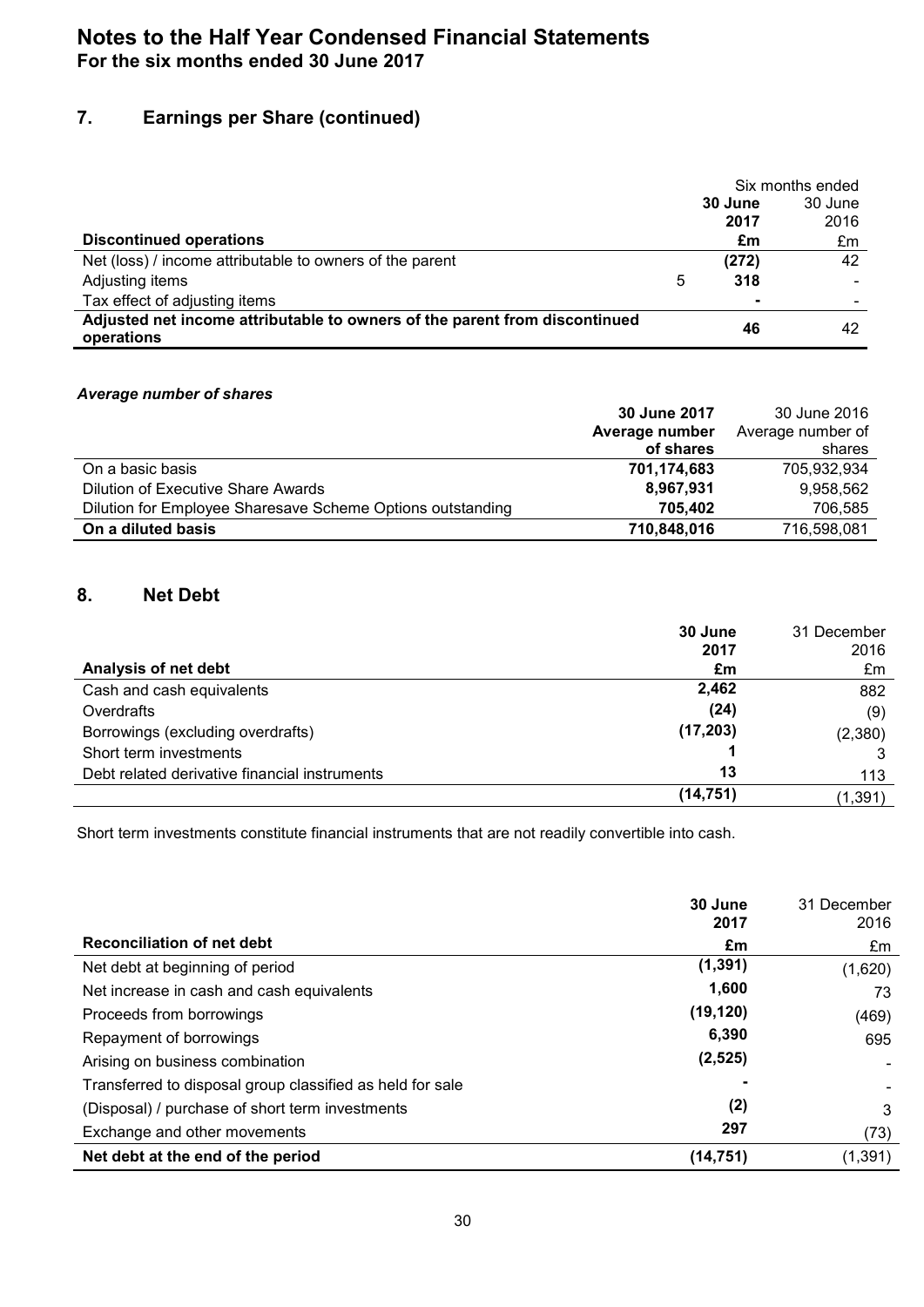### **9. Provisions for Liabilities and Charges**

| Six months ended 30 June 2017                             |            | <b>Legal Restructuring</b> | Other | Total                            |
|-----------------------------------------------------------|------------|----------------------------|-------|----------------------------------|
|                                                           | provisions |                            |       | provisions provisions provisions |
|                                                           | £m         | £m                         | £m    | £m                               |
| At 1 January 2017                                         | 329        | 22                         | 74    | 425                              |
| Charged to the income statement                           | 374        | 4                          | 16    | 394                              |
| Arising on business combination                           |            | 56                         |       | 56                               |
| Utilised during the year                                  | (53)       | (19)                       |       | (72)                             |
| Released to the income statement                          | (26)       |                            |       | (26)                             |
| Transferred to disposal group classified as held for sale | (2)        |                            |       | (2)                              |
| Exchange adjustments                                      | (2)        | (1)                        | '1 \  | (4)                              |
| At 30 June 2017                                           | 620        | 62                         | 89    | 771                              |

Provisions have been analysed between current and non-current as follows:

|             |      | <b>30 June</b> 31 December |
|-------------|------|----------------------------|
|             | 2017 | 2016                       |
|             | £m   | £m                         |
| Current     | 659  | 251                        |
| Non-current | 112  | 174                        |
|             | 771  | 425                        |

We noted in our 2016 Annual Report that the Group was involved in ongoing investigations by the US Department of Justice (DOJ) and the US Federal Trade Commission and related litigation proceedings arising from certain matters relating to the RB Pharmaceuticals (RBP) business prior to its demerger in December 2014 to form Indivior PLC, and may incur liabilities in relation to such matters. The matters covered include alleged marketing and promotion practices by RBP, paediatric safety claims allegedly made by RBP and the Group, and alleged overprescribing of medication by certain physicians, as well as alleged violations by RBP (and Reckitt Benckiser Healthcare (UK) Limited) of antitrust laws in attempting to delay generic entry of alternatives to the tablet form of its Suboxone treatment for opioid addiction.

These investigations and related proceedings are continuing and we are in active discussions with the DOJ. As a consequence of these discussions we have recorded a charge of £318 million in our second quarter results. It has been recorded within our discontinued operations, as RBP was demerged in December 2014.

The Group remains committed to ensuring these issues are concluded or resolved satisfactorily but we cannot predict with any certainty whether we will be able to reach any agreement with the DOJ or other parties who are involved in the related proceedings. The final cost for the Group may be materially higher than the amount provided.

Legal provisions of £620 million (31 December 2016: £329 million) include £557 million (31 December 2016: £277 million) of exceptional legal provisions. As well as the matter referred to above, legal provisions relate to certain historical regulatory matters in a number of markets, including a provision with respect to the HS issue in South Korea.

The provision for certain costs arising as a result of the HS issue was originally made at 30 June 2016, including costs arising from compensating Oxy HS category I and II victims classified within Rounds 1, 2 and 3 of the Korean Centre for Disease Control (KCDC) classification process. At 30 June 2017, the provision model has been updated to reflect the most recent settlement experience and other developments.

At 30 June 2017, all Round 1 and 2 and 452 of 752 (60%) of Round 3 claimants have now been categorised. The proportion classified as Category I or II has steadily declined from 48% in Round 1, 30% in Round 2 and is currently 13% in the Round 3 population assessed to date.

Of the 183 Category I and II claimants in Rounds 1 and 2, 180 registered by the closing date, of which 161 have been assessed in accordance with the compensation plan and 153 have accepted their settlement offer.

The restructuring provision principally relates to business integration costs, the majority of which are expected to be utilised within one year.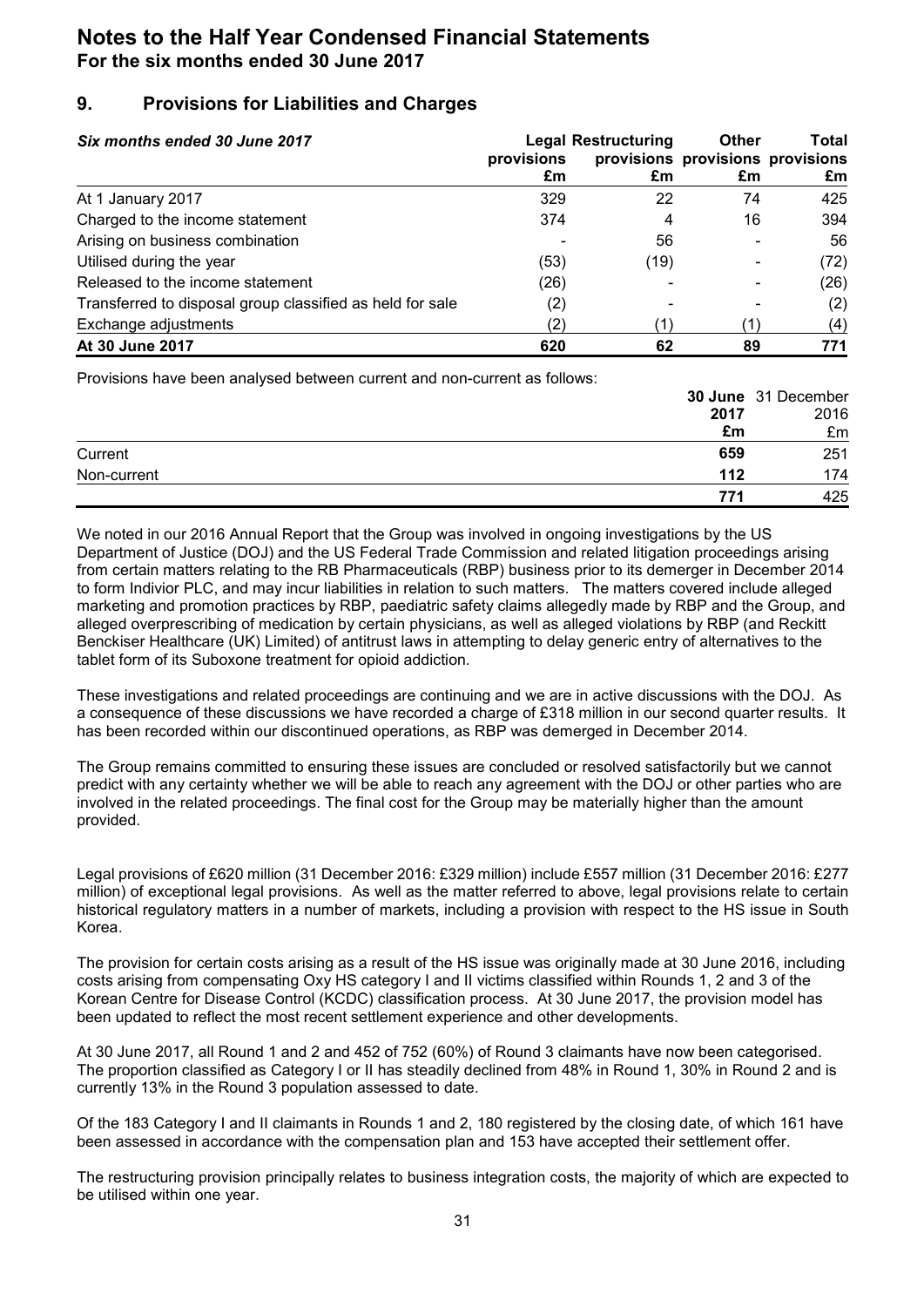## **9. Provisions for Liabilities and Charges (continued)**

Other provisions include environmental and other obligations throughout the Group, the majority of which are expected to be used within five years.

#### **10. Assets Held for Sale and Discontinued Operations**

The assets and liabilities of RB Food have been presented as held for sale at 30 June 2017 having met the IFRS 5 criteria. On 19 July, the Group announced that it had agreed to sell the Food business to McCormick & Company Inc., with completion of the transaction expected during Q3 2017. RB Food is a major line of business and therefore meets the definition of a discontinued operation.

In addition, and as described in Note 5 the Group has recorded an exceptional charge of £318 million in respect of its legacy RB Pharmaceuticals business ("RBP"), which was demerged to form Indivior in 2014. This charge is included within the results of discontinued operations set out in (c) below.

(a) Assets of disposal group classified as held for sale

|                               | <b>30 June</b><br>2017 | 31 December<br>2016 |
|-------------------------------|------------------------|---------------------|
|                               | £m                     | £m                  |
| Other intangible assets       | 39                     |                     |
| Property, plant and equipment | 21                     |                     |
| Deferred tax assets           | 6                      |                     |
| Trade receivables             | 50                     |                     |
| Inventories                   | 30                     |                     |
| <b>Total</b>                  | 146                    |                     |

(b) Liabilities of disposal group classified as held for sale

|                                | <b>30 June</b><br>2017 | 31 December<br>2016      |
|--------------------------------|------------------------|--------------------------|
|                                | £m                     | £m                       |
| Trade and other payables       | (85)                   | $\overline{\phantom{0}}$ |
| <b>Current tax liabilities</b> | (4)                    |                          |
| Deferred tax liabilities       | (18)                   |                          |
| Provisions                     | (2)                    |                          |
| <b>Total</b>                   | (109)                  |                          |

(c) Analysis of the results of discontinued operations is as follows:

|                              | 30 June<br>2017<br><b>RB Food</b><br>£m | 30 June<br>2017<br><b>RBP</b><br>£m | 30 June<br>2017<br><b>Total</b><br>£m | 30 June<br>2016<br>Total<br>£m |
|------------------------------|-----------------------------------------|-------------------------------------|---------------------------------------|--------------------------------|
| Revenue                      | 208                                     |                                     | 208                                   | 183                            |
| Expenses                     | (145)                                   | (318)                               | (463)                                 | (129)                          |
| Profit / (loss) before tax   | 63                                      | (318)                               | (255)                                 | 54                             |
| Tax                          | (17)                                    |                                     | (17)                                  | (12)                           |
| Profit / (loss) for the year | 46                                      | (318)                               | (272)                                 | 42                             |

Total discontinued operations in the six months ended 30 June 2016 comprises RB Food.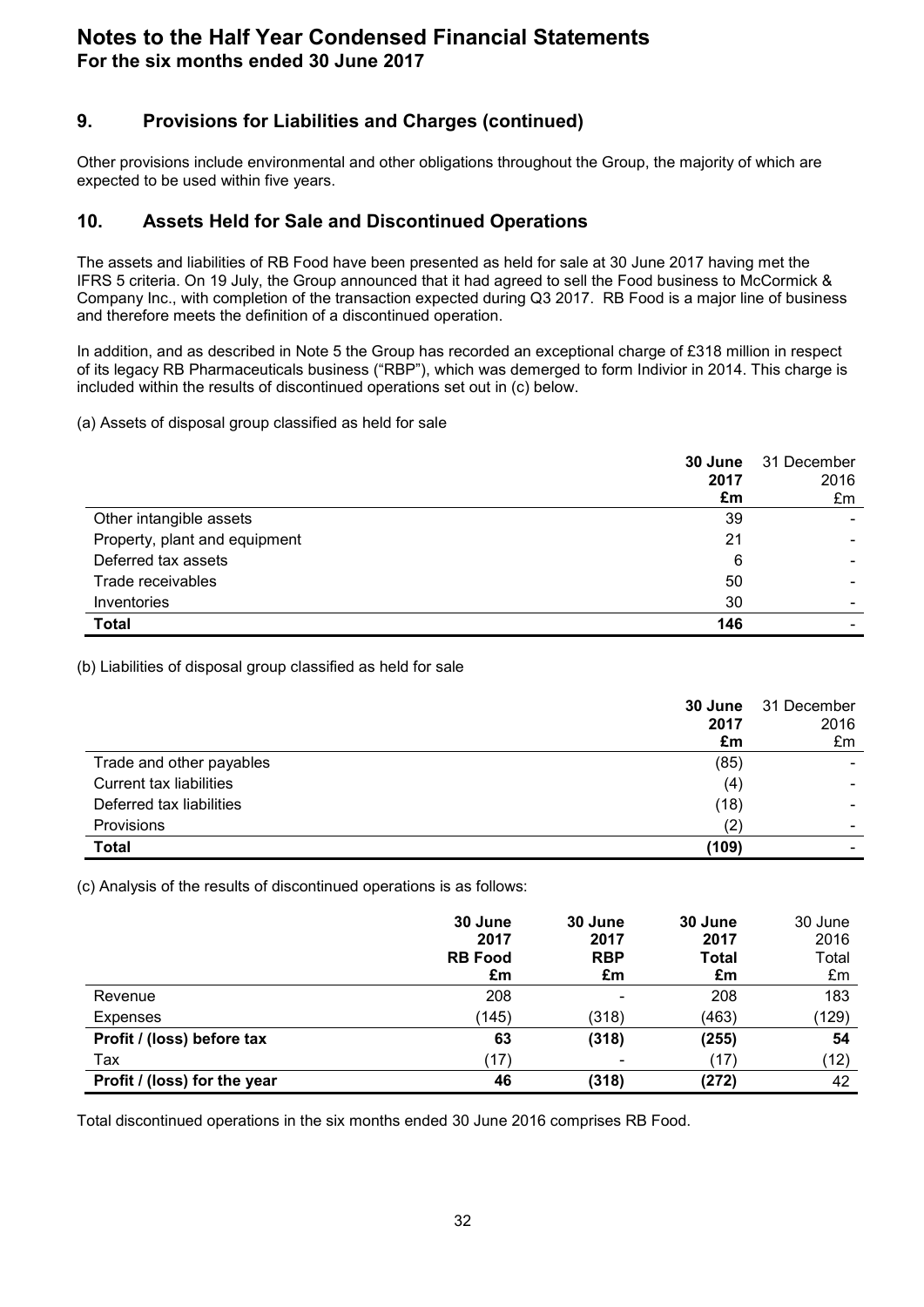## **10. Assets Held for Sale and Discontinued Operations (continued)**

(d) Cash flows

|                                            | 30 June<br>2017 | 30 June<br>2016 |
|--------------------------------------------|-----------------|-----------------|
|                                            | £m              | £m              |
| Cash flows from operating activities       | 47              | 48              |
| Cash flows from investing activities       | (1)             | (1)             |
| Cash flows from financing activities       | -               |                 |
| Total cash flows - discontinued operations | 46              |                 |

Cash flows from discontinued operations all relate to RB Food.

#### **11. Share Capital**

|                       | Equity<br>ordinary<br>shares | Nominal<br>value<br>£m |
|-----------------------|------------------------------|------------------------|
| Issued and fully paid |                              |                        |
| At 1 January 2017     | 736,535,179                  | 74                     |
| Allotments            | $\overline{\phantom{0}}$     |                        |
| At 30 June 2017       | 736,535,179                  | 74                     |

At 30 June 2017, of the issued share capital, 33,073,907 shares were held as Treasury shares (31 December 2016: 36,458,967). All shares were fully paid.

#### **12. Dividends**

A final dividend of 95.0 pence per share for the year ended 31 December 2016 was paid on 25 May 2017 to Shareholders who were on the register on 18 April 2017, this amounted to £666 million.

The Directors are proposing an interim dividend in respect of the year ending 31 December 2017 of 66.6 pence per share which will absorb an estimated £468 million of shareholders' funds. It will be paid on 28 September 2017 to shareholders who are on the register on 18 August 2017.

#### **13. Contingent Liabilities and Assets**

As disclosed in Note 9, the Group has recorded an exceptional charge of £318 million with respect to ongoing investigations by the US DOJ and the US Federal Trade Commission. The matters being investigated are also subject to a class action by certain state attorneys general in the US.

The Group remains committed to ensuring that these issues are concluded or resolved satisfactorily but we cannot predict with any certainty whether we will be able to reach any agreement with parties who are involved in the various proceedings. The final cost to the Group may be materially higher than the provision of £318 million recorded at 30 June 2017.

From time to time, the Group is involved in discussions in relation to ongoing tax matters in a number of jurisdictions around the world. Where appropriate, the Directors make provisions based on their assessment of each case.

In addition, the Group is involved in certain civil and/or criminal investigations by government authorities as well as litigation proceedings and has made provisions for such matters where appropriate. Where it is too early to determine the likely outcome of these matters, or to make a reliable estimate, the Directors have made no provision for such potential liabilities.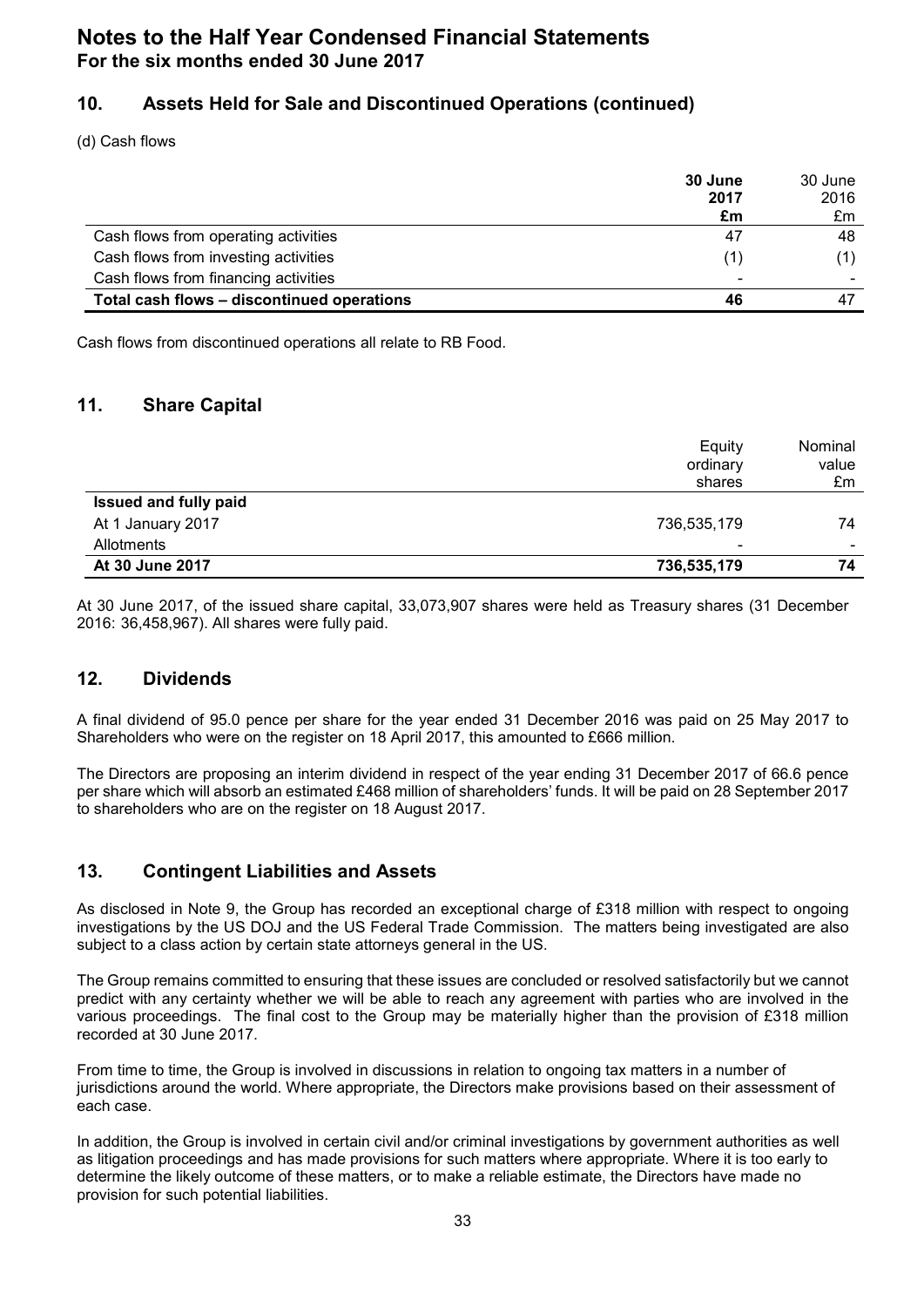## **13. Contingent Liabilities and Assets (continued)**

#### *HS South Korea*

In addition to the matters described in Note 9, there are a number of further expected costs and income relating to the HS issue that either cannot be reliably estimated or which are not considered probable at the current time. These are as follows:

- 1. Round 4 applicants: The South Korean government opened Round 4 to new applicants on 22 April 2016 for an indefinite period. It has received 4,380 applications to participate in Round 4. Given no categorisation has been published for Round 4, we are currently unable to determine how many applicants may be eligible for compensation through the Compensation Plan.
- 2. We continue to assess and, where appropriate, pursue rights which Oxy RB may have to recover sums from other involved parties.
- 3. Given the high profile and complex nature of this issue, rules and regulations to be determined under the Act and other legal or governmental proposals or developments in South Korea may give rise to further financial liability for RB.

#### **14. Financial Instruments**

Except for the Group's bonds, the fair values of other financial assets and liabilities approximate their carrying values.

The fair value measurement hierarchy levels have been defined as follows:

- 1. Quoted prices (unadjusted) in active markets for identical assets or liabilities (level 1).
- 2. Inputs other than quoted prices included within level 1 that are observable for the asset or liability, either directly (i.e. as prices) or indirectly (i.e. derived from prices) (level 2). If all significant inputs required to fair value an instrument are observable, the instrument is included in level 2.
- 3. Inputs for the asset or liability that are not based on observable market data (i.e. unobservable inputs) (level 3).

There were no changes in valuation techniques or transfers between hierarchy categories during the period.

The fair value of bonds at 30 June 2017 is a liability of £9,181 million (31 December 2016: £821 million). This value is derived using a quoted market rate in an active market (level 1 classification). The book value of bonds at 30 June 2017 is a non-current liability of £9,189 million (31 December 2016: £804 million).

The fair value and book value of derivatives used for hedging at 30 June 2017 is a liability of £32 million (31 December 2016: £47 million) and an asset of £25 million (31 December 2016: £36 million). The fair value (and book value) of derivatives classified as fair value through profit or loss at 30 June 2017 is a liability of £8 million (31 December 2016: £11 million) and an asset of £31 million (31 December 2016: £125 million). This value is determined using forward exchange rates derived from market sourced data at the balance sheet date, with the resulting value discounted back to present value (level 2 classification).

The carrying value of assets and liabilities classified as held for sale are disclosed in Note 10.

The Group's financial risk management objectives and policies are consistent with those disclosed in the Annual Report and Financial Statements for the year ended 31 December 2016.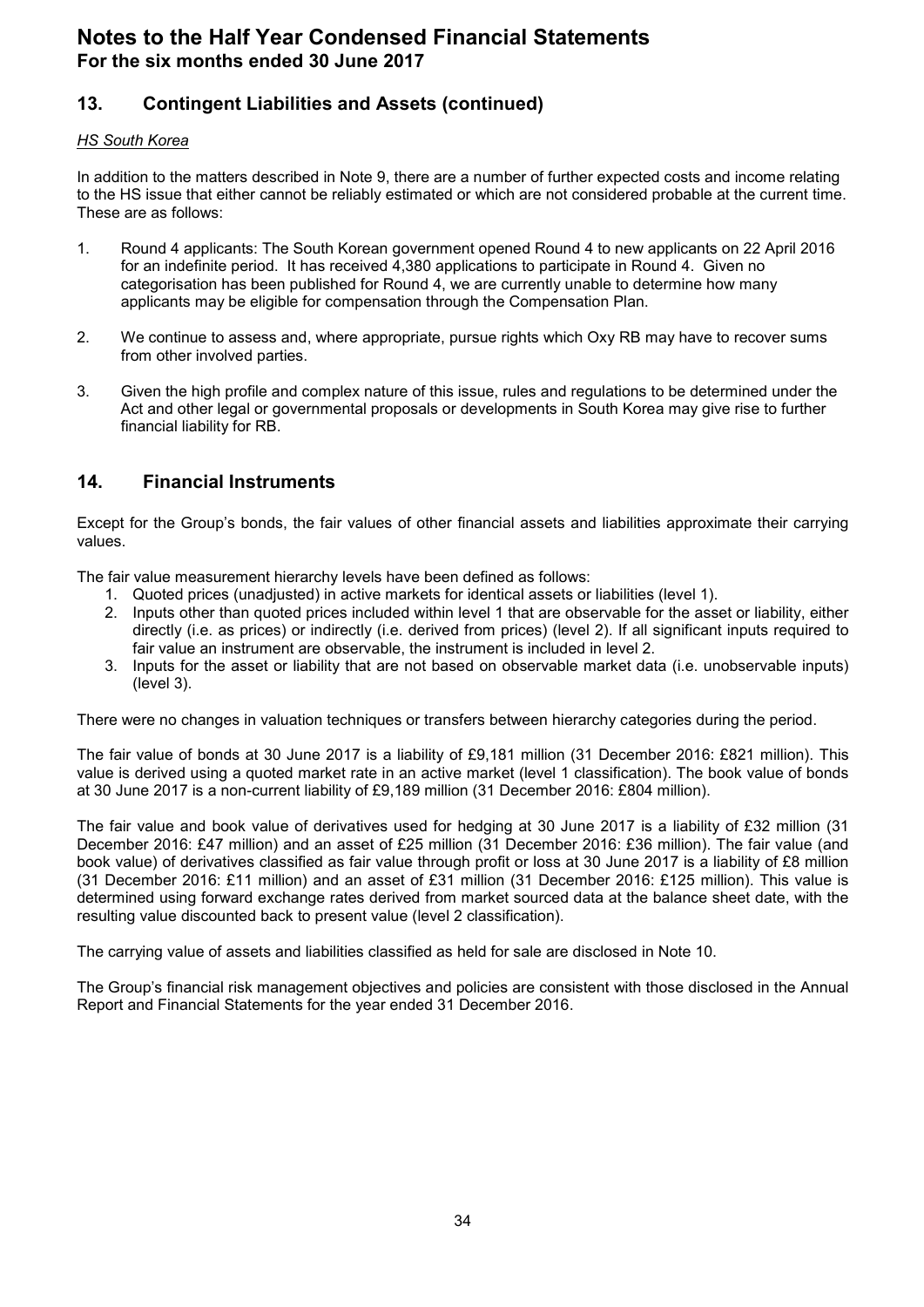### **15. Acquisition of Mead Johnson Nutrition**

On 15 June 2017, the Group acquired 100% of the issued share capital of Mead Johnson Nutrition for cash consideration of £13,044 million (\$16,642 million)

Mead Johnson Nutrition is a leader in global infant and children's nutrition. The acquisition of Mead Johnson Nutrition is aligned with the Group's well-established strategic focus on growing in consumer health and on investing in Powerbrands with attractive growth prospects. Provisional goodwill of £8.1 billion arises on the acquisition, of which £3.2 billion is a consequence of the requirement to record deferred tax liabilities for certain acquired assets. Goodwill represents the potential for further synergies arising from combining the acquired business with the Group's existing businesses, together with the value of the workforce acquired. None of the goodwill is expected to be deductible for income tax purposes.

The following table summarises the consideration paid and the provisional fair values of assets acquired and liabilities assumed. The amount of consideration transferred in excess of the value of total identifiable net assets is recorded as goodwill.

| Recognised amounts of identifiable assets acquired and | £m      |
|--------------------------------------------------------|---------|
| liabilities assumed                                    |         |
| Intangible assets                                      | 9,169   |
| Property, plant and equipment                          | 922     |
| Inventories                                            | 556     |
| Trade and other receivables                            | 340     |
| Cash and cash equivalents                              | 1,196   |
| <b>Borrowings</b>                                      | (2,525) |
| Retirement benefit obligations                         | (77)    |
| Deferred tax liabilities                               | (3,209) |
| Trade and other payables                               | (962)   |
| Provisions                                             | (56)    |
| Tax liabilities                                        | (396)   |
| Total identifiable net assets                          | 4,958   |
| Non-controlling interest                               | (31)    |
| Goodwill                                               | 8,117   |
| Total                                                  | 13,044  |
|                                                        |         |
| Cash consideration                                     | 13,044  |
| <b>Total consideration transferred</b>                 | 13,044  |

Acquisition-related costs of £70 million have been included in net operating expenses and disclosed as exceptional items in the consolidated income statement.

Provisional intangible assets of £9,169 million, substantially comprise the Enfa (£6,328 million) and Nutramigen (£1,718 million) brands. The fair values of identifiable net assets are stated at provisional amounts which will be finalised within the twelve-month measurement period following the acquisition. The amounts recorded are provisional because of the proximity of the acquisition to the balance sheet date.

From the date of acquisition to 30 June 2017 the acquisition contributed £126 million to net revenue and £19 million to adjusted operating profit. Had the acquisition taken place at 1 January 2017, using the pro-forma financial information (p10), the enlarged Group consolidated net revenue would have been £6,319 million and adjusted operating profit would have been £1,455 million.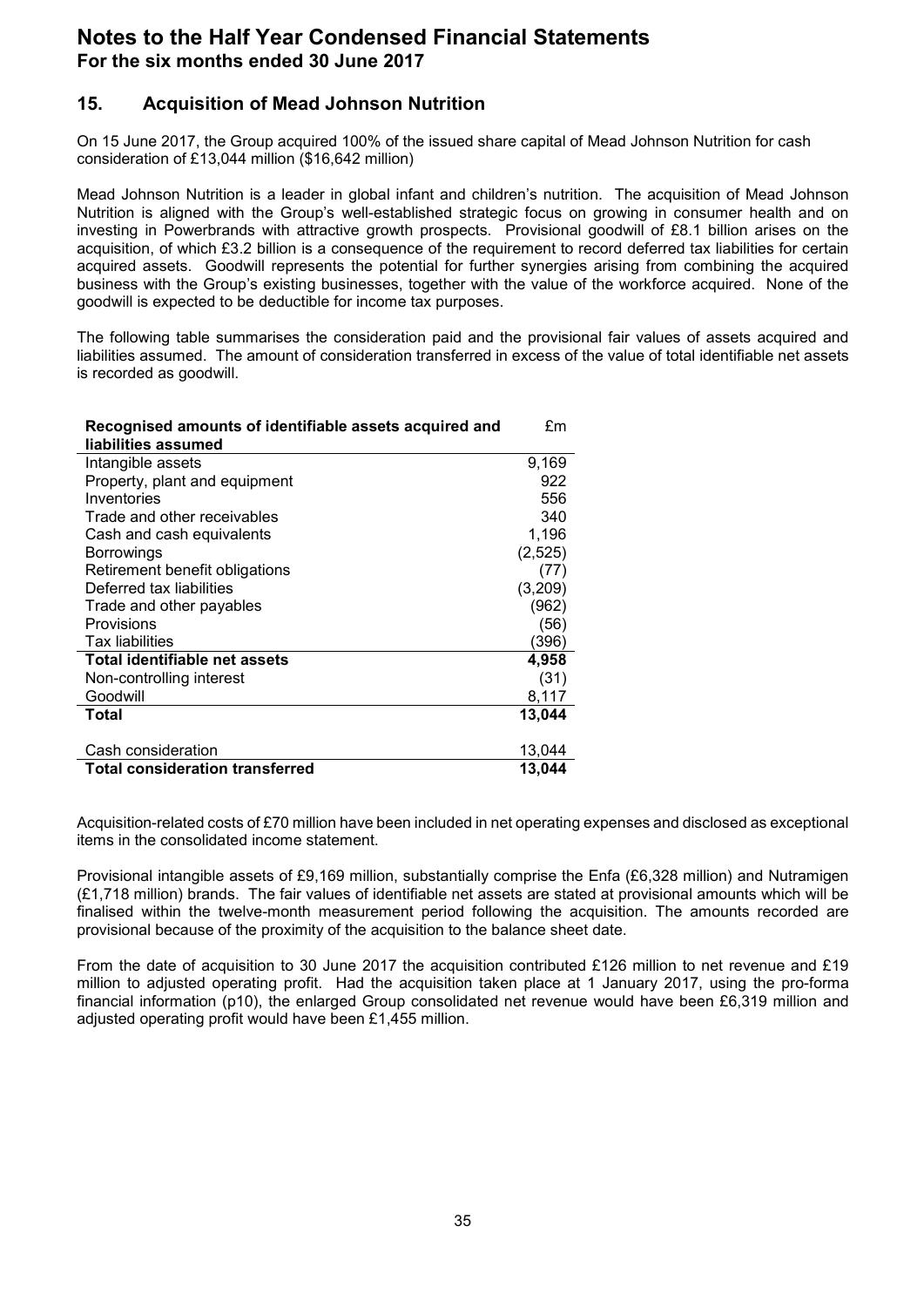## **16. Related Party Transactions**

RB & Manon Business Co. Ltd (Manon)

A dividend of £3m (HY 2016: nil) was paid to the non-controlling shareholders of RB & Manon Business Co. Ltd.

The parties are subject to symmetrical put and call options over the non-controlling shareholdings, exercisable after a period of six years, with possible extensions available at the agreement of the parties. The present value of the put option at 30 June 2017 was a liability of £94m.

Indivior PLC

Subsequent to the demerger of RB Pharmaceuticals on 23 December 2014, the Group continues to lease part of a building and provide operational services to Indivior PLC. The transitional services between the Group and Indivior PLC are on an arm's length basis. The amount included in other operating income in respect of these services is £2m (2016: £2m). Adrian Hennah, the Reckitt Benckiser Group plc CFO, also sat on the Board of Directors of Indivior PLC until his resignation in May 2016. Rupert Bondy, the Group's General Counsel also sat on the Board of Directors of Indivior PLC, prior to his resignation in September 2016 and commencing employment with RB Group plc in January 2017.

**Other** 

The Group has related party relationships with its directors and key management personnel and pension schemes. There are no further related party transactions.

#### **17. Seasonality**

Demand for the majority of the Group's products is not subject to significant seasonal fluctuations. Some health and pest control products do exhibit seasonal fluctuations. The intensity of, in particular, the influenza season can vary from year to year with a corresponding influence on the Group's performance.

#### **18. Post Balance Sheet Events**

On 19 July 2017, the Group announced that it had agreed to sell its Food business, including the French's, Frank's RedHot and Cattlemen's brands, to McCormick & Company Inc., for cash consideration of approximately \$4.2 billion (£3.2 billion). Tiger's Milk, a nutritional bar brand, will also be sold as part of the transaction.

This announcement follows a comprehensive strategic review of our Food business and the completion of a highly competitive sale process. Completion is expected in Q3 2017.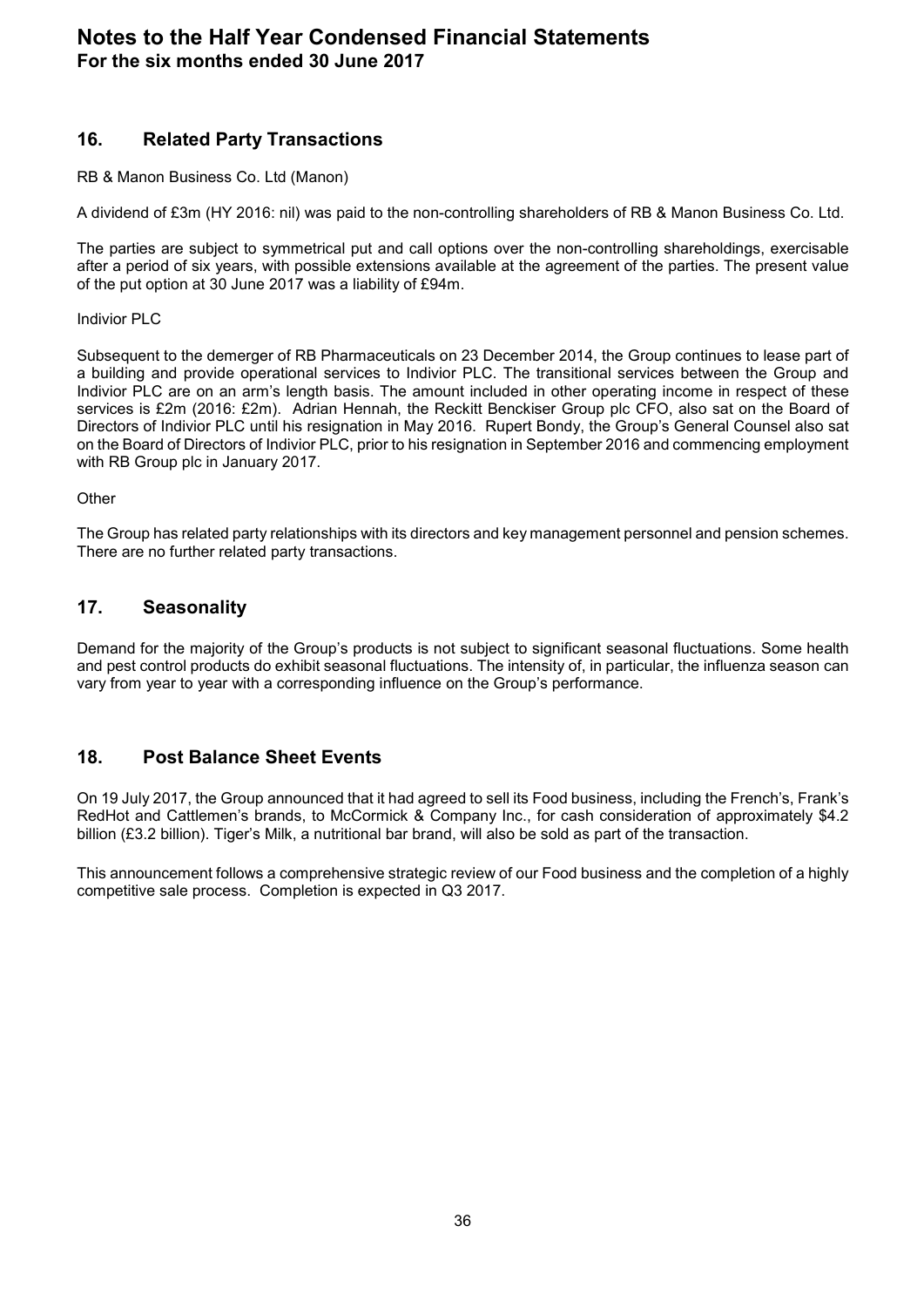## **Statement of Directors' Responsibilities**

The Directors confirm that, to the best of their knowledge, these Half Year Condensed Financial Statements have been prepared in accordance with International Accounting Standard 34 *Interim Financial Reporting* as adopted by the European Union and as issued by the International Accounting Standards Board, and that the interim management report includes a fair review of the information required by DTR 4.2.7 and DTR 4.2.8, namely:

- an indication of important events that have occurred during the first six months and their impact on the Half Year Condensed Financial Statements, and a description of the principal risks and uncertainties for the remaining six months of the financial year; and
- material related party transactions in the first six months of the financial year and any material changes in the related party transactions described in the last annual report.

The Directors of Reckitt Benckiser Group plc are listed in the Reckitt Benckiser Group plc Annual Report and Financial Statements for 31 December 2016. A list of current Directors is maintained on the Reckitt Benckiser Group plc website: www.rb.com.

By order of the Board

Rakesh Kapoor Chief Executive Officer

Adrian Bellamy Chairman

23 July 2017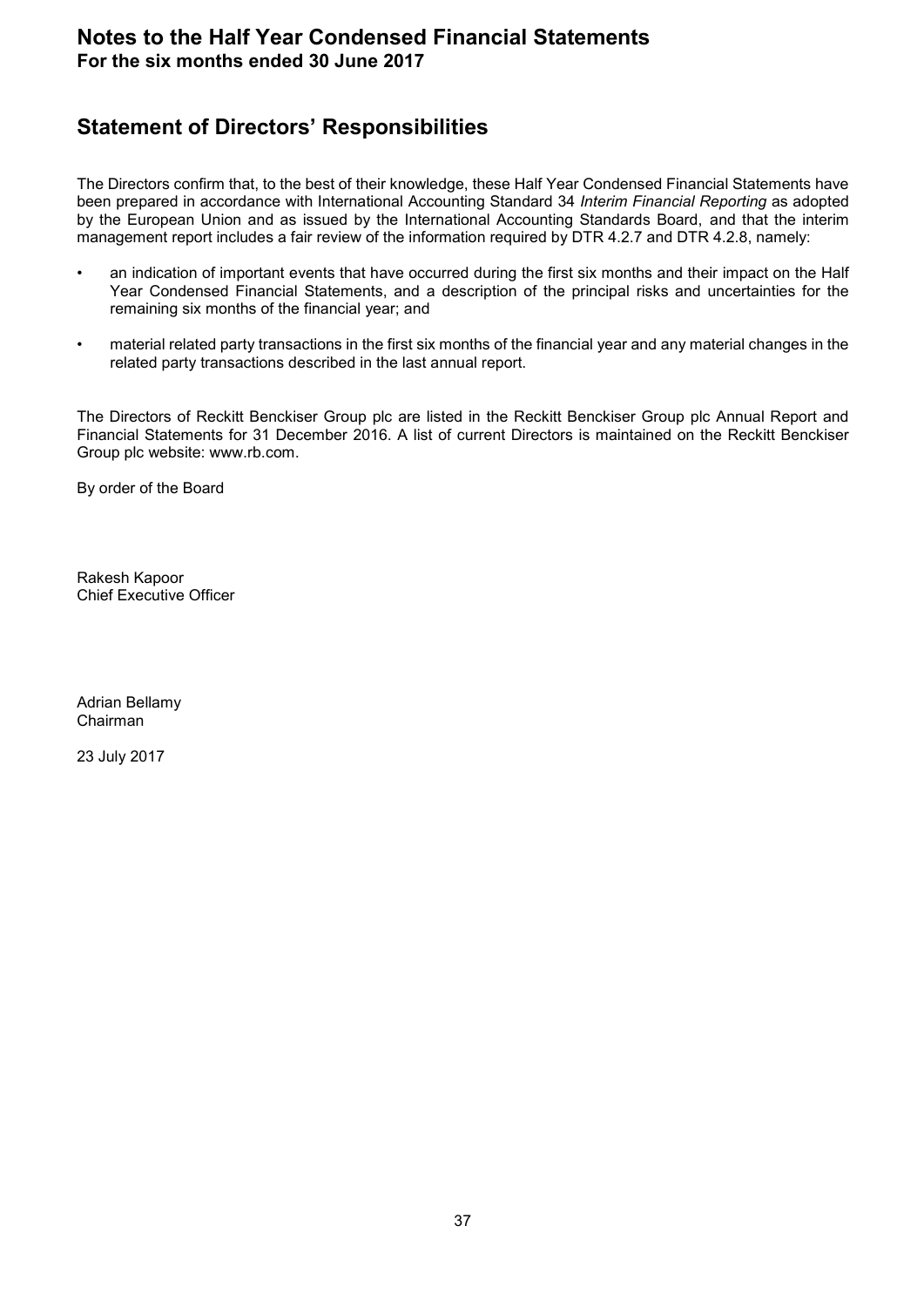# *Independent review report to Reckitt Benckiser Group plc*

# **Report on the half year condensed financial statements**

#### *Our conclusion*

We have reviewed Reckitt Benckiser Group plc's half year condensed financial statements (the "interim financial statements") in the half-yearly financial report of Reckitt Benckiser Group plc for the six month period ended 30 June 2017. Based on our review, nothing has come to our attention that causes us to believe that the interim financial statements are not prepared, in all material respects, in accordance with International Accounting Standard 34, 'Interim Financial Reporting', as adopted by the European Union and the Disclosure Guidance and Transparency Rules sourcebook of the United Kingdom's Financial Conduct Authority.

#### *What we have reviewed*

The interim financial statements comprise:

the Group Balance Sheet as at 30 June 2017;

the Group Income Statement and the Group Statement of Comprehensive Income for the period then ended;

the Group Cash Flow Statement for the period then ended;

the Group Statement of Changes in Equity for the period then ended; and

the explanatory notes to the interim financial statements.

The interim financial statements included in the half-yearly financial report have been prepared in accordance with International Accounting Standard 34, 'Interim Financial Reporting', as adopted by the European Union and as issued by the International Accounting Standards Board and the Disclosure Guidance and Transparency Rules sourcebook of the United Kingdom's Financial Conduct Authority.

As disclosed in note 2 to the interim financial statements, the financial reporting framework that has been applied in the preparation of the full annual financial statements of the Group is applicable law and International Financial Reporting Standards (IFRSs) as adopted by the European Union and as issued by the International Accounting Standards Board.

## *Responsibilities for the interim financial statements and the review*

## *Our responsibilities and those of the directors*

The half-yearly financial report, including the interim financial statements, is the responsibility of, and has been approved by, the directors. The directors are responsible for preparing the half-yearly financial report in accordance with the Disclosure Guidance and Transparency Rules sourcebook of the United Kingdom's Financial Conduct Authority.

Our responsibility is to express a conclusion on the interim financial statements in the half-yearly financial report based on our review. This report, including the conclusion, has been prepared for and only for the company for the purpose of complying with the Disclosure Guidance and Transparency Rules sourcebook of the United Kingdom's Financial Conduct Authority and for no other purpose. We do not, in giving this conclusion, accept or assume responsibility for any other purpose or to any other person to whom this report is shown or into whose hands it may come save where expressly agreed by our prior consent in writing.